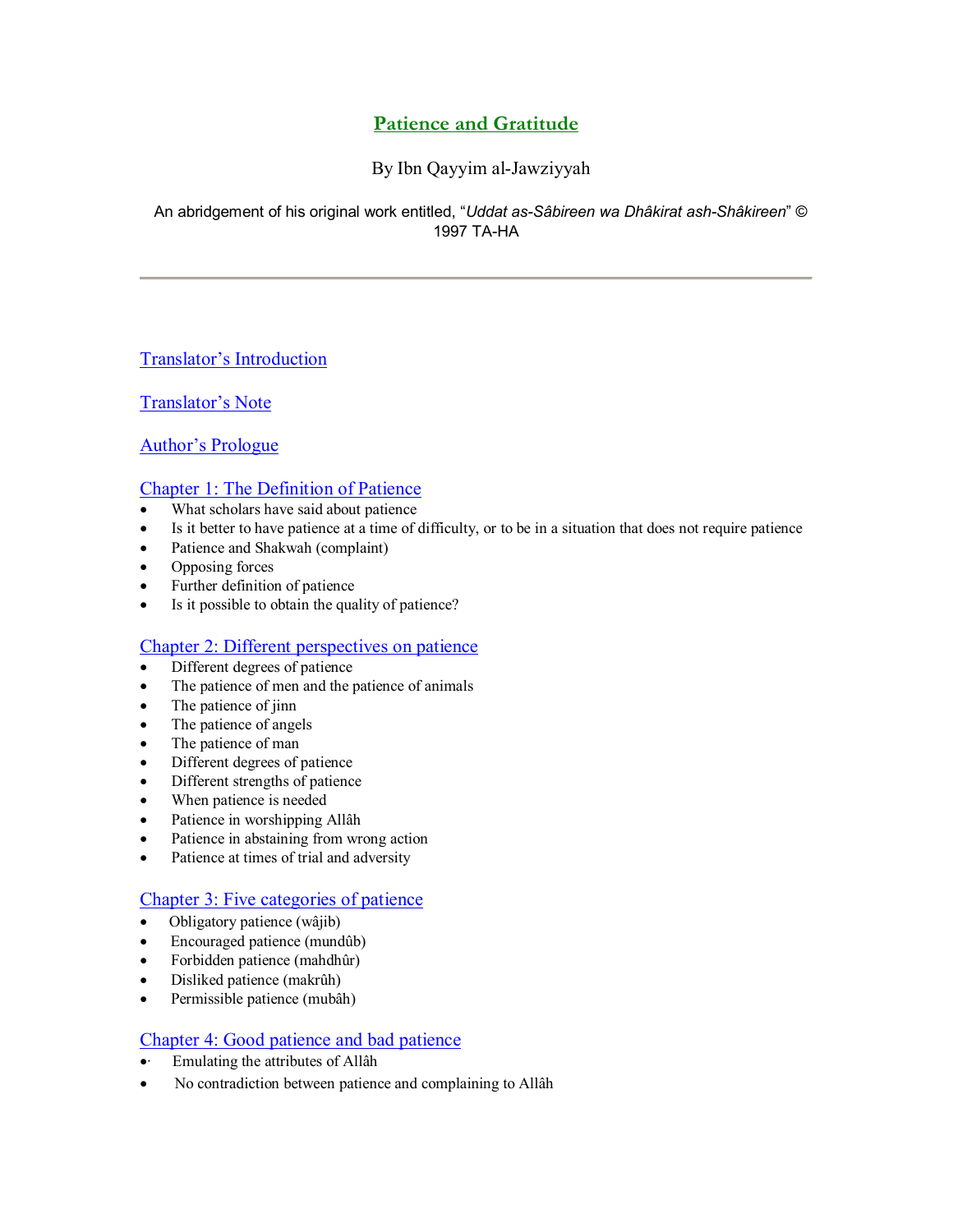# Chapter 5: The patience of noble people and the patience of ignoble people

### Chapter 6: Ways of strengthening patience

- ·· Knowledge
- Action
- Strengthening the motive of reason and religion

#### Chapter 7: Man cannot do without patience

- Patience at a time of adversity is easier than at a time of ease
- Patience in worship
- Patience in abstaining from committing wrong actions
- · Patience in adversity and in situations beyond man's control
- · Patience in situations which are started by choice, but whose consequences get out of hand

### Chapter 8: What is the most difficult type of patience?

Patience in abstaining from wrong actions of speech and sexual wrong actions

### Chapter 9: Patience in the Qur'ân

#### Chapter 10: Ahâdîth about patience

Patience at the time of sickness

### Chapter 11: Sahâbah on the virtues of patience

- The story of 'Urwah ibn al-Zubayr
- · Beautiful patience (sabr jamîl Yûsuf 12:83) and panic

### Chapter 12: Patience at the time of bereavement

- Eulogizing and wailing
- Saying a few words
- · The deceased person suffers because of the people's wailing for him

# Chapter 13: Patience is half of Îmân

#### Chapter 14: Patience and loving Allâh

- Patience for the sake of Allâh, by the help of Allâh and in accepting the decree of Allâh
- · Different degrees of patience

#### Chapter 15: Gratitude in the Qur'ân

- The rewards of gratitude
- · Iblîs and gratitude
- · Gratitude and 'ibâdah

### Chapter 16: Ahâdîth on gratitude

#### Chapter 17: The Sahâbah and Tabi'în on gratitude

- · Gratitude of different faculties
- · Prostration of gratitude
- · All the good deeds of man cannot pay for one blessing of Allâh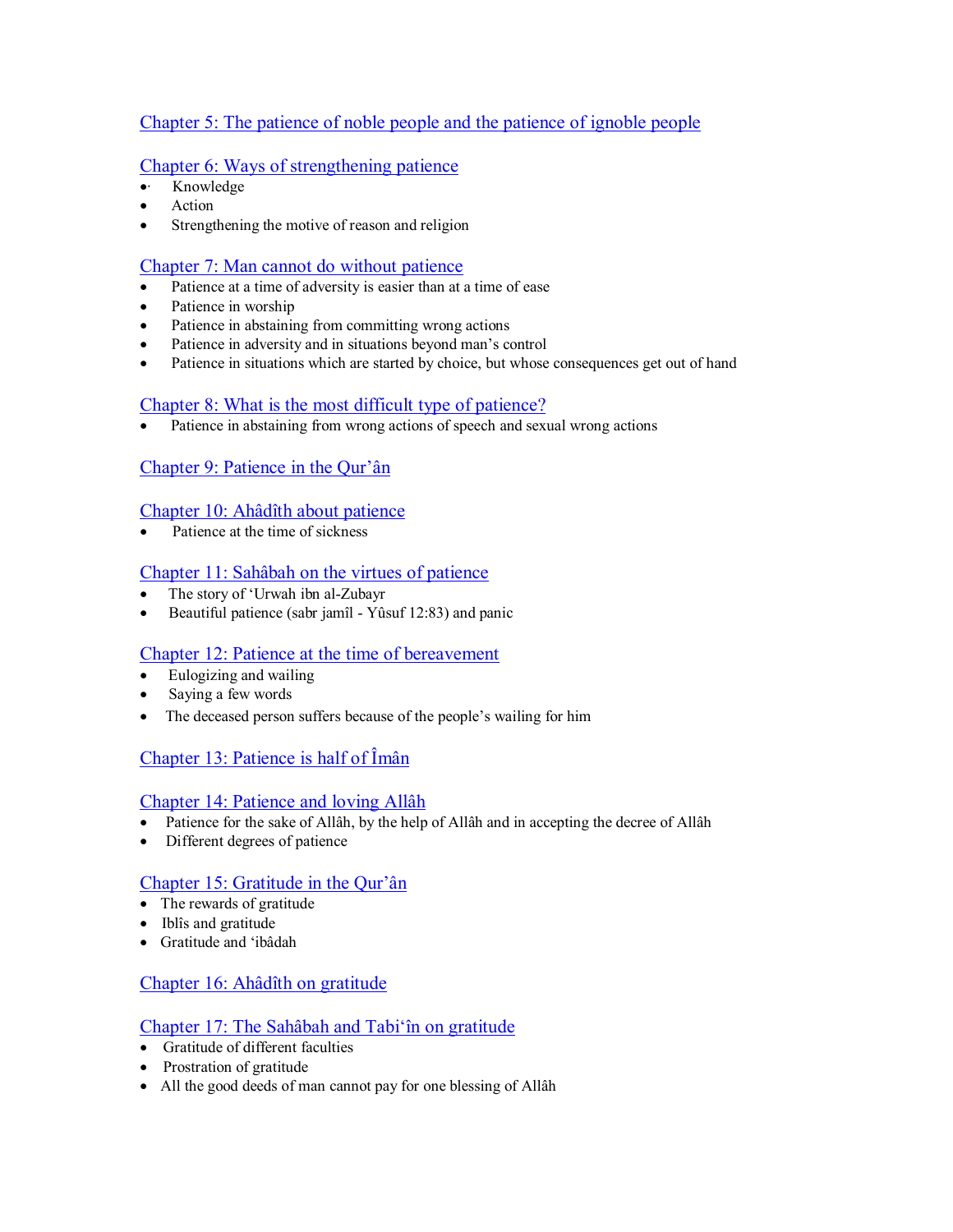### **Translator's Introduction**

We live in a era of overwhelming Western influence where two major ideas are upheld and promoted. One of these is the expectation of instant gratification, whereby few people are prepared to wait, or work hard, or suffer temporary hardship, to get results. People see a world of wealth and power, depicted on TV and in the movies, and they want it, now. Immediate satisfaction is expected in this world, so how much harder must it be for such people in terms of preparing themselves for the Hereafter!

The other major idea promoted by Western influences is the cult of the superman. Here, too, TV and movies must take much of the blame for filling people's minds with the notion that the stronger and wealthier you are, the freer you are to do what you like, regardless of the consequences. The idea of the "survival of the fittest" is used to justify destroying the weak. In their quest for independence and superiority, the godless are turning this world into a living hell where competition and conflict prevail. Crime is on the increase, as religion and morality are no longer deterrent forces, and a sense of fear and insecurity is spreading in its wake. Mental illness and psychological disorders are further symptoms of the malaise caused by negative Western influences.

The Islamic way is in sharp contrast to the current trends of the West. Our Creator knows best the make-up of the human psyche, and the guidance of the Qur'ân and *Sunnah* is in perfect harmony with human nature. Not for nothing is Islam known as *dîn al-fitrah* (the life transaction of the natural state of man). Muslim scholars and scientists developed an extensive and deep knowledge of human behaviour and psychology, which was firmly rooted in the guidance of the Qur'ân and *Sunnah*. Centuries ago, scholars developed Islamic concepts by which any person who is seeking strength of willpower, and perfection may be guided. Instead of struggling alone, for no other reason than selfgratification, Islam channels us into seeking perfection for the sake of Allâh, and teaches us to seek His help in doing so. Thus we have important Islâmic ideals such as: *'ubûdiyyah* (being a true slave of Allah), which puts a person in touch with the highest Power in the universe, the Power of Allâh; *tawakkul* (putting one's trust in Allâh), concerning which the Prophet (SAAS) advised, *"Whoever wishes to be the strongest among men, let him put his complete trust in Allâh"*; and *sabr* (patience, forbearance, fortitude), which enables a man to face hardship with dignity and to accept times of ease without becoming arrogant.

Ibn Qayyim al-Jawziyyah (1292-1350 CE) was one of these scholars. His full name was Muhammad ibn Abî Bakr ibn Ayyûb ibn Sa'd az-Zar'î and his *kunya* was Abû Abdullâh Shams al-Dîn, but he is better-known as Ibn Qayyim al Jawziyyah. Born in Damascus, Syria, he was the son of the attendant (*qayyim*) of the school of al-Jawziyyah. He lived in a period of great turmoil in the Muslim world, which was still reeling from the Mongol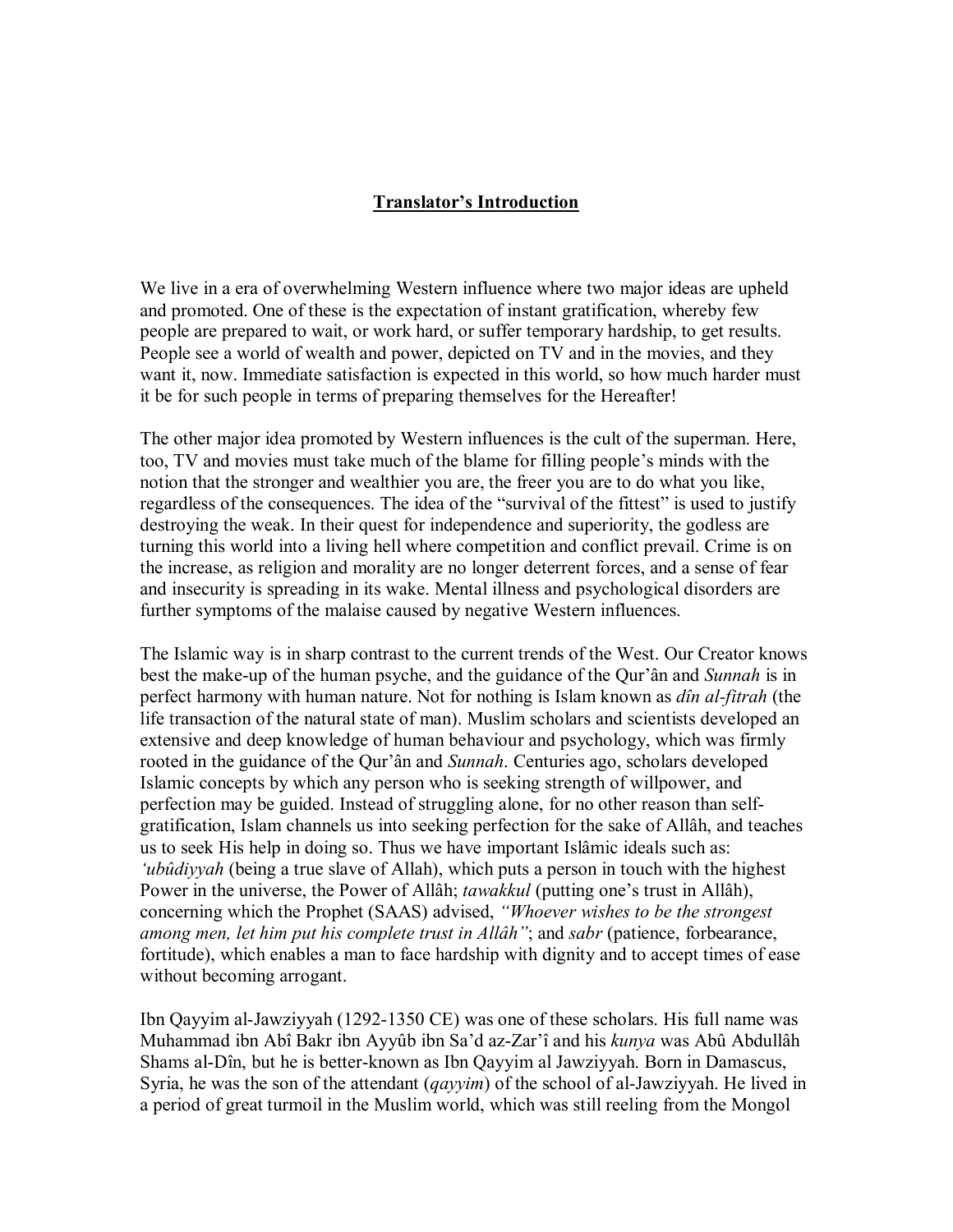onslaughts. At the same time, his was an era of remarkable scholarship. He studied under the great scholar Ibn Taymiyyah, and was also a contemporary of Ibn Kathîr and others.

The present text is an abridged translation of Ibn al-Qayyim's famous work, '*Uddat as-Sâbirîn wa Dhâkhirat ash-Shâkirîn* (literally, The Equipment of the Patient and the Investment of the Grateful). This work deals with the closely-related topics of patience and gratitude. Although often translated as "patience", the Arabic word *sabr* has a broader and deeper meaning than the English. Depending on the context, it may mean fortitude, patience, equanimity, forbearance, patient endurance, etc. *Shukr* may be translated as "gratitude" or "thankfulness". As is shown in the book, patience and gratitude are two sides of the same coin, closely-related attitudes which the Muslim should seek to foster in every aspect of his or her life.

This kind of spiritual advice is something that today's Muslims so desperately need. Far from being a set of empty rituals and nit-picking legal technicalities, or a set of words to be repeated or chanted *ad nauseam*, Islâm is a holistic way of life: if it is applied only partially, imbalance will result. A most important aspect of Islâm, which must always accompany the formal "rituals" and the recitation of *du'â*s and *dhikr*, is constant remembrance of Allâh and constant contact with the Divine. Developing a truly Islâmic attitude of patience will enable us to do this.

Although the works were written over six centuries ago, Ibn al-Qayyim has much to offer the modern reader. Caught as we are between the tempting influences of the West and the hidebound superstitions of some of our Muslim communities, Ibn al-Qayyim's levelheaded and above all practical advice will point us back towards a purer Islâmic way, *insha'Allâh*.

It is my firm belief that Islâm has the answer to many of the psychological problems that trouble mankind today, such as anxiety, depression, lack of confidence, addictions, etc. In direct contrast to the Western focus on the "self," Islâm tells us to look beyond ourselves and focus on Allâh. By doing so, we will move towards fulfilling the purpose for which we were created, and thus attain peace with our Creator and within ourselves. This book is the first in a series ("Towards Islamic Psychology") that will, *Insha'Allâh*, bring the spiritual and psychological benefits of our Islâmic heritage to Muslims who do not have access to the works of the scholars in the original Arabic.

Nasiruddin al-Khattab December 1996

# **Translator's Note**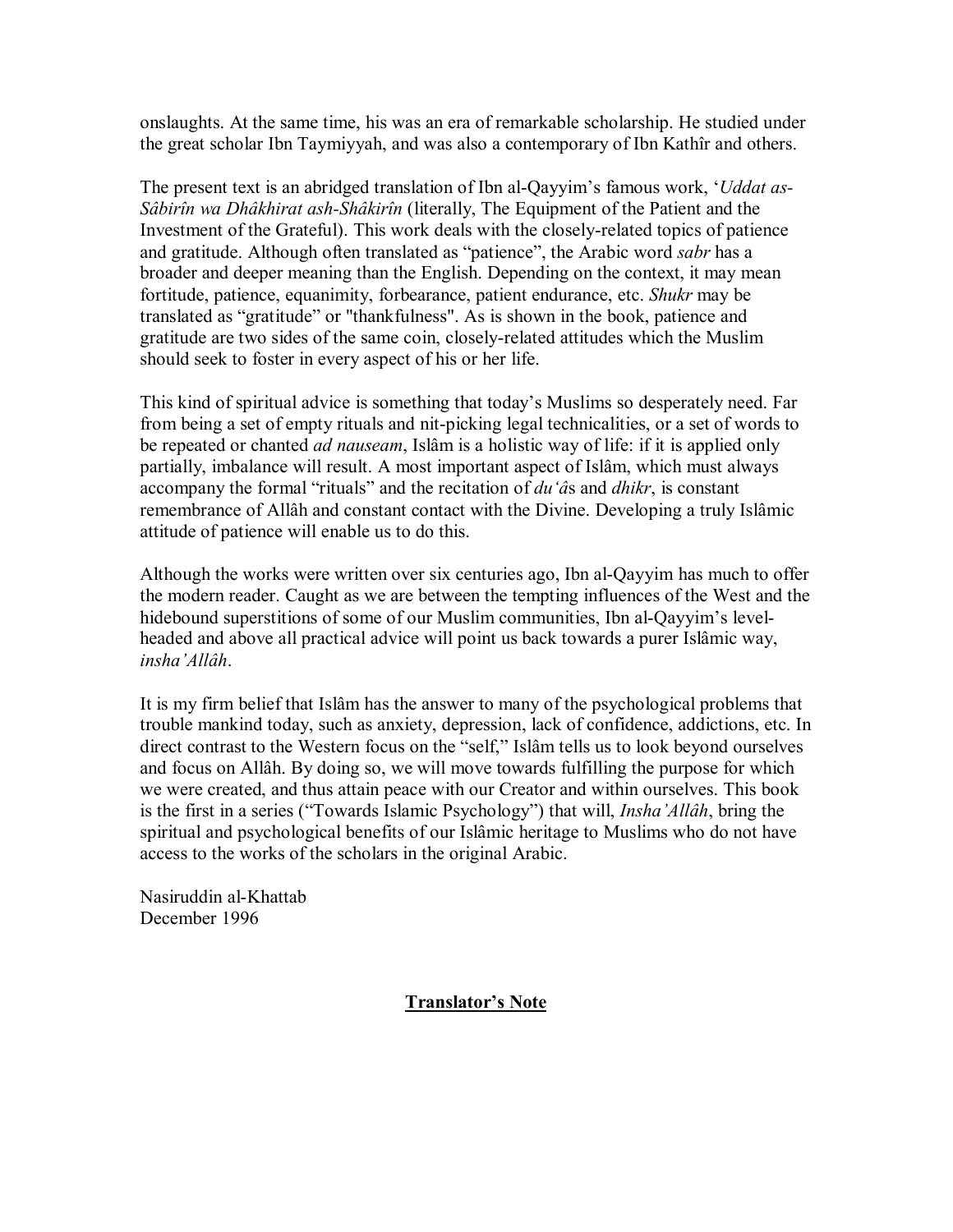Translations of Qur'ânic quotations have been adapted from the translation by Yusuf Ali. However, the archaic style of the translator has been modernized, so that "thou" has been changed to "you", "doeth" to "does", etc.

 Abbreviations of the blessings customarily pronounced by Muslims following the names of the Prophet and *Sahâbah* are used in the text, as follows: SAAS = *salla'llâhu 'alayhi wa sallam* (may Allâh bless him and grant him peace), following mention of the Prophet Muhammad (SAAS); RA = *radiy'allâhu 'anhu/'anha/'anhum* (may Allah be pleased with him/her/them), after the name of a Companion or wife of the Prophet (SAAS).

Finally, a note on gender usage: although the text of this book tends to use masculine (he, him) in describing human situations, this is in no way intended to exclude the female readers. This use of masculine reflects the Arabic usage, where - grammatically speaking - the masculine may always include the feminine, as in *al-Muslimûn* (masculine plural), which can include the female as well as male Muslims. Repeated use of "he or she" or "him or her" would have made the language of the book very stilted and tedious to read. The advice and suggestions given by Ibn Qayyim al-Jawziyyah may be understood to apply equally to males and females.

### **Author's Prologue**

Praise be to Allâh, the Patient (*as-Sabûr*), the Thankful (*ash-Shakûr*), the Most High (*al- 'Aliyy*), the Greatest (*al-Kabîr*), the All-Hearing (*as-Samî'*), the All-Seeing (*al-Basîr*), the All-Knowing (*al-'Alîm*), the All-Powerful (*al-Qâdir*), Whose power controls every single creature and Whose Will dominates every single event. His Call to people to prepare for the Hereafter has been so strongly that even the dead could hear it. I bear witness that Muhammad is His Slave and Messenger, the best of His creation who did not spare any effort to advise this *Ummah*, the most patient in accepting the decree of Allâh and the most grateful for His blessings. Truly he conveyed the Message of Allâh and proclaimed the Truth, and endured in the way of Allâh that which no human being had ever endured. He followed Allâh's commands patiently and gratefully, until he gained the pleasure of Allâh and attained the highest degree of patience, such as had never before been reached.

Patience, or patient perseverance, is obligatory, according to the consensus of the scholars, and it is half of faith (*îmân*), the other half of which is gratitude (*shukr*). Patience is mentioned in the Qur'ân around ninety times. The relation of patience to *îmân* is like the relation of the head to the body, and the one who has no patience has no *îmân*. Allâh has commanded patience for the Believers in the following *âyah*: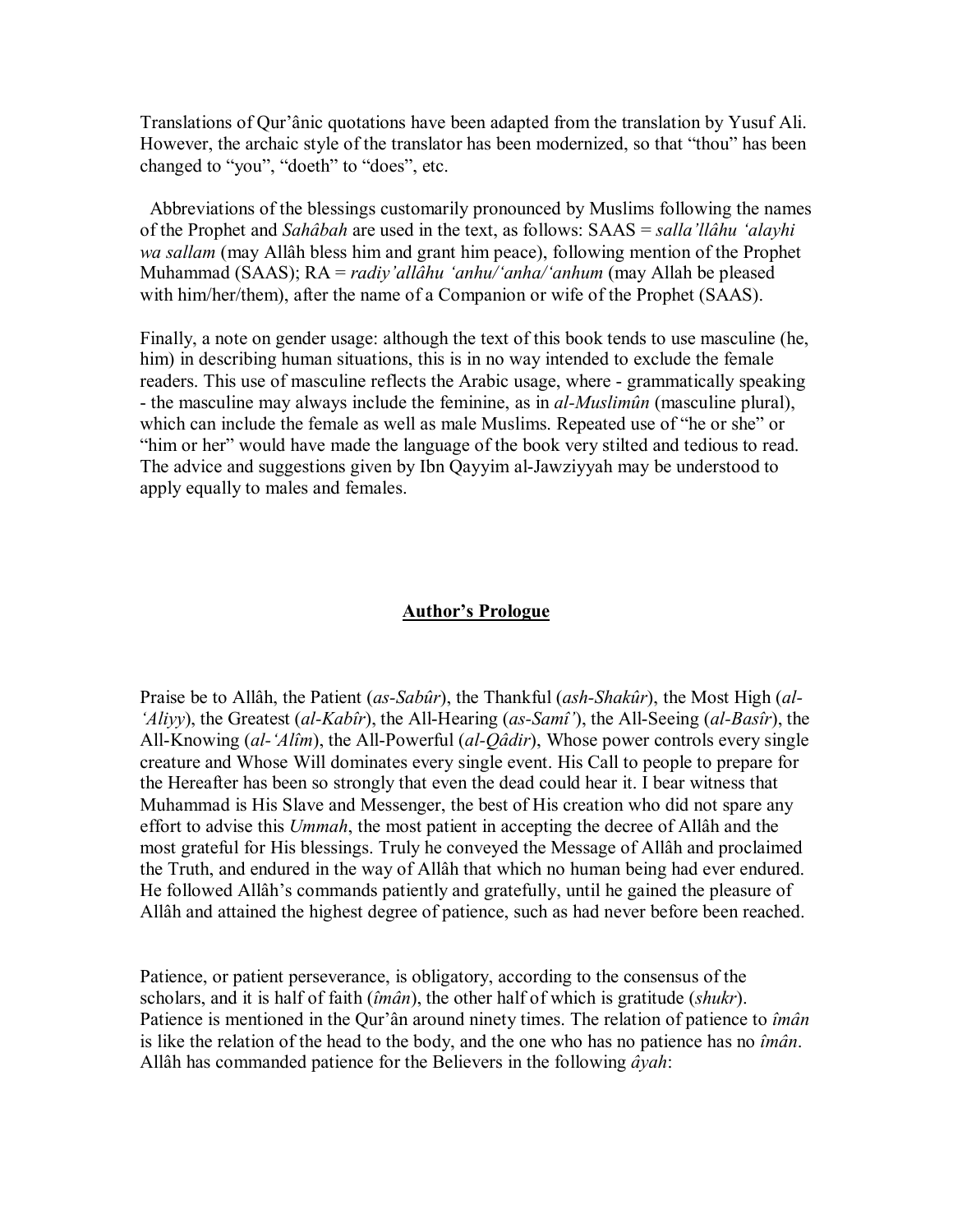# **"O you who believe! seek help with patient perseverance (***sabr***) and prayer..."** (al-Baqarah 2:153)

Patience has also been made a condition for a person's entering Paradise and being saved from the Hellfire; on the Day of Judgement Allâh will say:

# **"I have rewarded them this day for their patience and constancy (patience): they are indeed the ones that have achieved Bliss..."** (al-Mu'minûn 23:111)

And Allâh commanded the patient (those who have patience) when He said:

**"...(it is righteousness...) to be firm and patient, in pain or suffering and adversity, and throughout all periods of panic. Such are the people of truth, the God-fearing."** (al-Baqarah 2:177)

and:

# **"...Allâh loves those who are firm and steadfast."** (Āl 'Imrân 3:146)

Allâh has told us that He is with those who have patience; this is a special "companionship" (*ma'iyyah*) which means that He is protecting and supporting them, which is over and above the ordinary "companionship" which applies to believers and disbelievers alike whereby Allâh has knowledge of them and is watching over them. Allâh has told us:

# **"...And be patient and persevering: for Allah is with those who patiently persevere."** (al-Anfâl 8:47)

The Prophet (SAAS) told us that patience is all good and full of goodness, and said that *"There is no gift better than patience."* 'Umar ibn al-Khattab (RA) said: "The best days of our lives were ours by virtue of patience."

This book has been written to highlight the urgent need for patience, and to explain that our happiness in this life and our salvation in the hereafter depends on patience. This book is filled with benefits and readers will benefit from its advice and teachings. What is good and correct in this book is by the help of Allâh, and what is mistaken in it is from the Shaytân. May Allâh forgive the author and the editor. Allâh is the Greatest Helper, and we put our trust in Him.

# **Chapter 1: The Definition of Patience**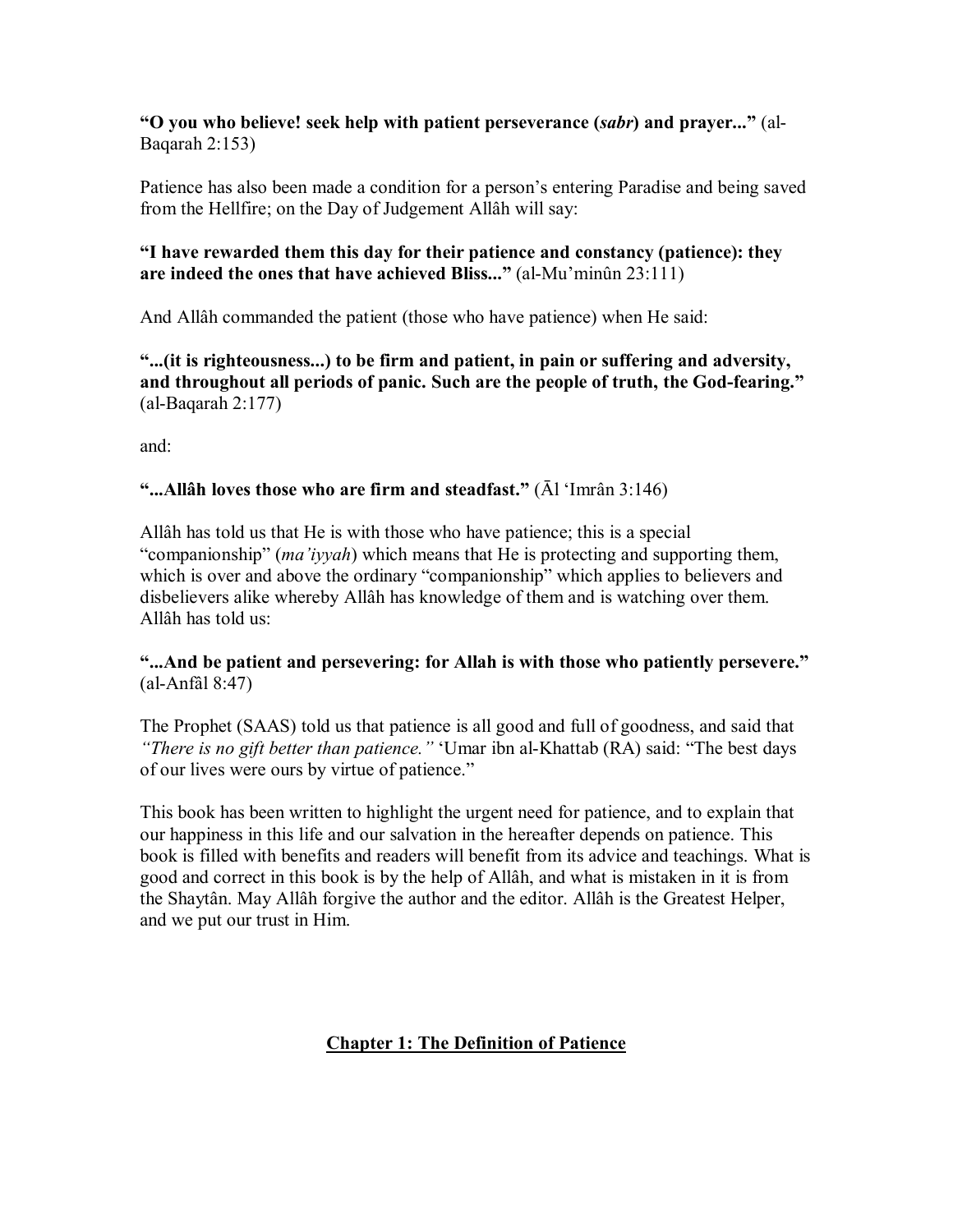*Sabr* is an Arabic word which comes from a root meaning to detain, refrain and stop. There is an expression in Arabic, "so-and-so was killed *sabran*," which means that he was captured and detained until he died. In the spiritual sense, patience means to stop ourselves from despairing and panicking, to stop our tongues from complaining, and to stop our hands from striking our faces and tearing our clothes at times of grief and stress.

#### **What scholars have said about patience**

Some scholars have defined patience as a good human characteristic or a positive psychological attitude, by virtue of which we refrain from doing that which is not good. Human beings cannot live a proper, healthy life without patience.

Abû 'Uthmân said: "the one who has patience is the one who trained himself to handle difficulties." 'Amr ibn 'Uthmân al-Makkî said: "Patience means to keep close to Allâh and to accept calmly the trials He sends, without complaining or feeling sad." Al-Khawwas said: "Patience means to adhere to the rules of the Qur'ân and *Sunnah*." Another scholar said: "Patience means to refrain from complaining." 'Alî ibn Abî Tâlib said: "Patience means to seek Allâh's help."

Is it better to have patience at the time of difficulty, or to be in a situation which does not

require patience?

Abû Muhammad al-Harirî said: "Patience means not seeing any difference between times of ease and times of hardship, and being content at all times." I (Ibn Qayyim) say: This is too difficult, and we are not instructed to be like this. Allâh has created us in such a way that we feel the difference between times of ease and times of hardship, and all that we can do is refrain from panicking at times of stress. Patience does not mean feeling the same at both easy and difficult times. That is beyond us, and is not part of our nature. Having an easy time is better for us than having a difficult time. As the Prophet (SAAS) said in his well known *du'â*: *"If You are not angry with me, then I do not care what happens to me, but still I would rather have your blessings and your favour."* This does not contradict the *hadîth* which says, *"No-one has ever been given a better gift than patience,"* because that refers to after a test or trial has befallen a person. But ease is still better.

### **Patience and** *Shakwah* **(complaint)**

*Shakwah* (complaint) falls into two categories: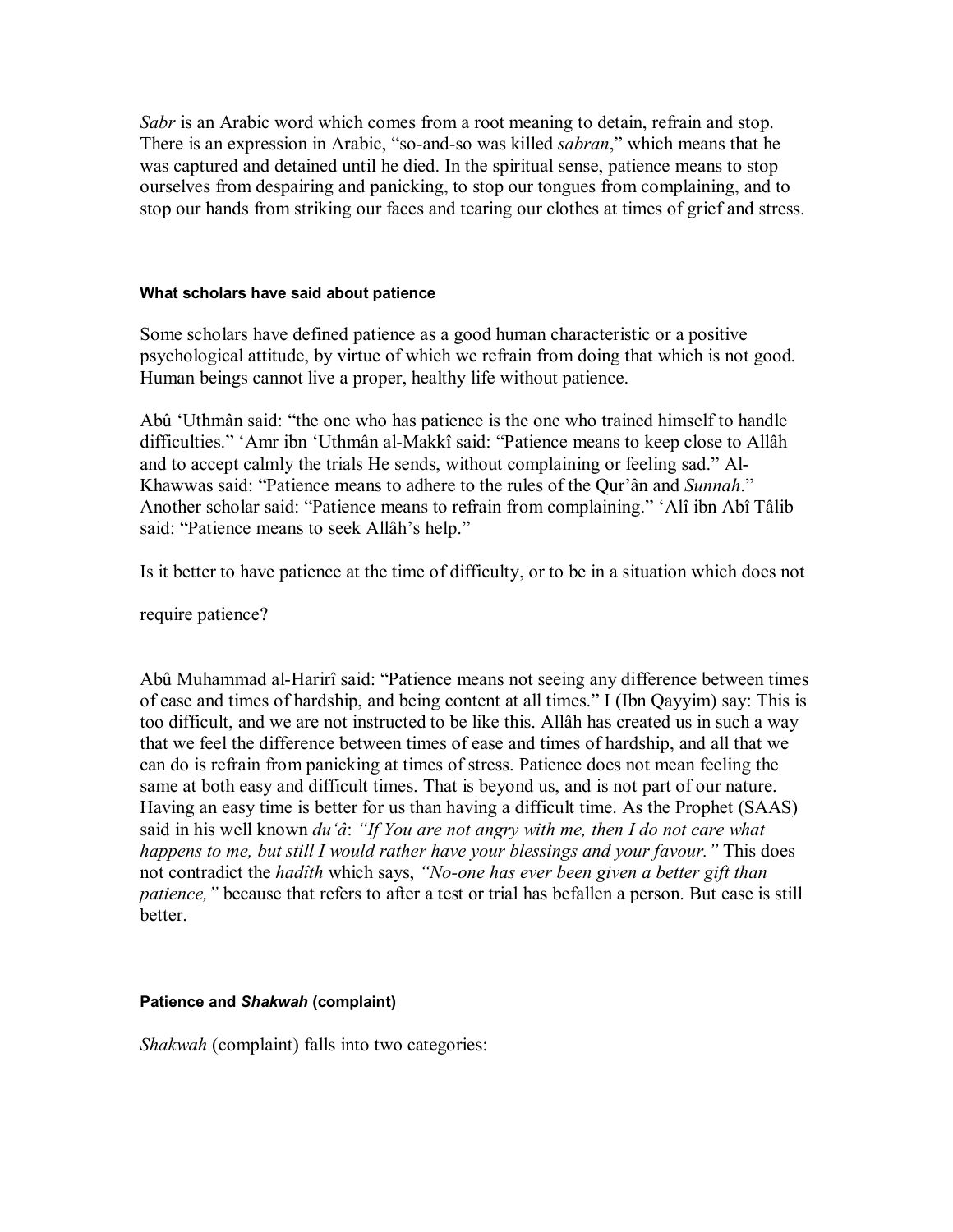The first type means to complain to Allâh, and this does not contradict patience. It is demonstrated by several of the Prophets, for example, when Ya'qûb (AS) said:

### **"I only complain of my distraction and anguish to Allâh."** (Yûsuf 12:86)

Earlier, Ya'qûb (AS) had said "*sabrun jamîl*," which means "patience is most fitting for me." The Qur'ân also tells us about Ayyûb:

## **"And (remember) Ayyûb (Job), when he cried to his Lord, 'Truly distress has seized me...' "** (Al-Anbiyâ' 21:83)

The epitome of patience, the Prophet (SAAS), prayed to his Lord: *"O Allâh, I complain to You of my weakness and helplessness."* Mûsâ (AS) prayed to Allâh saying: "O Allâh, all praise is due to You, and complaint is made only to You, and You are the only One from Whom we seek help and in Whom we put our trust, and there is no power except by Your help." The second type of complaint involves complaining to people, either directly, through our words, or indirectly, through the way we look and behave. This is contradictory to patience

### **Opposing Forces**

Psychologically speaking, every person has two forces at work within him or her. One is the "driving force", which pushes him towards some actions, and the other is the "restraining force", which holds him back from others. Patience essentially harnesses the driving force to push us towards good things, and the restraining force to hold us back from actions that may be harmful to ourselves or others.

Some people have strong patience when it comes to doing what is good for them, but their patience is weak with regard to restraint from harmful actions, so we may find that a person has enough patience to perform acts of worship (*Salâh*, *Sawm*, *Hajj*) but has no patience in controlling himself and refraining from following his whims and desires, and in this way he may commit *harâm* deeds. Conversely, some people may have strong patience in abstaining from forbidden deeds, but their patience in obeying commandments and performing *'ibâdah* is too weak. Some people have no patience in either case! And, needless to say, the best people are those who possess both types of patience.

So, a man may have plenty of patience when it comes to standing all night in prayer, and enduring whatever conditions of heat or cold may be prevalent, but have no patience at all when it comes to lowering his gaze and refraining from looking at women. Another may have no problem controlling his gaze, but he lacks the patience which would make him enjoin the good and forbid the evil, and he is so weak and helpless that he cannot strive against the *kuffâr* and *mushrikûn*. Most people will be lacking in patience in any one case, and a few lack it in all cases.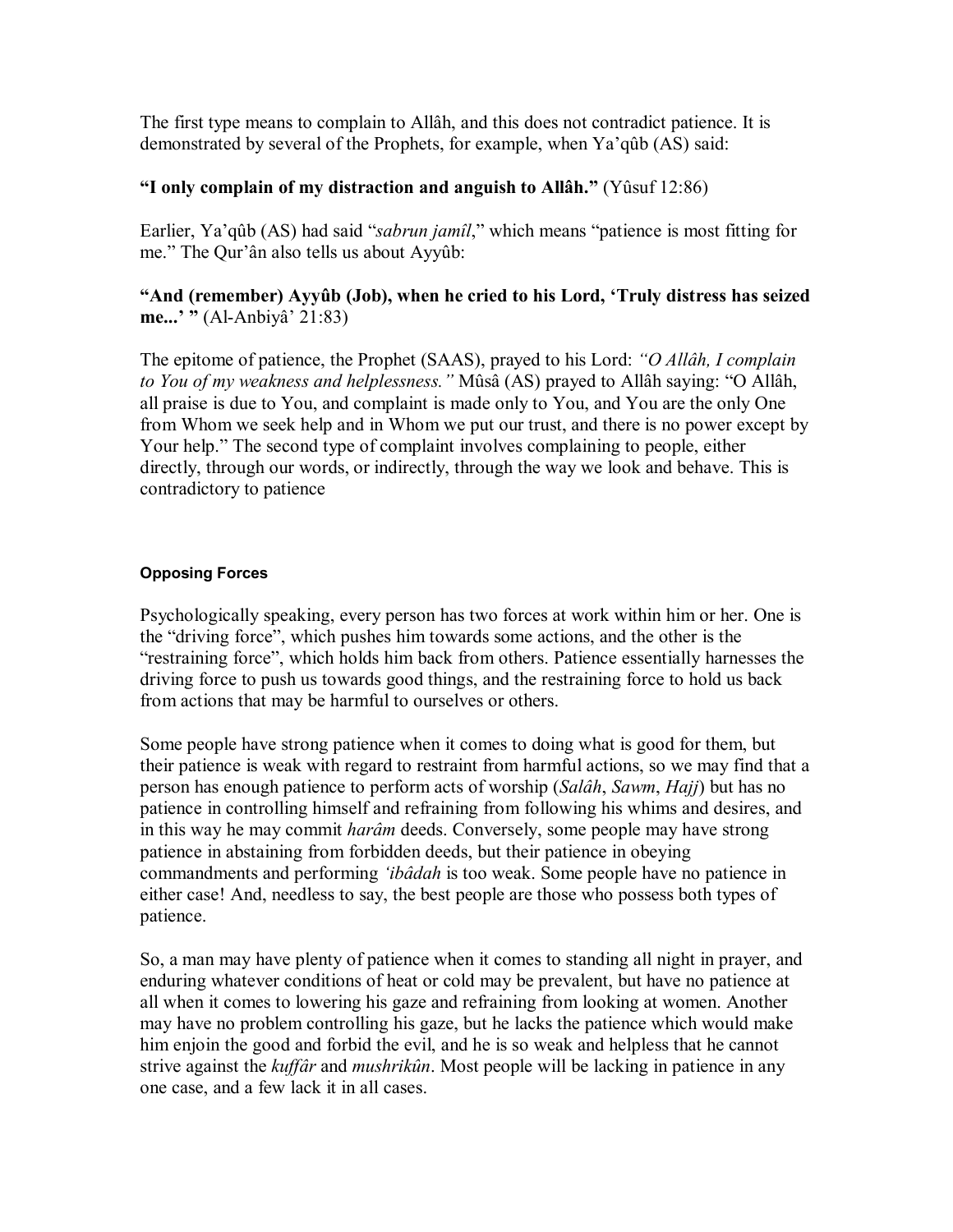#### **Further definition of patience**

A scholar said: "To have patience means that one's common sense and religious motives are stronger than one's whims and desires." It is natural for people to have an inclination towards their desires, but common sense and the religious motive should limit that inclination. The two forces are at war: sometimes reason and religion win, and sometimes whims and desires prevail. The battlefield is the heart of man.

Patience has many other names, according to the situation. If patience consists of restraining sexual desire, it is called honour, the opposite of which is adultery and promiscuity. If it consists of controlling one's stomach, it is called self-control, the opposite of which is greed. It if consists of keeping quiet about that which is not fit to disclose, it is called discretion, the opposite of which is disclosing secrets, lying, slander or libel. If it consists of being content with what is sufficient for one's needs, it is called abstemiousness, the opposite of which is covetousness. If it consists of controlling one's anger, then it is called forbearance, the opposite of which is impulsiveness and hasty reaction. If it consists of refraining from haste, then it called gracefulness and steadiness, the opposite of which is to be hotheaded. If it consists of refraining from running away, then it is called courage, the opposite of which is cowardice. If it consists of refraining from taking revenge, then it is called forgiveness, the opposite of which is revenge. If it consists of refraining from being stingy, then it is called generosity, the opposite of which is miserliness. If it consists of refraining from being lazy and helpless, then it is called dynamism and initiative. If it consists of refraining from blaming and accusing other people, then it is called chivalry (*muru'ah* literally "manliness").

Different names may be applied to patience in different situations, but all are covered by the idea of patience. This shows that Islâm in its totality is based on patience.

#### **Is it possible to obtain the quality of patience?**

If a person does not naturally possess the characteristic of patience, he can attain this characteristic by acting as if he does possess it, until it eventually becomes second nature. This is what the Prophet (SAAS) has told us in the *hadith*: *"Whoever tries to be patient, then Allâh will help him to be patient."* A person can also strive to control sexual desire and lower his gaze until these too become second nature. The same applies to all other desirable characteristics such as steadiness, generosity and courage.

# **Chapter 2: Different perspectives on patience**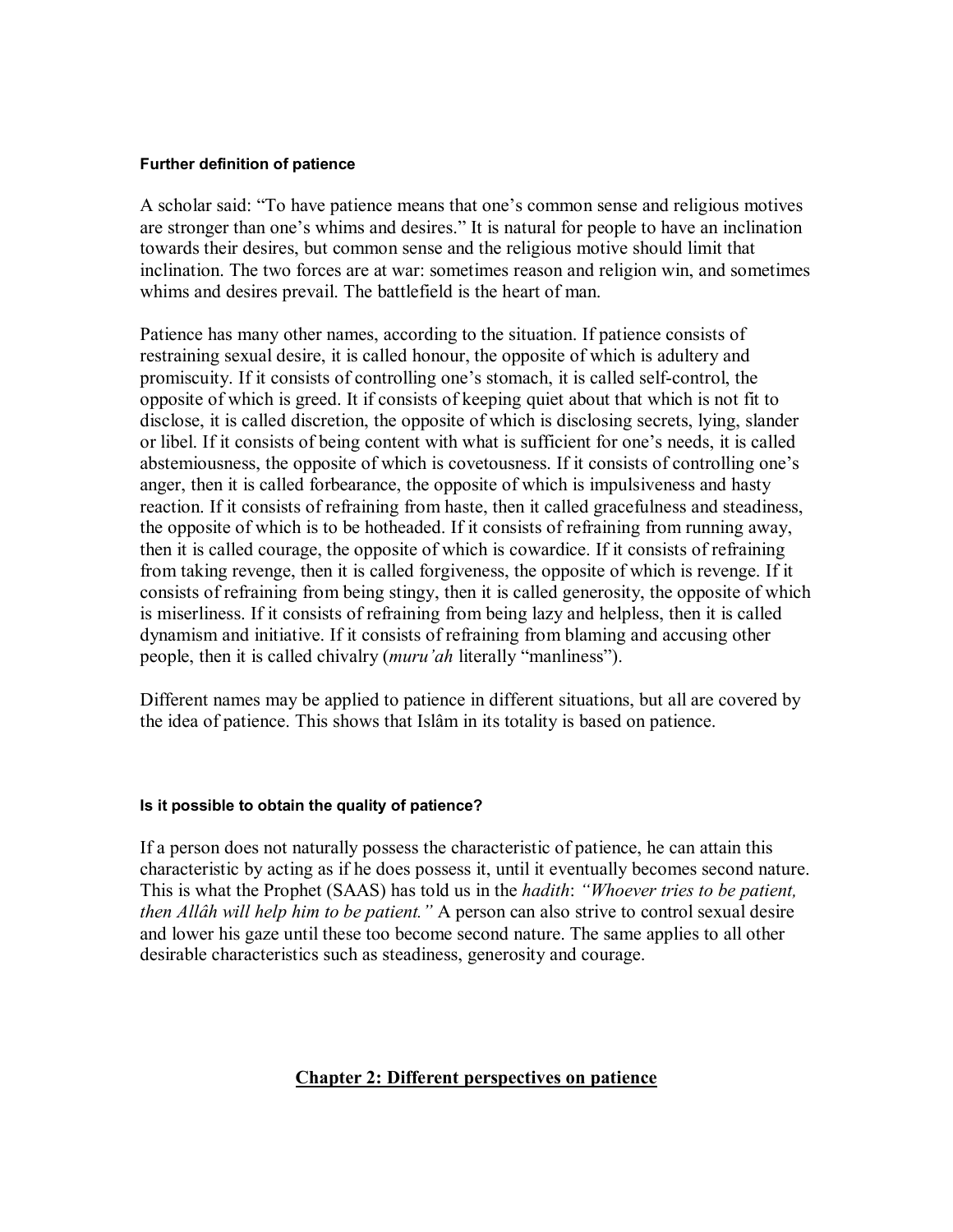Patience may be of two types, either physical or psychological, and both types may either be by choice, or without choice, as follows:

1. Physical patience by choice, such as doing hard labour willingly.

2. Physical patience without choice, such as patiently bearing illness, beatings and extremes of heat and cold.

3. Psychological patience by choice, such as refraining from things which both the *Sharî'ah* and common sense say are wrong.

4. Psychological patience without choice, such as patiently bearing an enforced separation from one whom you love.

#### **Different degrees of patience**

As mentioned above, patience is of two types, by choice or without choice. Patience by choice is of a higher status than patience without choice, as the latter is common to all people, but the former is not attainable by all. Therefore the patience of Yûsuf in disobeying the wife of al-'Azîz, and his patience in bearing the resulting punishment, is of higher status than his patience in response to his brothers' actions, when they threw him in the well, separated him from his father and sold him as a slave. This superior, voluntary, patience is the patience of the Prophets, of Ibrâhîm, Mûsâ, Nûh, 'Īsâ and the Seal of the Prophets, Muhammad (SAAS). Their patience was in calling the people to Allâh and in striving against the enemies of Allâh.

#### **The patience of men and the patience of animals**

These four types of patience apply only to human beings. Animals share only the two types of patience in which there is no choice, and man is distinguished by having the patience in which there is choice. However, many people have only the types of patience that animals have, i.e. patience without choice.

### **The patience of jinn**

*Jinn* share the quality of patience with humans, as they are responsible for their actions like humans are. They need patience to fulfil their responsibilities towards Allâh the same way that we do. One might ask: are they responsible in the same way that we are, or in a different way? The answer is that with regard to matters of emotion and feelings they are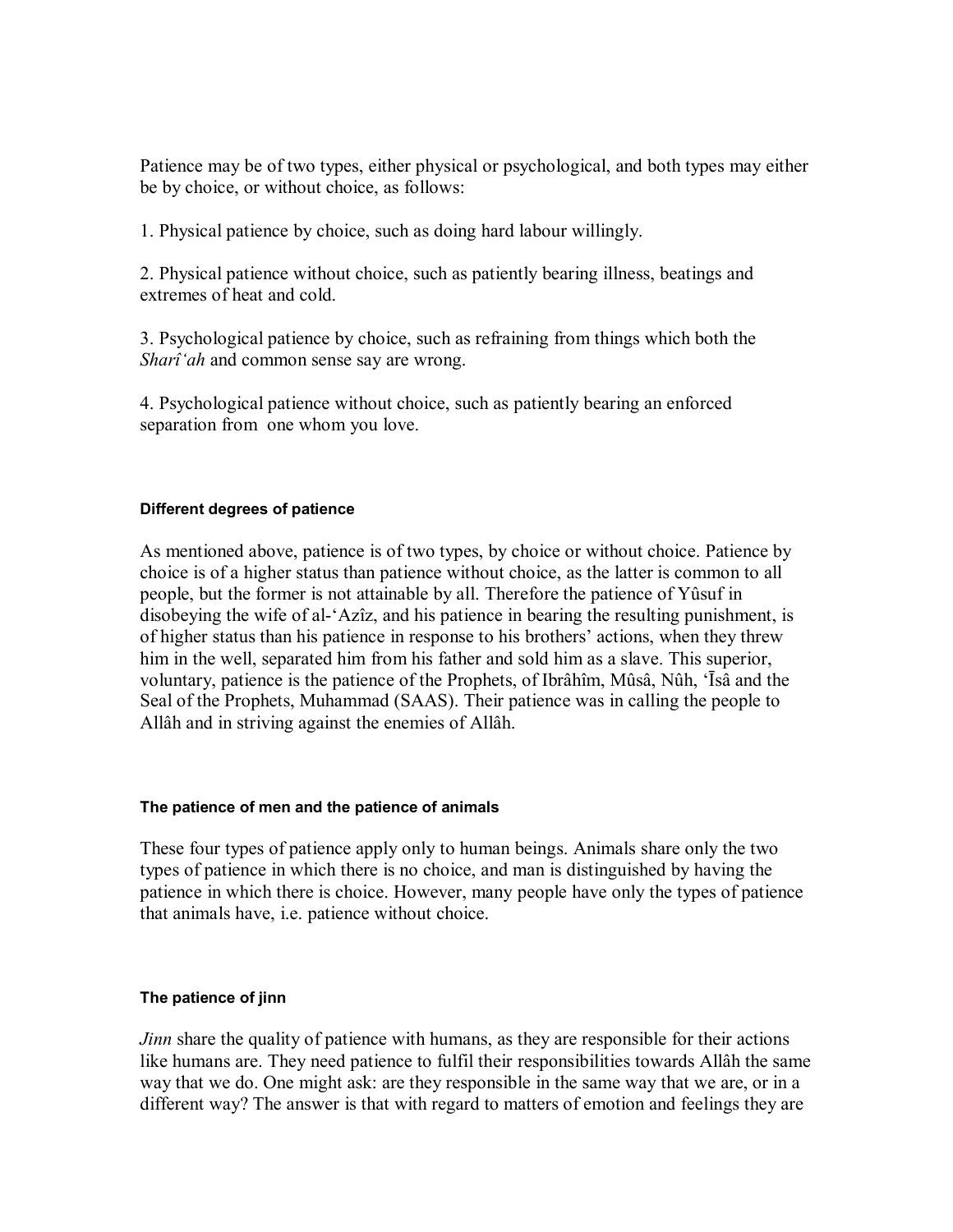responsible just as we are, and share the obligation to love for the sake of Allâh and hate for Allâh, to believe and have faith, to take believers for friends and unbelievers for enemies, etc. But as far as physical matters such as *ghusl*, *wudû'*, washing after relieving oneself and circumcision are concerned, they are not the same as us. Their duties in that regard are in accordance with the way they are created.

#### **The patience of the angels**

Another question that may arise is: Do angels have patience? The answer is that angels are not tested with whims and desires that contradict their reason and knowledge. For them, worshipping and obeying Allâh are like breathing is for us. Therefore the angels do not need patience, because patience is needed when one has conflicting motives, religion and reason opposite to whims and desires. However, the angels may have some kind of patience which befits them and makes them persevere in doing what they were created for.

#### **The patience of man**

If a man's patience is stronger than his whims and desires, then he is like an angel, but if his whims and desires are stronger than his patience, then he is like a devil. If his desire for food, drink and sex is stronger than his patience, then he is no better than an animal.

Qatâdah said: "Allâh created angels with reason and no desires, animals with desires and no reason, and man with both reason and desires." So if a man's reason is stronger than his desire he is like an angel, and if his desires are stronger than his reason, then he is like an animal. A little baby has only the desire for food when he needs it, and his patience is like the patience of animals. Until he reaches an age when he can tell what is what, he has no choice. When he grows a little older and develops a desire to play, then his patience by choice will develop. He will start to know what patience means when his sexual desire develops. At the same time, his power of reasoning is also developing, but between the age when he can tell right from wrong and the age of puberty, all he can see is his own interests in this world, and what might make life good or bad. This limited view will remain until he is guided by Allâh, then he will have the full picture and begin to think of his interests both in this life and the hereafter. He will become aware of where different actions may lead, and will prepare himself for a long struggle with his desires and natural inclinations.

#### **Different degrees of patience**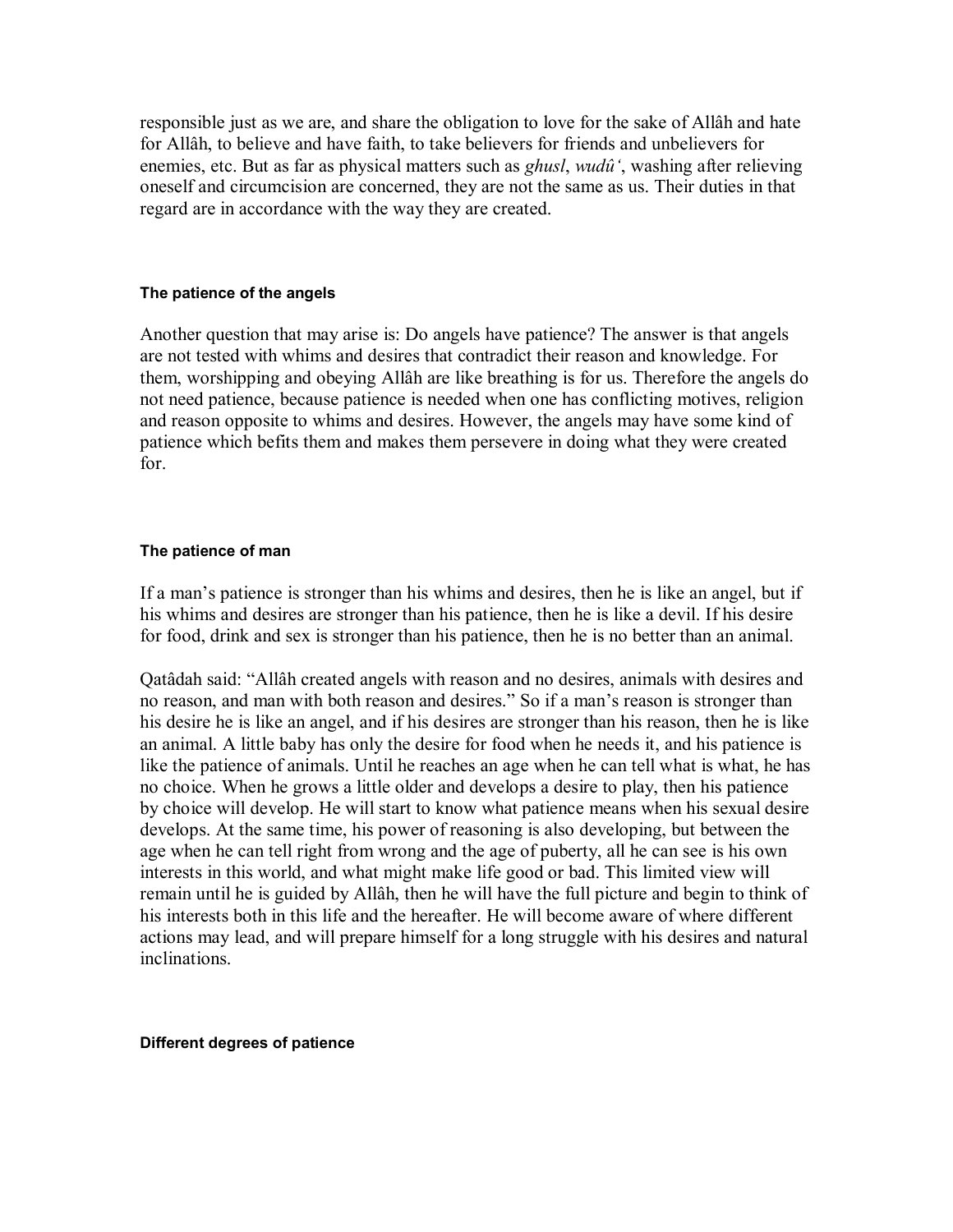The kinds of patience which relate to resisting whims and desires can be graded according to how strong and effective they are. There are three degrees of patience in this respect:

1. The motive of religion is strongest in controlling and defeating the whims and desires. This level of control can only be achieved through consistent patience, and those who reach this level are victorious in this life and in the hereafter. They are the ones **"who say, 'Our Lord is Allâh'"** (Fussilât 41:30). These are the ones to whom, at the moment of death, the angels say, **"Fear not!...Nor grieve! But receive the Glad Tidings of the Garden (of Bliss), that which you were promised! We are your protectors in this life and the Hereafter."** (Fussilât 41:30-31). They are the ones who enjoy the companionship of Allâh, and who strive in the way of Allâh. They are the ones whom Allâh has guided to the exclusion of others.

2. When whims and desires prevail, the religious motive is diminished. The doomed person will surrender totally to Shaytân and his forces, who will lead him wherever they want. His relationship with them will be either of two possibilities. Either he will become their follower and a soldier in their army, which is the case of the weak person, or Shaytân will become a weapon for him, and one of his soldiers, which is the case of the strong person who rebels against Allâh. Those people are the ones whose misfortune has overtaken them, as they preferred this world to the Hereafter. The main reason for their sorry fate is that they ran out of patience. The major characteristic of these people is that they lie and cheat, indulge in wishful thinking and self-admiration, delay doing good deeds, and prefer instant gains in this world to lasting gains in the Hereafter. These are the people to whom the Prophet (SAAS) referred when he said: *"The helpless man is the one who follows his whims and desires, and indulges in wishful thinking."*

These unfortunate people are of several types. Some of them declare war against Allâh and His Messenger, trying to destroy what the Prophet (SAAS) brought, pushing people away from the way of Allâh, and spreading corruption on earth. Some are interested solely in their worldly interests. Some are two faced hypocrites who try to ingratiate themselves with everybody and gain something from every situation. Some are promiscuous, and devote their entire life to the pursuit of physical pleasure. Some, if they are warned, say that they would dearly love to repent, find it too difficult and plead they have no chance. Some say that Allâh does not need their prayers and fasting, that they will not attain salvation by virtue of their deed, and that they will rely on the fact that Allâh is Merciful. Some of them claim that refraining from committing wrong actions is like undermining the forgiveness of Allâh. Some will say, "What good could my worship do after all the wrong actions I have committed? What can help a drowning man if his fingers are above water and the rest of his body is submerged?" Some say that they will repent when death approaches...

So many excuses, all because their whims and desires control their reason, and they use their reason, in turn, to find ways of fulfilling those desires. Their reason is held prisoner by the Shaytân, and put to work to serve his evil purposes, just as Muslim prisoners-ofwar may be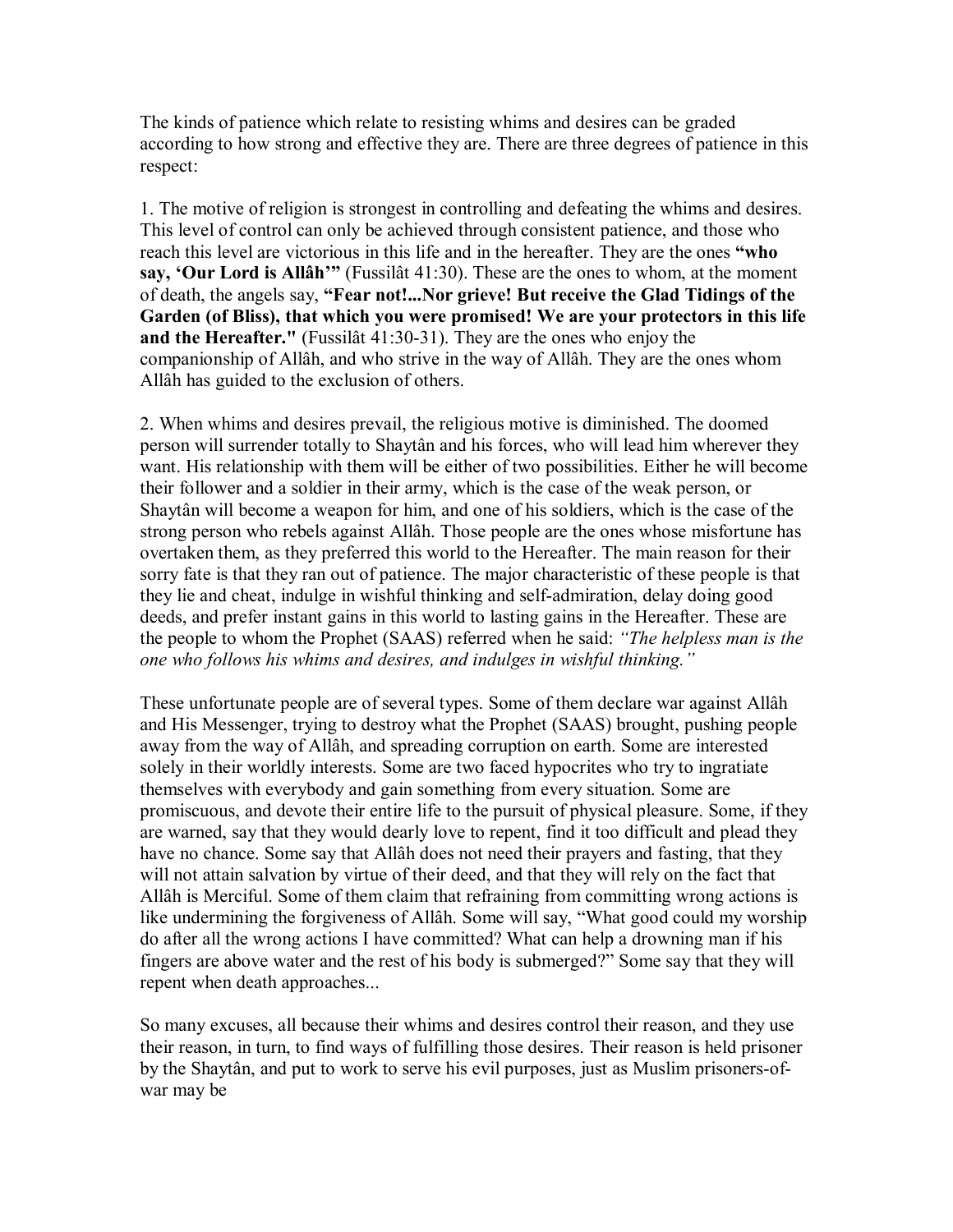abused by the *kâfirûn* and forced to look after pigs, make wine or carry the cross. The man who suppresses his reason and puts it under the control of the enemy (Shayân) is like the one who seizes a Muslim and hands him over to the *kâfirûn* to imprison him.

3. There is a war that is raging between the motives of reason and religion, and the motives of whims and desires. Sometimes one prevails, sometimes the other gains the upper hand. The pattern of victories for either side varies. This is the situation in the case of most believers, who mix good deeds and bad deeds.

People's ultimate fate in the Hereafter will correspond to the three situations outlined above. Some people will enter Paradise and never enter Hell, some will enter Hell and never enter Paradise, and some will enter Hell for some time before they are admitted to Paradise.

### **Different strengths of patience**

Some people cannot have patience without struggling and facing many difficulties. Others are able to have patience easily. The first type is like a man who wrestles with a strong man and cannot beat him with the utmost effort. The second type is like a man who wrestles with a weak man and beats him easily. Such is the war between the soldiers of ar-Rahmân and the soldiers of Shaytân. Whoever defeats the soldiers of Shaytân can defeat Shaytân himself. 'Abdullâh ibn Mas'ûd narrated: "A man wrestled with one of the *jinn*, and beat him, then asked, 'Why are you so weak and small?' The jinn answered, 'I am very big and strong compared to the rest of the jinn.'" Someone asked 'Abdullah ibn Mas'ûd, "Was that man, 'Umar?" and he replied, "Who else could it have been?"

Some of the *Sahâbah* said, "A believer whips the Shaytân like the way a person whips his camel when he is travelling."

Ibn Abi'd-Dunyâ narrated from some of the *salaf* that one shaytân met with another, and asked him why he was so thin. The other shaytân replied, "Because I am a with a man who mentions the name of Allâh when he eats, so I cannot eat with him, and he mentions the name of Allâh when he drinks, so I cannot drink with him. When he enters his home he mentions the name of Allâh, so I stay outside." The first shaytân said, "But I am with a man who does not mention the name of Allâh when he eats, so I eat with him. He does not mention the name of Allâh when he drinks, so I drink with him. When he enters his home he does not mention the name of Allâh, so I enter with him."

So whoever develops the habit of patience is feared by his enemies, and whoever finds patience difficult is in danger, as his enemy will readily dare to attack him and do him harm.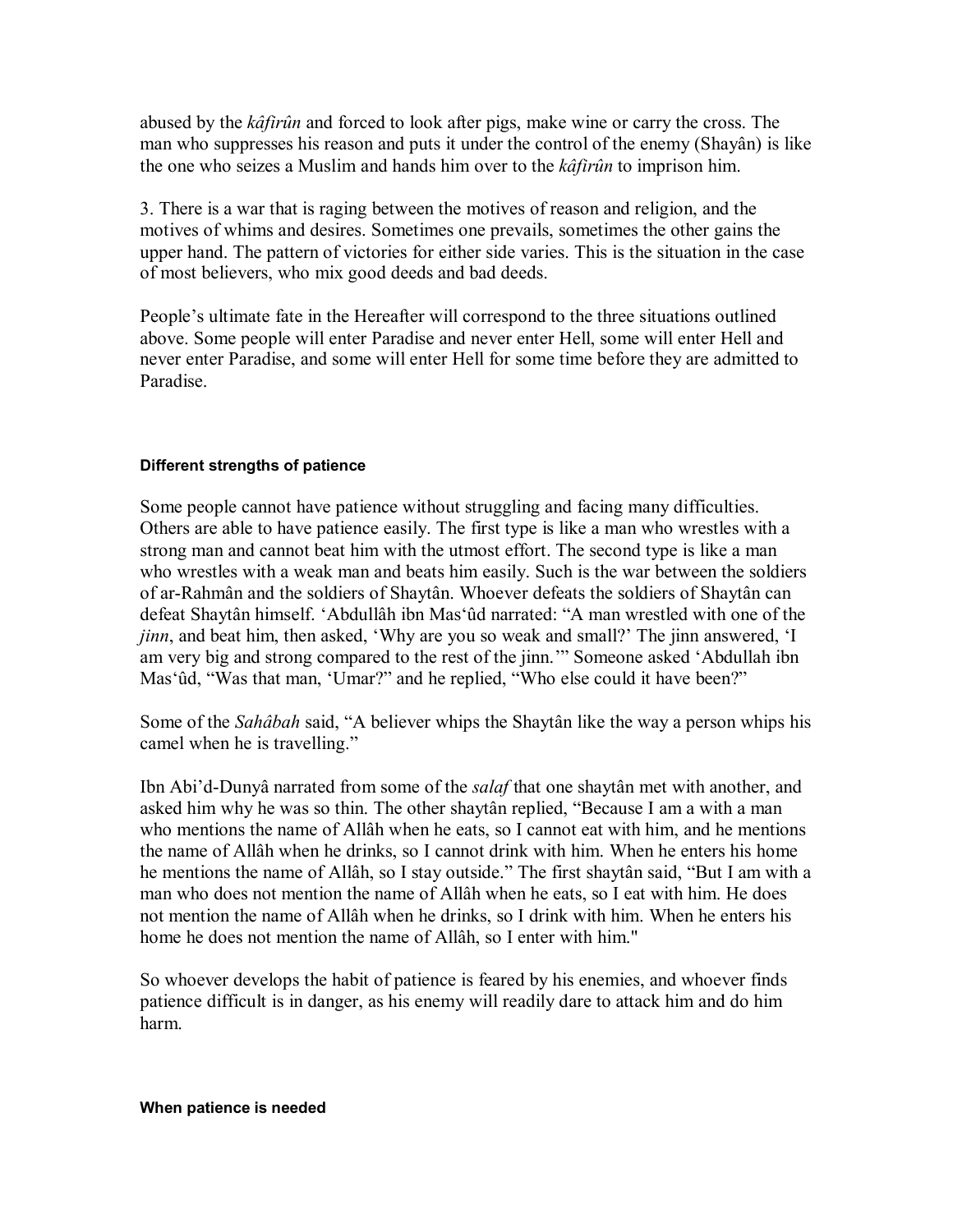Patience is required in the following areas of life:

1. In worshipping Allâh and following His commands,

2. In abstaining from wrong actions,

3. In accepting Allâh's decree and ruling (*qadâ' wa qadr*). This is the advice given to Luqmân when he told his son:

### **"O my son! establish regular prayer, enjoin what is just and forbid what is wrong; and bear with patient constancy whate'er betide you; for this is firmness (of purpose) in (the conduct of) affairs."** (Luqmân 31:17)

Enjoining what is just includes doing good oneself, and forbidding what is wrong includes abstaining from wrong action oneself.

### **Patience in worshipping Allâh**

Patience in worshipping Allâh and carrying out His instructions means that you perform the prescribed acts of worship regularly and do so sincerely and with knowledge. Worship that is not performed regularly is of no value. Even if worship is performed regularly, there are two dangers. Firstly, we risk losing our sincerity, if the motive for performing prayers is not to please Allâh and draw closer to Him. So to protect our worship we must make sure that we are sincere. Secondly, we must be sure never to deviate from the way of the Prophet (SAAS), so we have to ensure that our worship is done according to the *Sunnah*.

### **Patience in abstaining from wrong action**

This type of patience can be achieved through the fear of the punishment which follows the wrong action, or through a feeling of *hayâ'* (shyness or shame) before Allâh for using His blessings in committing wrong actions. That feeling of *hayâ'* before Allâh can be strengthened through learning more about Allâh and knowing more about His names and attributes. *Hayâ'* is a characteristic of people who are noble and possess good qualities, so the person who refrains from wrong action because of *hayâ'* is better than the one who abstains because of fear. *Hayâ'* indicates that a person is mindful of Allâh and His might. The person whose deterrent is the fear of Allâh has his thoughts focused on the punishment. The fearful person's main concern is himself and how to save himself from the punishment, whereas the "shy" person's main concern is Allâh and His Glory. Both have attained the status of *îmân*, but the "shy" person has attained *ihsân*, a higher status of *îmân*, in which he conducts himself as if he can see Allâh, and so his heart is filled with *hayâ'*.

The reason why it is so important for a believer to abstain from wrong action is because he must protect his *îmân*, as wrong action decreases *îmân* or extinguishes it. The Prophet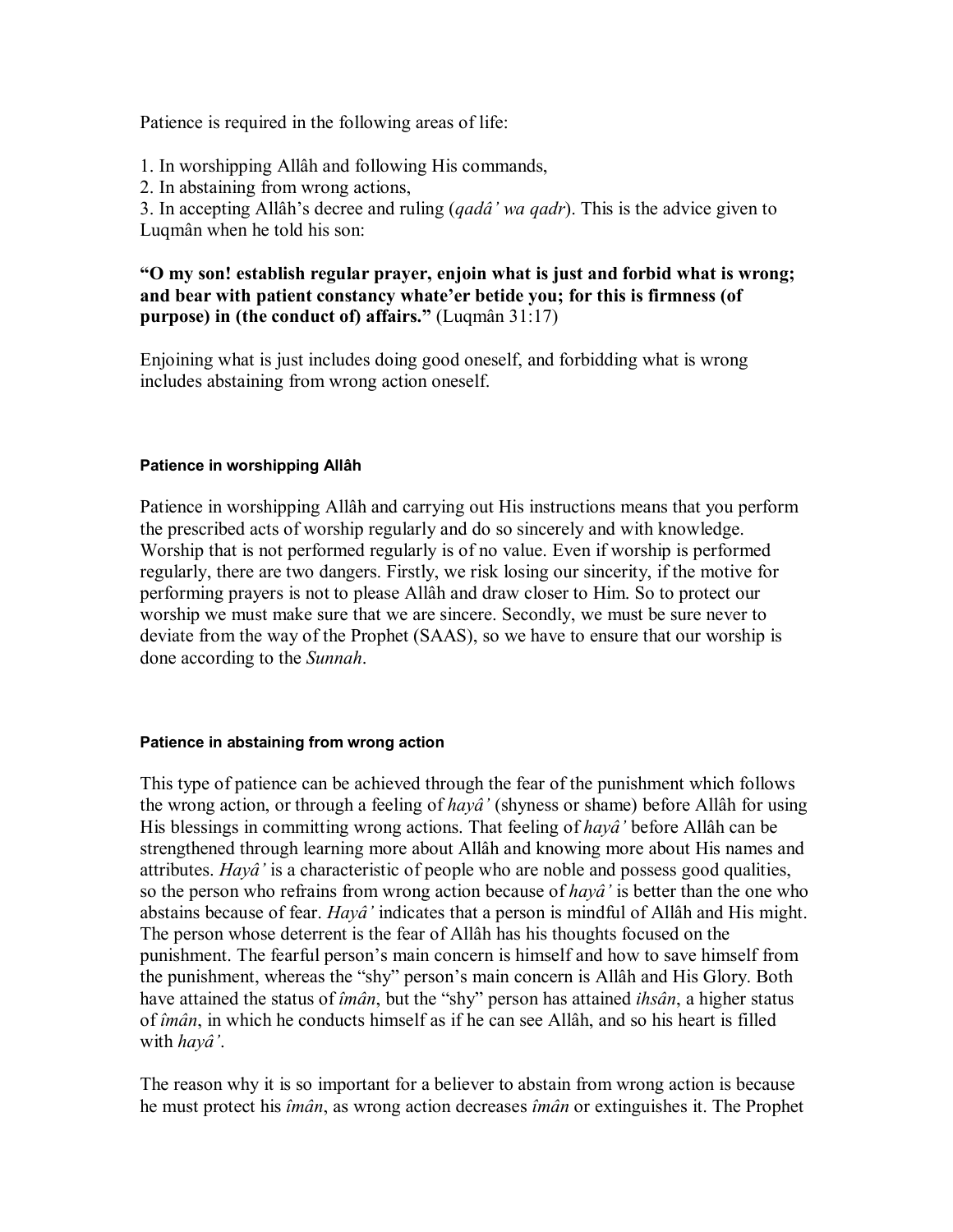(SAAS) said, *"When the adulterer commits adultery he is not a believer, and when the winebibber drinks* 

*alcohol he is not a believer and when the thief steals he is not a believer. The believer should abstain from many permitted actions in case they may lead to that which is forbidden."*

### **Patience at times of trial and adversity**

Patience during difficult times may be achieved by:

1. thinking of the good reward that lies ahead. The more you believe in the rewards that are waiting for you, the easier it becomes to have patience. If it were not for the anticipation of the rewards, no goals or objectives pertaining to this life or the hereafter would have been achieved. Human nature loves instant gratification, but reason and maturity make us think of the long term outcome, which helps to strengthen our patience in enduring whatever faces us, whether there is no choice or otherwise;

2. expecting and hoping for a time of ease. This hope in itself offers a measure of immediate relief;

3. thinking of Allâh's countless blessings. When we realize that we cannot enumerate the blessings of Allâh, it becomes easier for us to exercise patience in facing the current adversity, because the present troubles are like a raindrop compared to vast ocean of Allâh's blessings and favours;

4. thinking of previous blessings of Allâh. This will remind us of Allâh's care, and strengthen our hopes ad expectations of a time of ease to come.

# **Chapter 3: Five Categories of Patience**

Patience can also be divided into categories following the five categories of deeds, namely *wâjib* (obligatory), *mandûb* (encouraged), *mahdhûr* (forbidden), *makrûh* (disliked) and *mubâh* (permissible).

**Obligatory (***wâjib***) patience**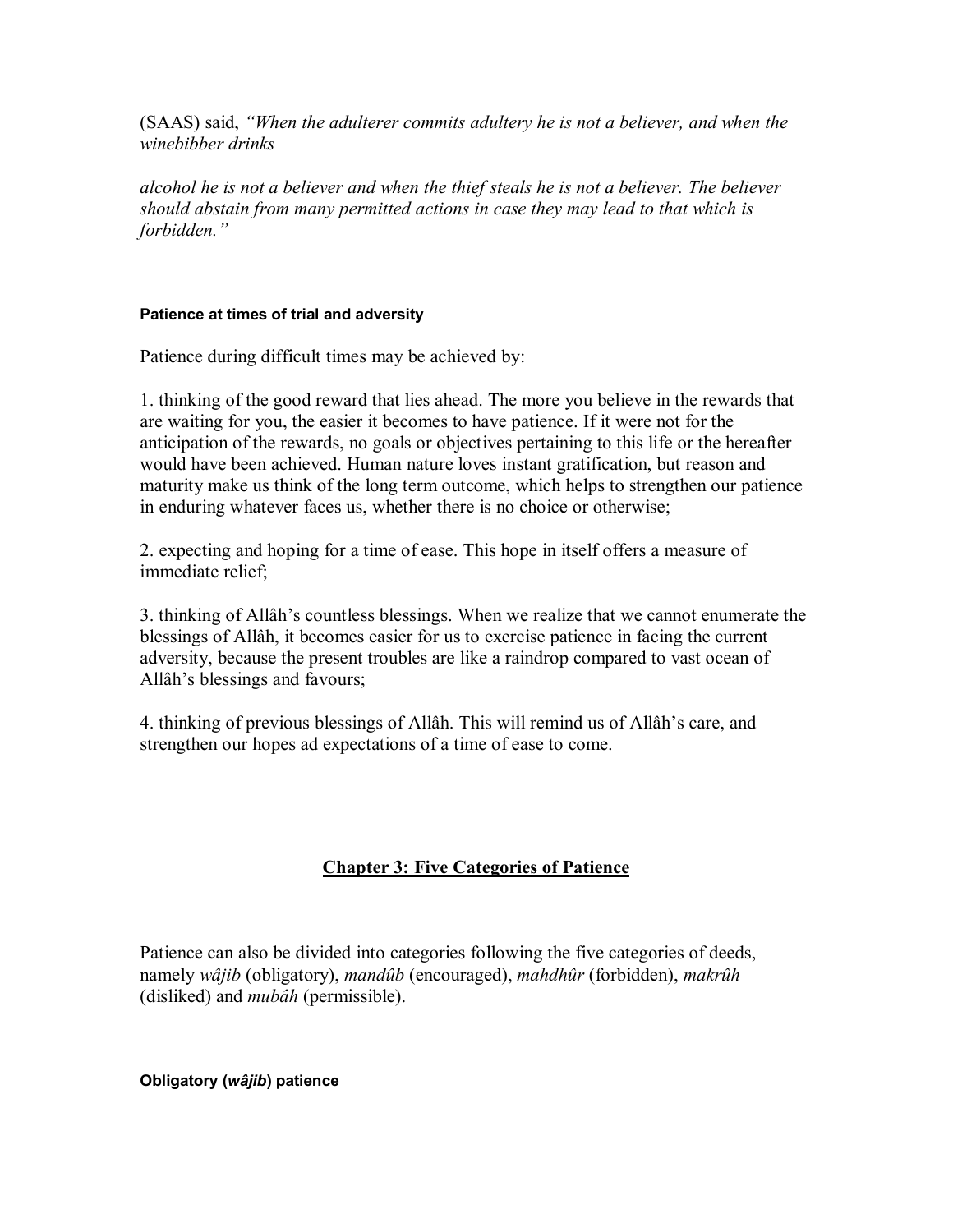1. Patience in abstaining from forbidden (*harâm*) things and actions,

2. Patience in carrying out obligatory deeds,

3. Patience in facing adversity which is beyond one's control, such as illness, poverty, etc.

#### **Encouraged (***mandûb***) patience**

1. Patience in abstaining from disliked (*makrûh*) things,

- 2. Patience in performing acts of worship which are liked and encouraged (*mustahabb*)
- 3. Patience in refraining from taking revenge.

### **Forbidden (***mahdhûr***) patience**

1. Patience in abstaining from food and drink until death.

2. Patience in abstaining from eating harâm meat, carrion and blood, when the alternative is death and starvation. Tawus and Ahmad ibn Hanbal said, "Whoever has no choice but to eat carrion, harâm meat and blood, but refuses to eat it and dies as a consequence, will enter Hell."

3. Patience in refraining from begging. There is a dispute as to whether begging from people is forbidden or permissible. Imam Ahmad said that this kind of patience and abstention is allowed. He was asked, "What if a person fears that if he does not do this, he will die?" Imam Ahmad answered, "No, he will not die. Allâh will send him his due provision (*rizq*)." Imam Ahmad did not allow begging: when Allâh knows the need of a person and his sincerity in abstaining from begging, Allâh will send him *rizq*. Other scholars, including some of Imam Ahmad's companions and Imam ash-Shafi'î said, "It is obligatory on such a person to beg, and if he did not beg, than he would be a wrongdoer, because by begging he protects himself from death."

4. Patience in enduring things that may lead to death, such as predators, snakes, fire and water.

5. Patience at times of *fitnah* when the Muslims are fighting Muslims. Patience in abstaining from fighting at such a time, when Muslims are killing Muslims, is *mubâh* (permissible), indeed it is *mustahabb* (liked and preferred). When the Prophet (SAAS) was asked about this, he said, *"Be like the better of the two sons of Ādam."* In other, similar reports he said*, "Be like the slave of Allâh who was killed, and not like the one who has killed,"* and *"let him (the killer) carry his own wrong action and your wrong action."* In another report, he said, *"If the sword is too bright, put your hand on your face."* Allâh has told us the story of the better of the two sons of Ādam, and how he surrendered himself and did not fight back, and how Allâh commended him for that. This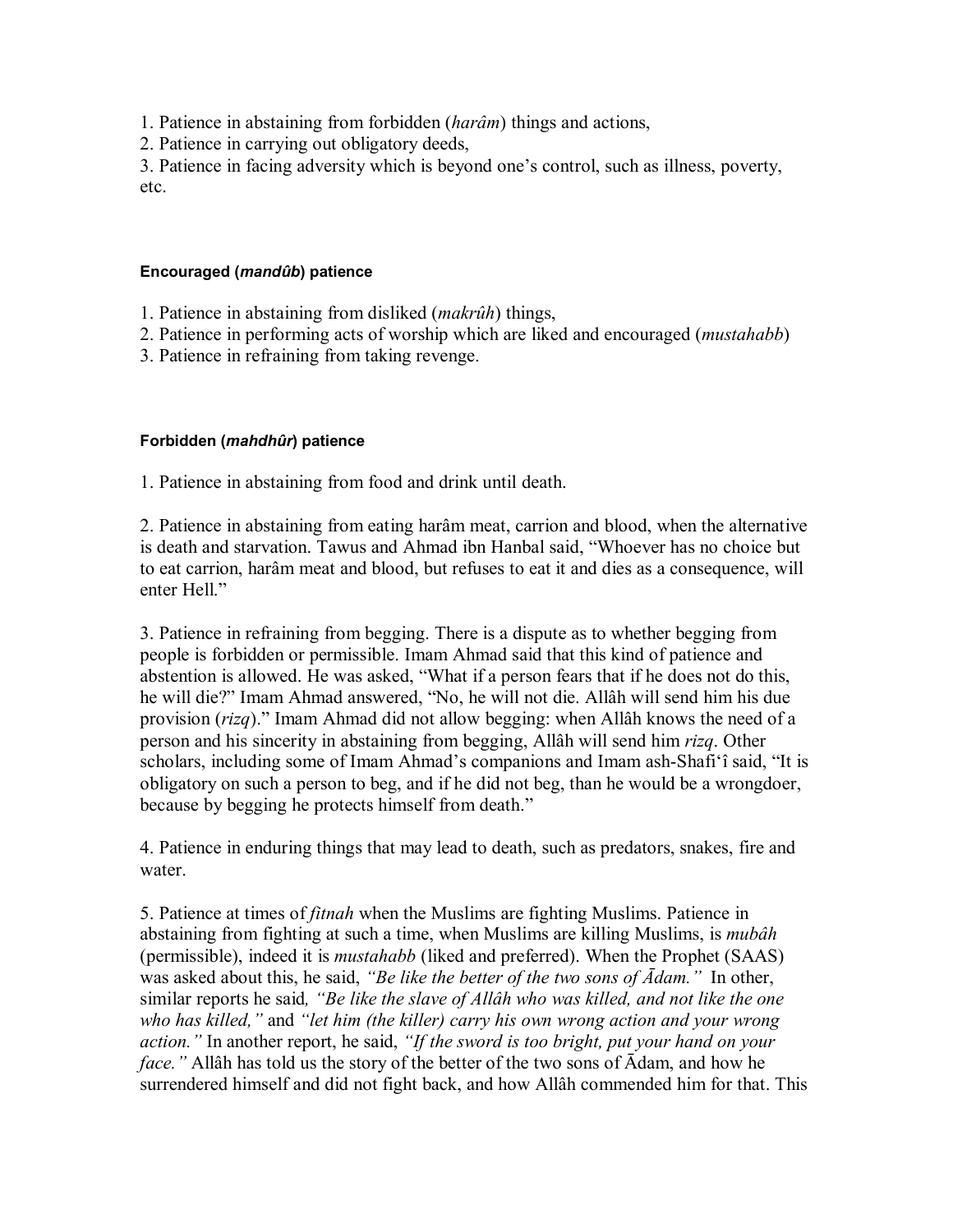is different to the case when Muslims are fighting *kâfirûn*: in that situation the Muslim has to defend himself, because the meaning of Jihad is to defend himself and Islâm.

#### **Disliked (***makrûh***) patience**

1. Patience in abstaining from physical appetites (food, drink, sex) to the extent of causing damage to one's health.

2. Patience in doing a *makrûh* deed.

#### **Permissible (***mubâh***) patience**

Patience in abstaining from *mubâh* deeds.

# **Chapter 4: Good Patience and Bad Patience**

Bad patience means having patience in keeping away from Allâh and His love and His will, because this prevents a person from fulfilling his potential of attaining perfection and doing what he was created for. This is the worst type of patience, and the most difficult, because there is no type of patience stronger than that of the person who wilfully keeps away from his Creator, as apart from Him there is no life at all. No-one is as careless as the person who has no interest in what Allâh has prepared for His friends (*awliyâ'*) in the hereafter, that which no eye has ever seen nor ear has ever heard, and has never been imagined by any person. Once a man who admired a *zâhid* (one who does without) for his *zuhd* (doing without) and lack of interest in this world said to him, "I have never seen a man who has as much *zuhd* (doing without) as you so." The *zâhid* told him, "Your *zuhd* is much stronger than mine, for my *zuhd* concerns the world, and this life is short and unstable, but your *zuhd* concerns the hereafter, which is eternal."

A man asked Shiblî, "What type of patience is more difficult?" Shiblî said, "Patience through seeking the help of Allâh." The man said, "No." Shiblî said, "Then patience for the sake of Allâh." The man said, "No." Shiblî said, "Patience in seeking the pleasure of Allâh." The man said, "No." So Shiblî asked, "What is it then?" and the man answered, "Patience in keeping away from Allâh." Shiblî screamed in such a way that he nearly died.

Good patience consists of two types: patience for the sake of Allâh and patience by the help of Allâh. Allâh said: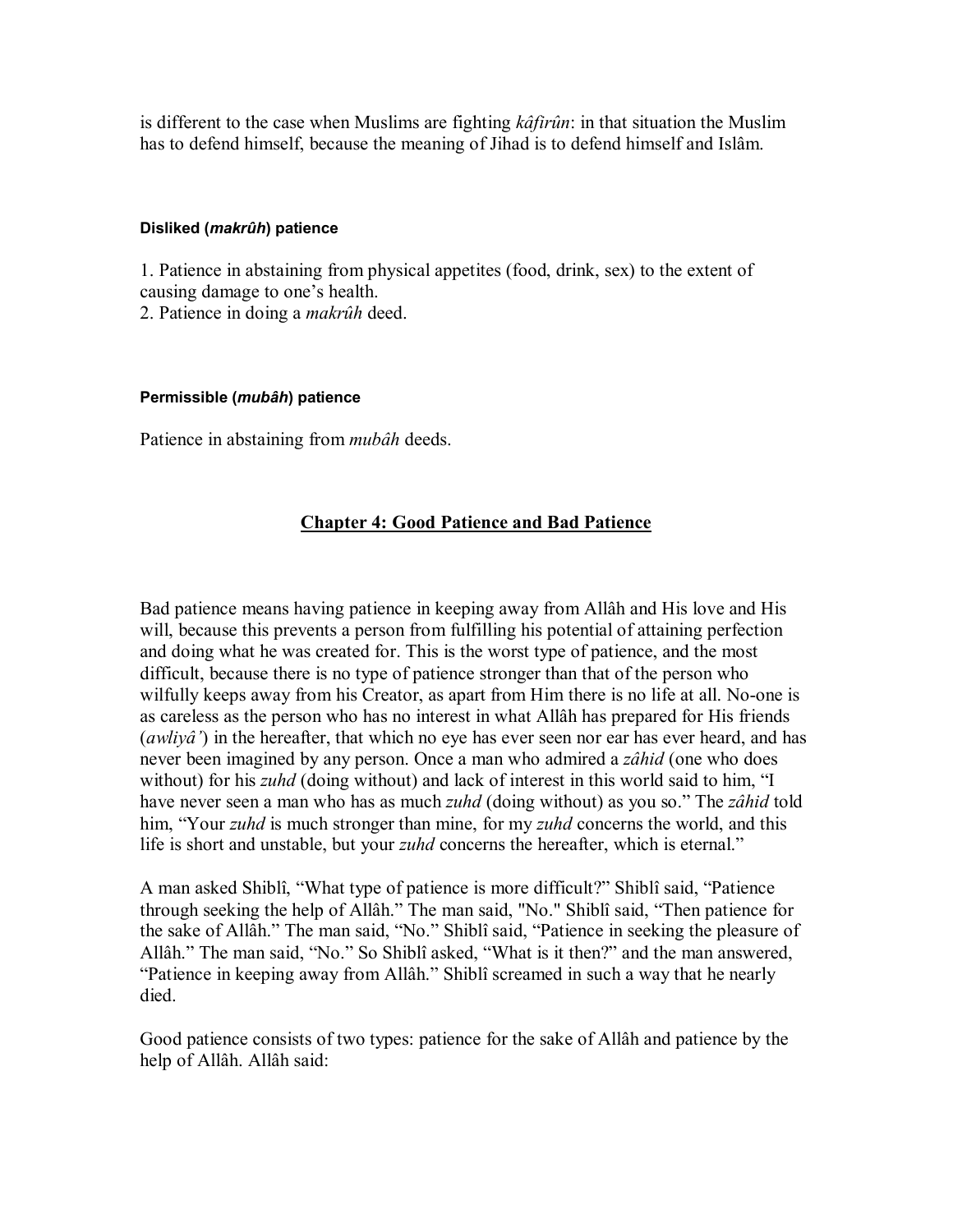## **"Now await in patience the command of your Lord: for verily you are in Our eyes..."** (at-Tûr 52:48)

It is impossible to have patience for the sake of Allâh without patience by the help of Allâh:

### **"And be patient, for your patience is but by Allâh..."** (an-Nahl 16:127)

This *âyah* tells us that patience cannot be achieved without the help of Allâh, which means that in addition to the help of Allâh we need the companionship of Allâh, as in the *hadîth [qudsî]*:

#### "I am his hearing with which hears, his sight with which he sees, and his hand with which he strikes."

The help of Allâh is bestowed upon the believer and the wrongdoer alike, both of whom receive blessings and *rizq*. This *hadîth* describes something more, the companionship of Allâh, which the believer will attain when he performs *nafl* (supererogatory) acts of worship until Allâh loves him. When he reaches that status, and Allâh is his hearing with which he hears and his seeing with which he sees, he does not move or do anything but Allâh is with him. Whoever reaches this level can have patience for Allâh's sake and endure severe hardship to please Him. The person who does not reach this level will not have this degree of patience; his level of patience will be in accordance with his share of Allâh's companionship. The believer who enjoys Allâh's companionship will reach levels of patience that are impossible for others. Those who have patience are the winners in this world and the next, because Allâh is with them:

**"for Allâh is with those who patiently persevere"** (al-Baqarah 2:153).

### **Emulating the attributes of Allâh**

If a person loves an attribute of Allâh, then this will help him to reach Him. Allâh is *as-Sabûr*, patient, and there is none that is more patient and forbearing than Him. It was reported that Allâh revealed to Dâwûd (AS), "Have my attributes, as one of My attributes is that I am sabûr (patient)." Allâh loves His attributes and characteristics, and He loves to see the effects of His attributes on His slaves. As He is beautiful, so He loves beauty; as He is all-forgiving, He loves forgiveness; as He is generous, He loves generosity; as He is all-knowing, he loves the people of knowledge; as He is strong and powerful, so a strong believer is more beloved to Him than a weaker one; as He is *sabûr* (patient), so He loves those who have patience; as He is *shakûr* (grateful), so He loves those who give thanks. As He loves those who have His characteristics, so He is with them, and this is a special and unique type of companionship.

#### **No contradiction between patience and complaining to Allâh**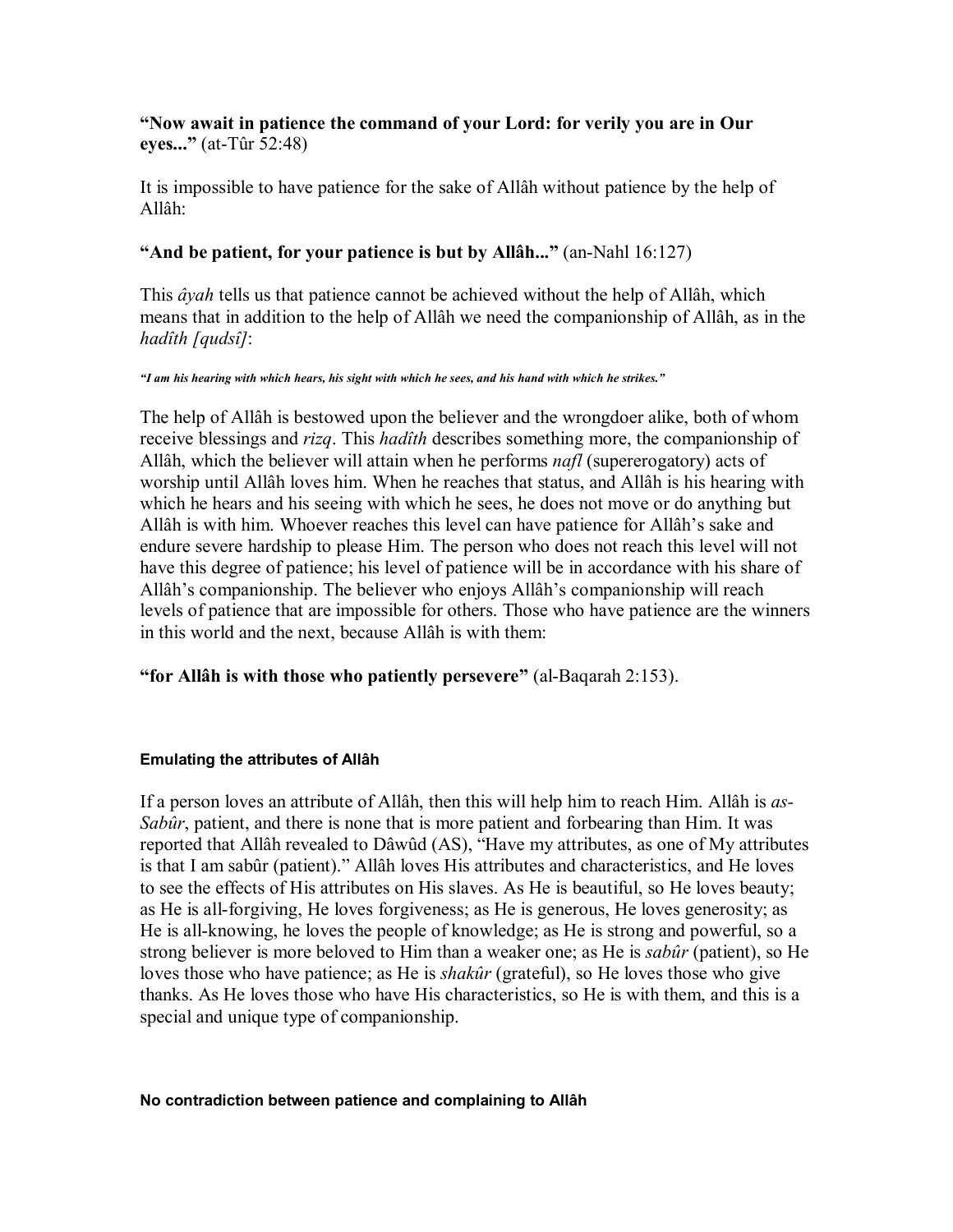Crying out and complaining to Allâh does not mean that a person has no patience. In the Qur'ân, we find Ya'qûb (AS) saying**, "My course is comely patience (***sabrun jamîl***)"** (Yûsuf 12:83), but his love and longing for his lost son Yûsuf made him say: **"How great is my grief for Yûsuf"** (Yûsuf 12:83). *Sabrun jamîl* refers to patience with no complaint to other people. Complaining to Allâh does not cancel out patience, as Ya'qûb said, **"I only complain of my distraction and anguish to Allâh"** (Yûsuf 12:86).

Allâh also enjoined *sabrun jamîl* on the Prophet (SAAS) and he obeyed, but he would pray, *"O Allâh, I complain to You of my weakness and helplessness."* 

# **Chapter 5: The Patience of noble people and the patience of ignoble people**

Every person has to exercise patience in order to face difficulties, whether he does so willingly or unwillingly. The noble person exercises patience willingly, because he realizes the benefits of patience, and he knows that he will be rewarded for his patience and will be criticized if he panics. He is aware that if he does not have patience, panicking and impatience will not help him to regain missed opportunities, and will not take away things he dislikes. Whatever is decreed and is qada' wa qadr cannot be prevented from happening, and whatever is decreed not to happen cannot be made to happen. So an attitude of impatience and panic actually causes harm.

A wise man said: "A man with wisdom as soon as adversity appears does that which a foolish man does after a month (i.e. he resorts to patience)."

The ignoble man exercises patience only when he realizes he has no choice. After wasting a lot of time and energy and panicking and struggling, he realizes that his impatience will not help him. Then he exercises patience in the same way that a person who has been tied up to be whipped exercises patience.

The noble person practices patience in obeying Allâh, whilst the ignoble person exercises patience in obeying the Shaytân. So ignoble people have the greatest patience in following their own whims and desires, and have the least patience in spending in the way of Shaytân and no patience when it comes to spending even a few pennies in the way of Allâh. They will endure many difficulties in order to follow their own whims and desires, but cannot bear even the least difficulties in order to please their Lord. They will endure slander for the sake of committing wrong actions, but cannot exercise patience in putting up with slander for the sake of Allâh. Such people will avoid enjoining the good and forbidding the evil for fear of what people will say about them for doing so, but they will expose their honour to slander and bear it most patiently for the sake of following their own whims and desires. Similarly, they are not prepared to practise patience in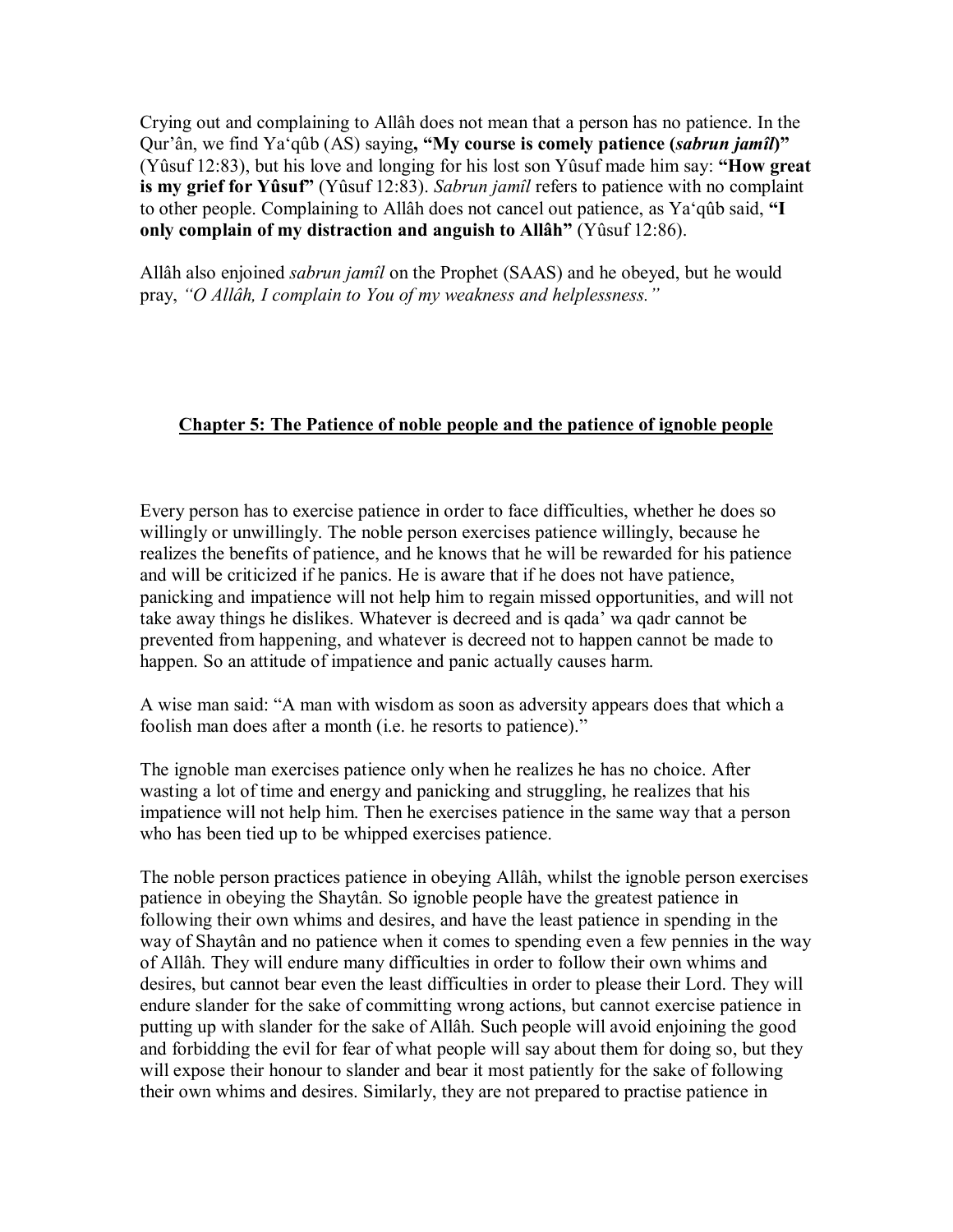devoting themselves to Allâh, but when it comes to devoting themselves to Shaytân and their own whims and desires, they will exercise remarkable patience. Such people will never be noble in the sight of Allâh, and on the Day of Resurrection they will not be raised with the people of nobility and decency.

### **Chapter 6: Ways of strengthening patience**

As patience is *fard* (obligatory), Allâh has provided us with ways and means of obtaining and strengthening the quality of patience, for He has never instructed us to do something without providing us with help and support to do it, and ways and means of achieving it. He has never created a disease without creating a cure for it, and He has guaranteed cure when medicine is used. Even so, patience is difficult, but it is not impossible to attain. Patience consists of two elements: knowledge and action, and from these two elements are derived the remedies for all spiritual and physical troubles. Knowledge and action, combined, are always essential.

#### **Knowledge**

The element of knowledge is necessary in order to realize the benefits of following the commands of Allâh and the sense of happiness and fulfillment that one may attain by following them; and to understand what it is in the forbidden things that causes harm, imperfection and evil. When a person realizes that, and adds strong willpower, the desire for spiritual achievement and the wish to live as a complete human being (as opposed to as animal-like existence), then it will become easy for him to attain the quality of patience. The bitterness of patience will become sweet and the pain of patience will become joy.

#### **Action**

As we has already seen, patience is a constant battle between the motives of reason and religion on the one had, and the motive of whims and desires on the other. If a person wants reason and religion to overcome whims and desires, then he has to strengthen the former and weaken the latter, just like promoting good health and reducing the risk of illness.

For example, a person who has a strong desire to commit adultery can take steps to combat it. He may have such a strong sexual urge that he cannot stop committing adultery; or he may not commit the act itself, but us unable to stop looking at women; or he may be able to stop looking at women but he cannot stop thinking of sex, to the extent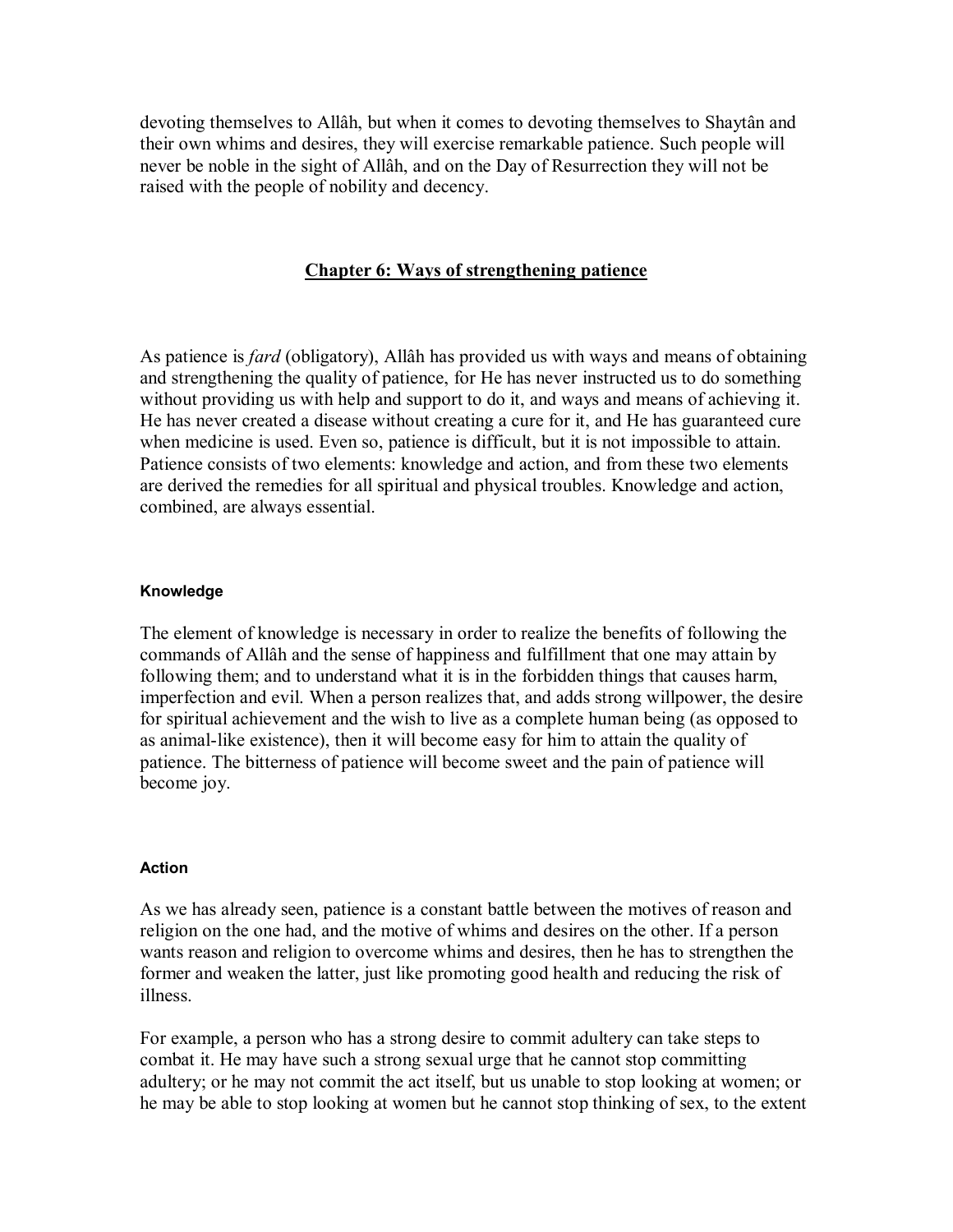that all his thoughts are devoted to this subject, and he never gives any thought to things which could benefit him in this life and in the hereafter. If he is really serious about finding a cure for this disease, then he has to follow these steps:

1. He can find out what types of food increase sexual desire, then he can reduce his intake of them, or avoid them altogether. If this does not work, then he can fast, as fasting reduces sexual desire, especially if the food eaten when he breaks his fast is moderate.

2. He should lower his gaze and avoid looking at women, as looking at women may provoke sexual desire. The Prophet (SAAS) warned us, *"Looking (at women) is one of the arrows of the Shaytân."* Shaytân aims his arrows from reaching its target unless one lowers one's gaze. But if a person keeps looking, he is exposing his heart to these arrows, any one of which may be fatal.

3. He should enjoy permissible sex (i.e. within marriage), because any desire that Allâh created in us has a permissible outlet. This is the best cure, as the Prophet (SAAS) has indicated.

4. He should think of the harm and damage that may befall him in this world as a consequence of his fulfilling his sexual desire in a prohibited way. Even if there were no Paradise or Hell, the harm that could be caused in this world by such an action should be enough to stop him from doing it. The damage caused by such actions is so great that it can barely be quantified, but sexual desire makes some people blind.

5. He should think of the ugliness of the person who is tempting him to commit adultery with her, especially if she is known to have other partners. He should feel too proud to drink from the same place as dogs and wolves!

### **Strengthening the motive of reason and religion**

In the battle between reason/religion and whims/desires, we have the following "weapons" at our disposal:

1. We should remember the glory and greatness of Allâh, and feel that He is too great to be sinned against as He is all-seeing and all-hearing. Whoever thinks of the greatness of Allâh will never be at ease in committing wrong actions.

2. If we claim to love Allâh, then we should not disobey Him, because of that love. A person should be obedient to the One he claims to love. Those who refrain from committing wrong action out of their love for Allâh are of the highest status in His sight, as are those who worship Him out of love for Him. There is great difference between the one who obeys Allâh and abstains from wrong action out of love, and the one who does so out of fear of punishment.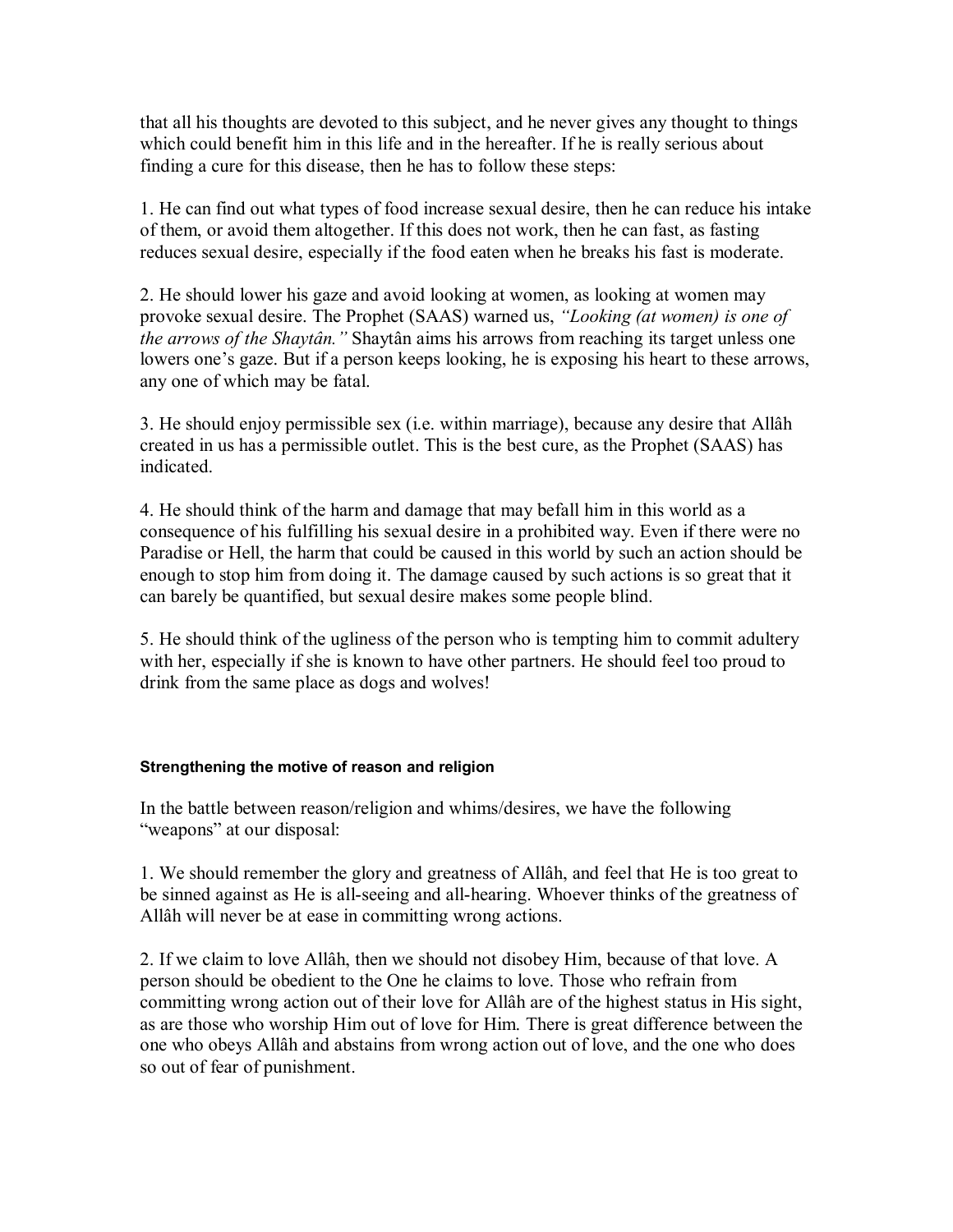3. We should think of the blessings and favours of Allâh, as a decent and noble person would never act against the one who has been treating him kindly. Only base and ignoble people do such a thing. If we think of the blessings and favours of Allâh, we will realize that we should not respond by doing against His commands and committing wrong action.

4. We should think of the wrath and punishment of Allâh, as He will be angry with the person who persists in committing wrong action. Nothing can stand in the way of the consequences of His anger, least of all this weak slave of His.

5. We should think of what the person who commits wrong action has to lose, in this world and the next. It should be sufficient to think of the loss of *îmân* (faith), of which the smallest amount is worth much more than everything in this world. How can anyone be willing to lose his *îmân* in return for some brief moment of pleasure the consequences of which might last forever? In a *sahîh hadîth*, the Prophet (SAAS) said: *"No adulterer is a believer at the time of when he is committing adultery."* Commenting on this *hadîth*, one of the *Sahâbah* said: "His *îmân* will be dragged out of him until it goes over his head like a cloud. If he repents, then his *îmân* will return to him."

6. We should relish the idea of defeating the Shaytân and being victorious over him, because of overcoming him, and our whims and desires, is a thing of joy and carries a great reward. It is like taking medicine and being rewarded with restoration to good health.

7. We should bear in mind the reward and compensation which Allâh has promised to those who control their whims and desires, and abstain from that which is *harâm*.

8. We should think of the special companionship of Allâh, as He has told us: **"Allâh is with those who patiently persevere"** (al-Baqarah 2:153) **"For Allâh is with those who restrain themselves and those who do good"** (an-Nahl 16:128) **"For verily Allâh is with those who do right."** (al-'Ankabût 29:69)

9. We should be ever mindful of death, which could come upon us at any time, suddenly and without warning.

10. We should stop thinking of falsehood and bad ideas. Even if bad thoughts cross our minds, we should not let them stay, otherwise they may become hopes and wishes which we may act upon, and harm ourselves and others in the process.

11. We should gradually strengthen our religious motive in fighting whims and desires. Once we have tasted the joy of defeating those whims and desires, then our determination and willpower will grow stronger.

12. We should direct our thoughts towards contemplation of the signs of Allâh which He has encouraged us to think about, whether they are in the Qur'ân or in the universe around us. If such thoughts are constantly in our hearts and minds, this will help us to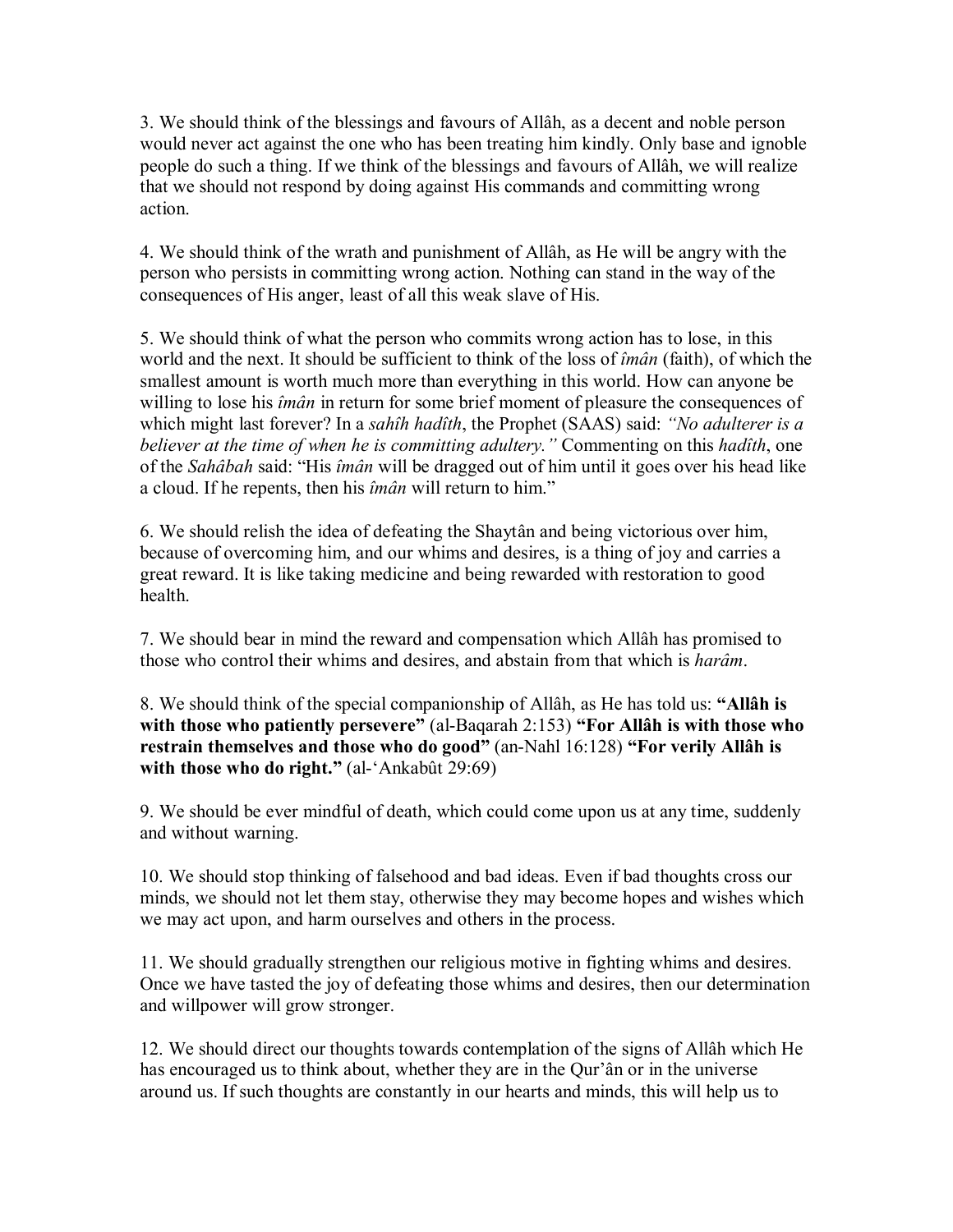shun the whisperings of the Shaytân. There is no greater loser than the one who, instead of thinking of Allâh, His Book, His Prophet and his *Sahâbah*, dwells on Shaytân and the ideas of Shaytân.

13. We should remember how short is our stay on this earth. No-one would want to feel that all he has achieved in this life is the worst kind of deeds, except a person who has no spiritual ambition, whose heart is dead and who is careless. Such a person will ultimately regret his deeds when he realizes that, far from benefiting him, they will lead to punishment. Even the person who has many good deeds to his credit will feel that sense of regret when he realizes that he could have done even more.

14. We should know that Allâh has created us to live an eternal life with no death, a life of pride and ease with no humiliation, a life of security with no fear, a life of richness with no poverty, a life of joy with no pain, a life of perfection with no flaws. Allâh is testing us in this world with a life that will end with death, a life of pride which is accompanied by humiliation and degradation, a life that is tainted by fear, where joy and ease are mixed with sorrow and pain. So many people are mistakenly seeking an easy life of power and pleasure in this world, but most of them never manage to achieve it, and those who do, enjoy it only for a brief time before it vanishes. The Prophets called people to an eternal life of plenty, and whoever answers their call will have the best life in this world, better than the life of kings and their followers, for *zuhd* in this life is true richness. This is something which the Shaytân greatly envies the believers.

Merely knowing the facts that we have outlined above is not enough. We have to strive and do our utmost to achieve our aim and attain perfection. The best way to do so is to put a stop to the habits that are controlling our lives, as these are the main obstacles which prevent us from succeeding. We should avoid places of *fitnah* and temptation, as the Prophet (SAAS) told us, "Whoever hears of the Dajjâl should keep away from him." The best way to protect ourselves from wrong is to keep away from anything that could lead to it. One of the favourite tricks of the Shaytân, which deceives everyone except those who are clever enough to see it, is to show a person some goodness in a wrong thing, and call him to go towards what is good; when the person gets close to it, he falls into the trap.

# **Chapter 7: Man cannot do without patience**

At any given moment, a person is in a situation where he has to obey a command of Allâh, or he has to stay away from something which Allâh has prohibited, or he has to accept a decree of Allâh, or he has to give thanks (show gratitude) for a blessing which he has received from Allâh. All of these situations demand patience, so up until the time of death, no-one can do without patience. Whatever happens to us in life is either in accordance with our wishes and desires, or against them. In both cases, patience is required.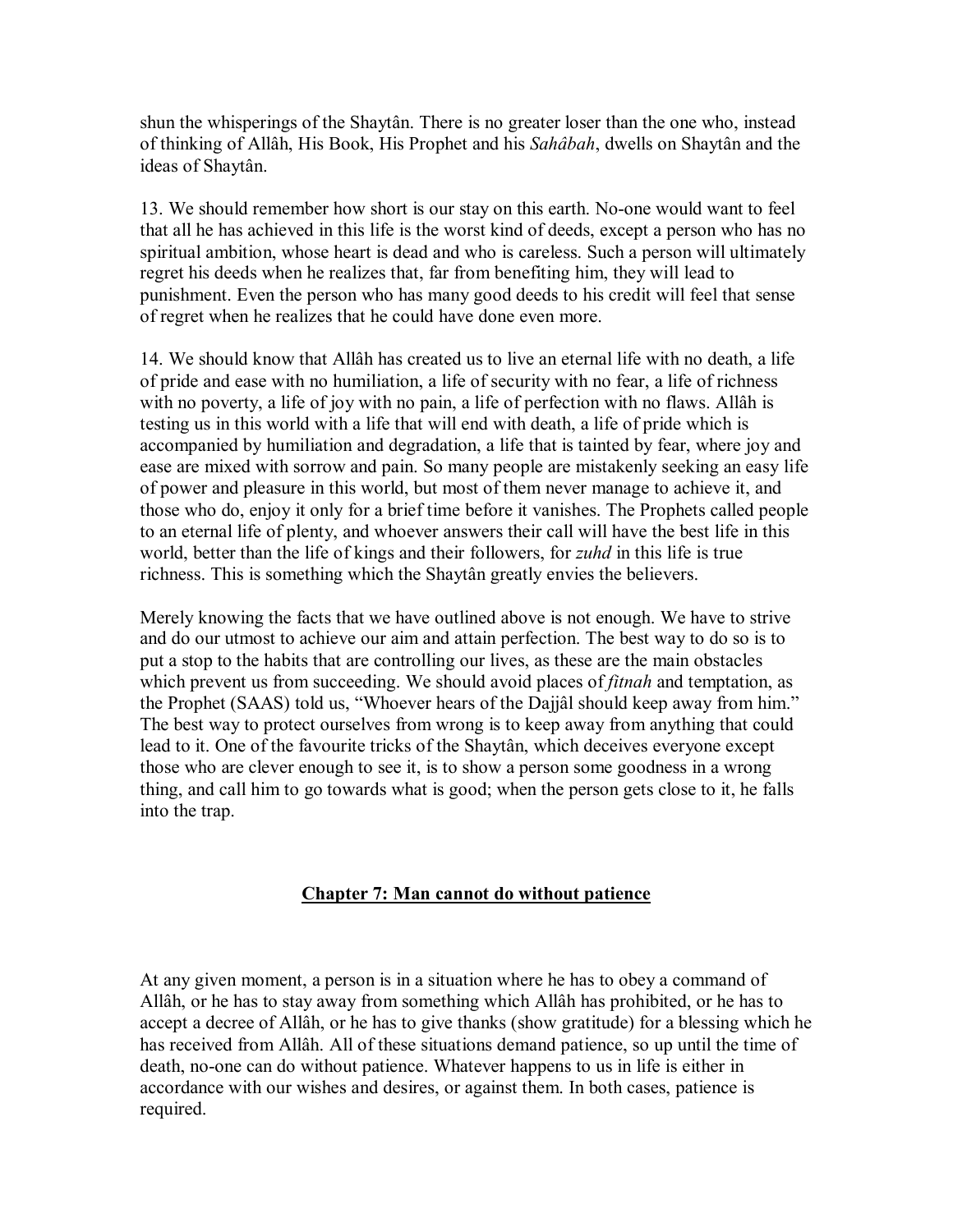If a person enjoys good health, security, power, wealth and fulfillment of his physical desires, he should not assume that this time of ease will last forever, and he should not let his good fortune make him arrogant, extravagant or careless in a way that Allâh does not like. He should not devote all his time, money and energy to the pursuit of physical pleasure, because too much pleasure results pain. He should take care to pay what is due to Allâh in the way of *zakât* and *sadaqah*, otherwise Allâh might take away His blessing. He should also abstain from spending money in a *harâm* way, and be careful to avoid spending it in a *makrûh* way. All of this takes patience, and nobody can exercise patience at a time of ease except people of very strong faith (*as-siddiqûn*).

#### **Patience at the time of adversity is easier than at the time of ease**

One of the *salaf* said: "Believers and unbelievers alike may have patience at a time of adversity, but only people of strong faith can have patience at a time of ease." Therefore Allâh warned against the *fitnah* of wealth, wives and children: **"O you who believe! Let not your riches or your children divert you from the remembrance of Allâh. If any act thus, the loss is their own."** (al-Munâfiqûn 63:9) **"O you who believe! Truly, among your wives and your children are (some that are) enemies to yourselves: so beware of them!"** (at-Taghâbûn 64:14) The enmity referred to in these *âyât* is not that which results from hatred and conflict, but that which results from love and care, that might prevent parents from religious duties such as *hijrah*, *jihâd*, seeking knowledge and giving *sadaqah*.

At-Tirmidhî narrated from Ibn 'Abbas that a man asked him (Ibn 'Abbas) about the ayah quoted above (at-Taghâbûn 64:14). Ibn 'Abbas told him that this ayah refers to some men of Makkah who embraced Islâm, but when they wanted to migrate to join the Prophet (SAAS) in Madînah, their wives and children prevented them from doing so. Later on, when they eventually joined the Prophet (SAAS) and saw that others had already learned a great deal about Islâm, they wanted to punish their wives and children. So Allâh revealed this ayah**: "O you who believe! Truly, among your wives and your children are (some that are) enemies to yourselves: so beware of them!"** (at-Taghâbûn 64:14). At-Tirmidhî said that this report is *hasan sahîh*.

The *hadîth*, *"Children are the cause of cowardliness and stinginess"* reflects how much a man may be held back in his pursuit of perfection and success by his wife and children. Once, when the Prophet (SAAS) was delivering a *khutbah*, he saw Hasan and Husayn walking and stumbling, so he interrupted his speech and went to pick them up, and said: *"Indeed, Allâh has spoken the truth when He said: '…among your wives and your children are (some that are) enemies to yourselves.' I saw these two little boys stumbling and I did not have the patience to continue my khutbah, so I stopped and picked them up."* The Prophet (SAAS) did so because of his love for children, and in this way he set an example for his *Ummah* to show mercy and kindness towards children.

The reason why it is so difficult to exercise patience at a time of ease is because we have a choice regarding how to behave. A hungry person has better patience when he has no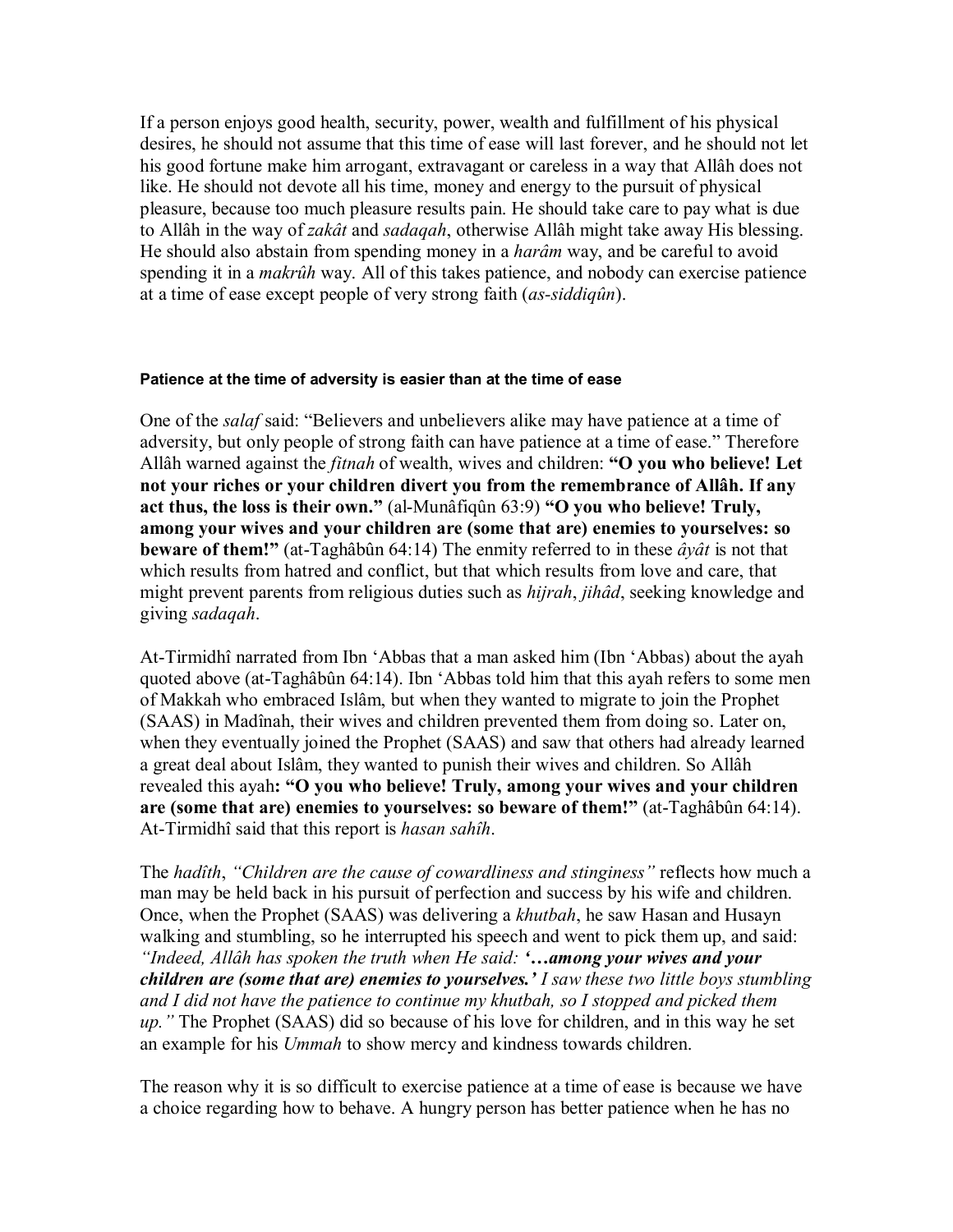access to food, and when food becomes available, his patience weakens. Similarly, it is easier to control one's sexual desire when no women are around.

#### **Patience in worship**

We human beings have a natural aversion to carrying out acts of worship, like *salâh*, because of our inherent laziness. If a man is hardhearted and commits many wrong actions, thinking too much of physical pleasure and mixing with people who do not remember Allâh, then he can hardly perform his prayers, and if he does not pray he does so absent-mindedly and hurriedly.

Every step of the way, man needs patience in carrying out an act of worship. Before he starts to do it, he must make sure that his intentions are correct. He should check his sincerity, and seek to avoid showing off in performing any act of worship. Whilst he is performing any act of worship, he must try to perfect it, to keep his intentions pure and his mind focused on the purpose of performing that act of worship, namely that it is to please Allâh. After completing an act of worship, he must abstain from doing anything that could corrupt his worship. Allâh has told us: **"O you who believe! Cancel not your charity by reminders of your generosity or injury"** (al-Baqarah 2:264). He should exercise patience in refraining from admitting and feeling proud of his performance, as this is more damaging than committing many other, more visible, wrong actions. Similarly, he should always be discreet and refrain from telling others about his acts of worship.

#### **Patience in abstaining from committing wrong actions**

The best way to help oneself abstain from wrong action is to break all bad habits, and forsake all those who encourage one to commit wrong actions. Habits have a strong hold over man's behaviour, and if habit is accompanied by desires, this means that there are two soldiers of Shaytân fighting the motives of reason and religion, which cannot then withstand them.

### **Patience in adversity and in situations beyond man's control**

Trials such as the death of a beloved one, sickness, loss of wealth, etc., fall into two types: adversity beyond one's control, and adversity caused by the actions of another human being, such as slander, beating, etc.

In facing situations that are beyond one's control, people may have any of the following reactions: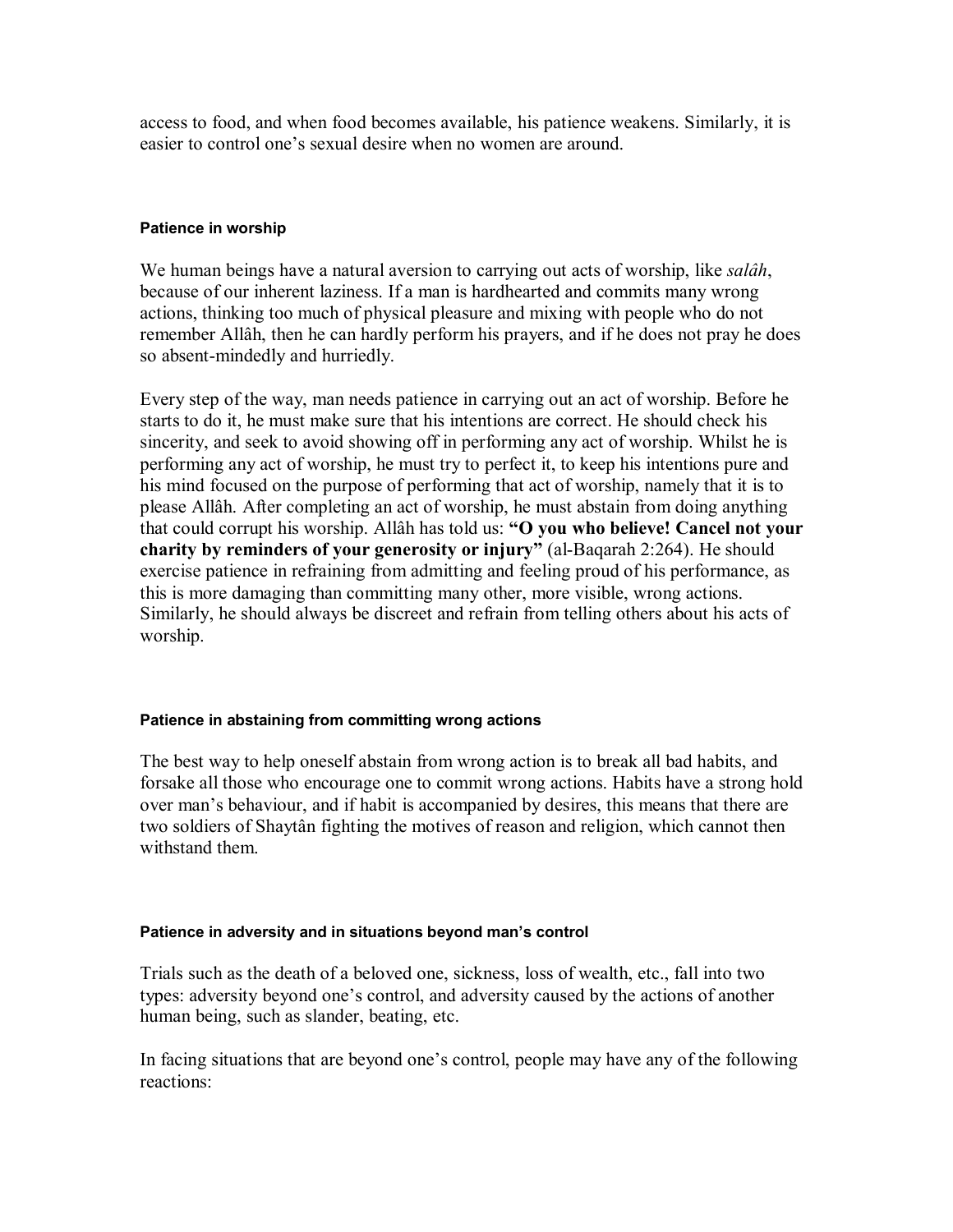1. feeling helpless and discontented, panicking and complaining.

2. responding with patience, either for the sake of Allâh or as a sign of human strength.

3. accepting and being contented with the situation. This is actually of a higher status than patience.

4. accepting the situation with thanks and gratitude. This is even higher than acceptance, because in this case a person see the adversity as a blessing and thanks Allâh for putting him through it.

Problems and adversity that befall a person at the hands of others may be faced with any of the following reactions:

1. he may choose to forgive and forget.

2. he may decide not to take revenge.

3. he may accept the decree (*qadâ' wa qadr*), whilst recognizing that the person who harmed him was a wrongdoer, yet the One Who decreed that this harm should reach him at the hands of the wrongdoer is not a wrongdoer. The harm caused by people is like heat and cold: there is no way to prevent it happening and the one who complains about heat and cold betrays a lack of wisdom. Everything that happens, happens through the decree (*qadâ' wa qadr*), even though there are many different ways and means for it to happen. 4. he may treat well the person who mistreated him. This attitude has many advantages and benefits, which nobody can know in their entirety except Allâh.

#### **Patience in situations which are started by choice, but whose consequences get out of hand**

For example, love, the start of which may be by choice but the final consequences of which are beyond a person's control. Similarly, one may expose oneself to the causes of illness and pain (for example, by smoking or taking drugs), after which it is difficult to stop the consequences, and after taking a large amount of intoxicants it is difficult to stop drunkenness. Man should exercise patience and abstain in the first place.

# **Chapter 8: What is the most difficult type of patience?**

The degree of difficulty in abstaining from some things depends on the strength of one's motive and one's ability to do the action in question. Whoever has no motive to kill, or steal, or drink alcohol, or whatever, and at the same time in not able to do it, will find it very easy to exercise patience in abstaining from those things. Whoever has a strong motive to commit a wrong action and has the means to do so, will face great difficulty in exercising enough patience to abstain. There it is very difficult for a ruler to refrain from committing injustice and oppression (*dhulm*), and it is difficult for a young man to refrain from fornication, and it is difficult for a rich man to refrain from pursuing physical desires and pleasures.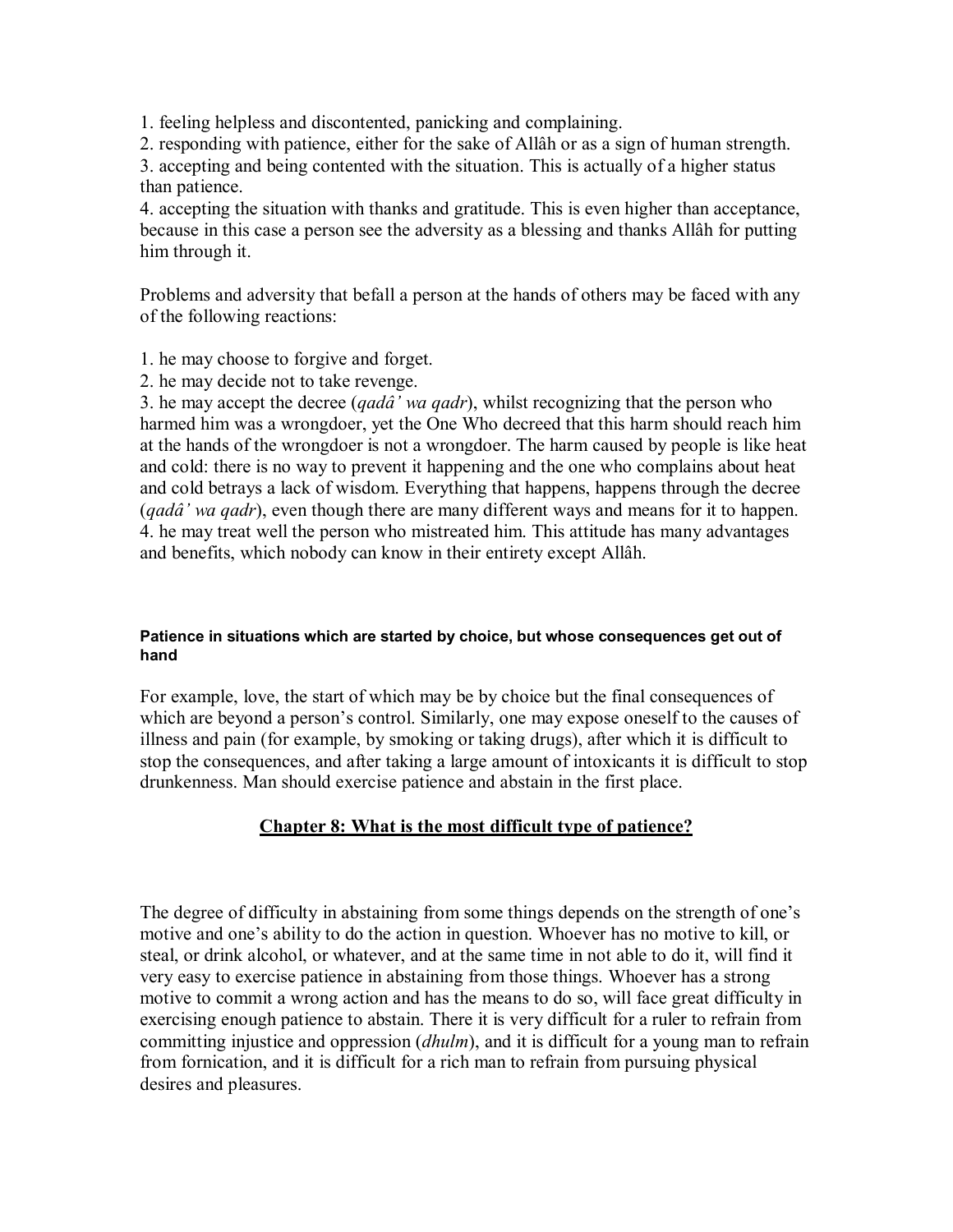The Prophet (SAAS) is reported to have said: *"Allâh will commend a young man who never behaved in an ignorant way"* (Ahmad). In another *hadîth*, he referred to those who will be shaded in the shade of Allâh's throne for their perfect patience – such as the patience of an absolute ruler in being just in all situations, regardless of his own feelings, and the patience of a young man in worshipping and obeying Allâh and suppressing his own whims and desires, and the patience of the man who gives *sadaqah* in keeping his *sadaqah* secret, and the patience of a man who resists the temptation of a woman of beauty and high status, and the patience of two men who meet for the sake of Allâh and part for the sake of Allâh, in keeping their relationship for the sake of Allâh, and the patience of one who weeps out of fear of Allâh, in keeping that secret and not telling others about it. All of these are among the most difficult types of patience. Therefore the punishment of an old man who commits adultery, a king who tells lies and a poor man who is arrogant is more severe, because it is easy for them to keep away from such wrong actions, and does not require much in the way of patience. Their attitude indicates that they are willfully rebelling against Allâh.

#### **Patience in abstaining from wrong actions of speech and sexual wrong actions**

Amongst the most difficult types of patience is patience in refraining from committing wrong actions of speech and sexual wrong actions. Wrong actions of speech – such as backbiting and slander, telling lies to create trouble between people, and praising oneself explicitly or implicitly, and insulting people one does not like and praising those whom one does like – are all entertaining and enjoyable. There is a strong motive to commit these wrong actions, and it is so easy to move one's tongue and speak, so the patience required to abstain from them is particularly difficult. Therefore the Prophet (SAAS) told Mu'âdh, *"Control your tongue."* Mu'âdh asked, "Are we accountable for what we say?" The Prophet (SAAS) answered, *"Is there anything other than the wrong actions of speech that cause people to be thrown in Hell on their faces?"* 

Once the wrong actions of speech have become a habit, patience becomes even more difficult. So you might see a man who stays up all night praying, fasts all day, and would refrain from touching a pillow if it were made of silk, yet he gives his tongue free rein in backbiting, slandering and causing trouble between people.

### **Chapter 9: Patience in the Qur'ân**

Imâm Ahmad said: "Allâh has mentioned patience in the Qur'ân in ninety places." Here, we will list the different contexts in which patience appears.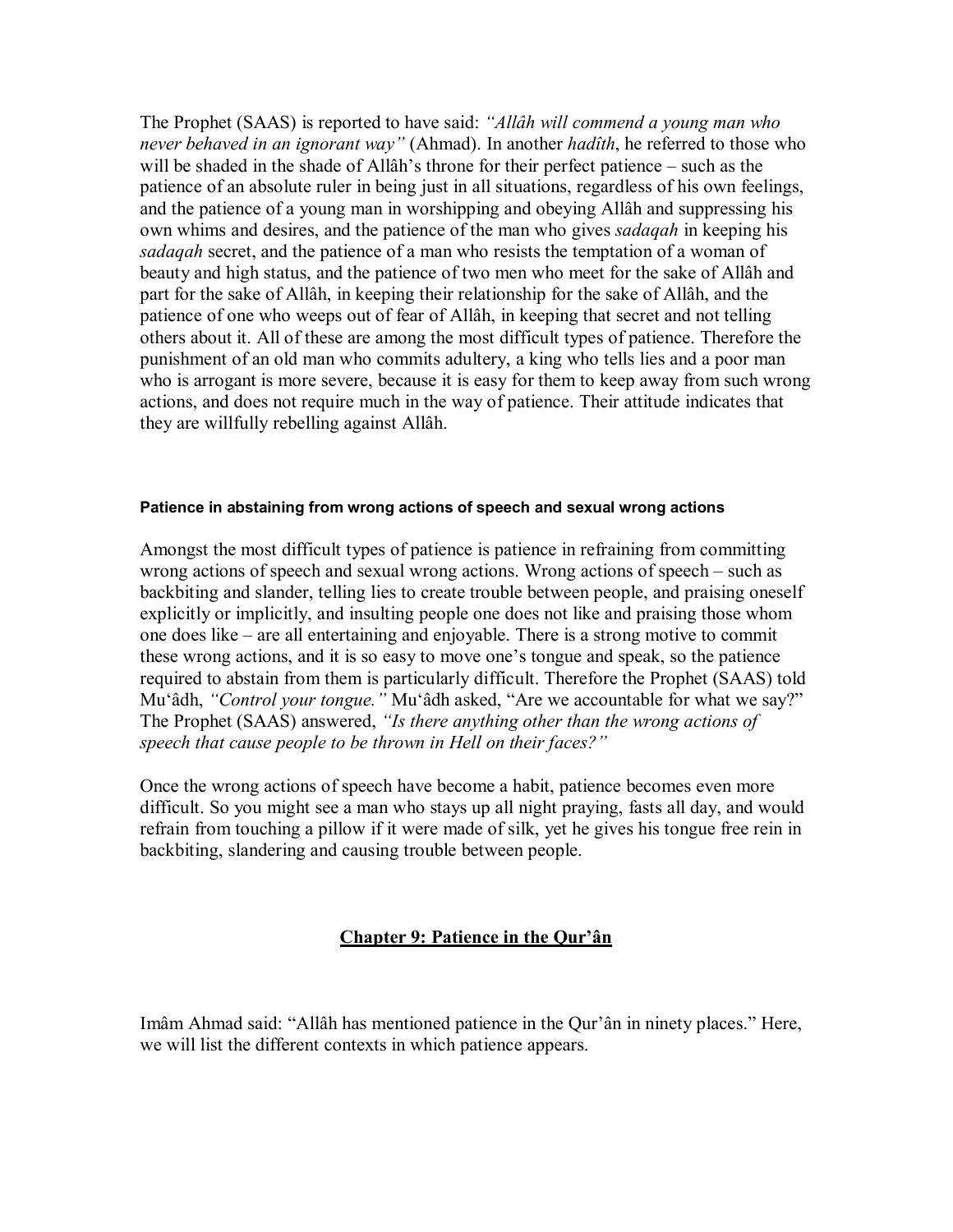1. Instruction. Patience in enjoined upon believers: **"And be patient for your patience is but by Allâh…"** (an-Nahl 16:127). **"Now await in patience the command of your Lord…"** (at-tûr 54:48).

2. That which is opposite to patience is forbidden: **"…and be in no haste about the (unbelievers)…"** (al-Ahqâf 46:35). **"So lose not heart nor fall in despair…"** (Al 'Imrân 3:139). **"…and be not like the Companion of the Fish (i.e. Yûnus [AS]) – when he cried out in agony"** (al-Qalâm 68:48).

3. Patience is made a condition of success and prosperity: **"O you who believe! Persevere in patience and constancy; vie in such perseverance; strengthen each other; and fear Allâh; that you may prosper"** (Al 'Imrân 3:200).

4. The rewards of those who exercise patience will be doubled: **"Twice will they be given their reward, for that they have persevered…"** (al-Qasas 28:54). **"…Those who patiently persevere will truly receive a reward without measure!"** (az-Zumar 39:10). Sulaymân ibn Qâsim said that the reward of every deed is known, except for the reward of patience, which will be like heavy rain.

5. Patience and *îmân* are prerequisites for leadership in religion: **"And We appointed, from among them, leaders, giving guidance under Our commands, so long as they persevered with patience and continued to have faith in Our Signs"** (as-Sajdah 32:24).

6. Patience is the way to earn the companionship of Allâh: **"…and be patient and persevering: for Allâh is with those who patiently persevere"** (al-Anfâl 8:46). Abû Alî ad-Daqqaq said: "People who have patience are the true winners in this world and the next, because they have the companionship of Allâh."

7. Allâh will reward those who have patience with a threefold reward: blessings, mercy and guidance: **"…but give glad tidings to those who patiently persevere – who say, when afflicted with calamity: 'To Allâh we belong, and to Him is our return' – they are those on whom (descend) blessings from their Lord, and Mercy and they are the ones that receive guidance"** (al-Baqarah 2:155-7). When people came to offer their condolences to one of the *salaf*, for some calamity that had befallen him, he said: "Why should I not practice patience, when Allâh has promised those who have patience three rewards, each of which is better than this world and everything in it?"

8. Patience is a means of seeking Allâh's help: **"…seek (Allâh's) help with patient perseverance and prayer…"** (al-Baqarah 2:45). So whoever has no patience has no help.

9. Patience and *taqwâ* are conditions for Allâh's help and support: **"Yea – if you remain firm, and act aright, even if the enemy should rush here on you in hot haste, your Lord would help you with five thousand angels making a terrific onslaught"** (Al 'Imrân 3:125).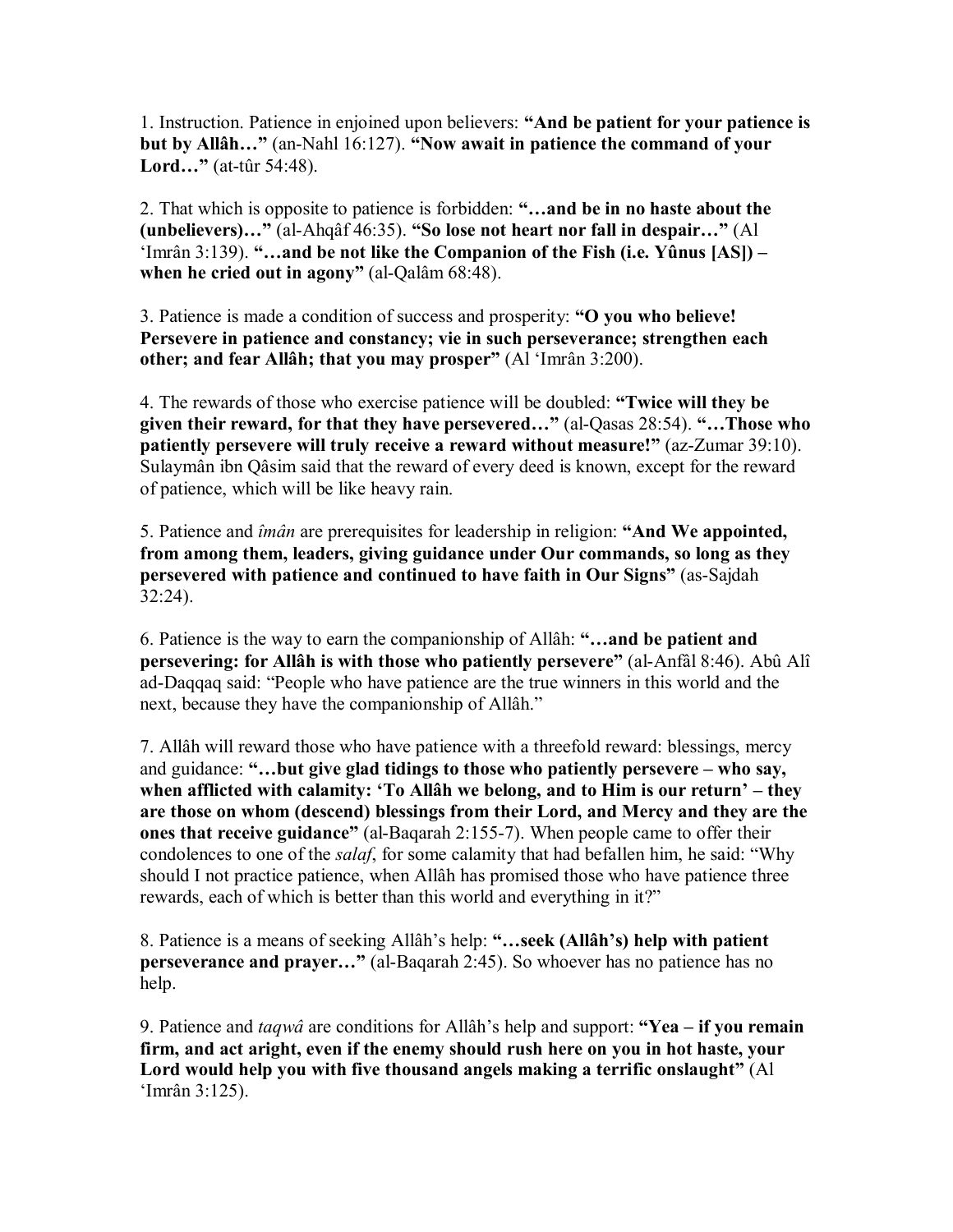10. Patience and *taqwâ* are a great protection against the cunning of enemies: **"…But if you are constant and do right, not the least harm will their cunning do to you…"** (Al 'Imrân 3:120).

11. The angels will salute the people of patience in *Jannah*: **"…and angels shall enter unto them from every gate (with the salutation of): 'Peace unto you for that you persevered in patience! Now how excellent is the final Home!' "** (ar-Ra'd 13:24).

12. Allâh made it permissible to treat our enemies no worse than they treat us, but He has made it clear that practising patience is better: **"And if you do catch them out, catch them out no worse than they catch you out: but if you show patience, that is indeed the best (course) for those who are patient"** (an-Nahl 16:126).

13. Allâh made patience and right actions a condition for forgiveness and great reward: **"Not so those who show patience and constancy, and work righteousness; for them is forgiveness (of wrong actions) and a great reward!"** (Hûd 11:11).

14. Allâh has made patience a standard of courage and determination in the conduct of one's affairs: **"But indeed if any show patience and forgive, that would truly be an exercise of courageous will and resolution in the conduct of affairs"** (ash-Shûra 42:43) **"(Luqmân said:) 'O my son! …enjoin what is just, and forbid what is wrong: and bear with patient constancy whate'er betide you, for this is firmness (of purpose) in (the conduct of) affairs"** (Luqmân 31:17).

15. Allâh has promised the believers His support and victory, and has said that they deserve this because of their patience: **"…The fair promise of your Lord was fulfilled for the Children of Israel, because they had patience and constancy…"** (al-A'raf 7:137).

16. Allâh has made patience a condition of His love**: "How many of the Prophets fought (in Allâh's way), and with them (fought) large bands of godly men? But they never lost heart if they met with disaster in Allâh's way, nor did they weaken (in will) nor give in. And Allâh loves those who are firm and steadfast (***as-sâbirîn***)"** (Al 'Imrân 3:146).

17. Allâh has made patience a condition of receiving many blessings: **"But those who had been granted (true) knowledge said: 'Alas for you! The reward of Allâh (in the Hereafter) is best for those who believe and work righteousness: but this none shall attain, save those who steadfastly persevere (in good)"** (al-Qasas 28:80). **"And no one will be granted such goodness except those who exercise patience and self-restraint – none but persons of the greatest good fortune"** (Fussilât 41:35).

18. Allâh has mentioned that only those who practise patience and gratitude will benefit from the Signs of Allâh: **"Do you not see that the ships sail through the Ocean by the grace of Allâh? – that He may show you of His Signs? Verily in this are Signs for all who constantly persevere and give thanks"** (Luqmân 31:31). **"And among His Signs**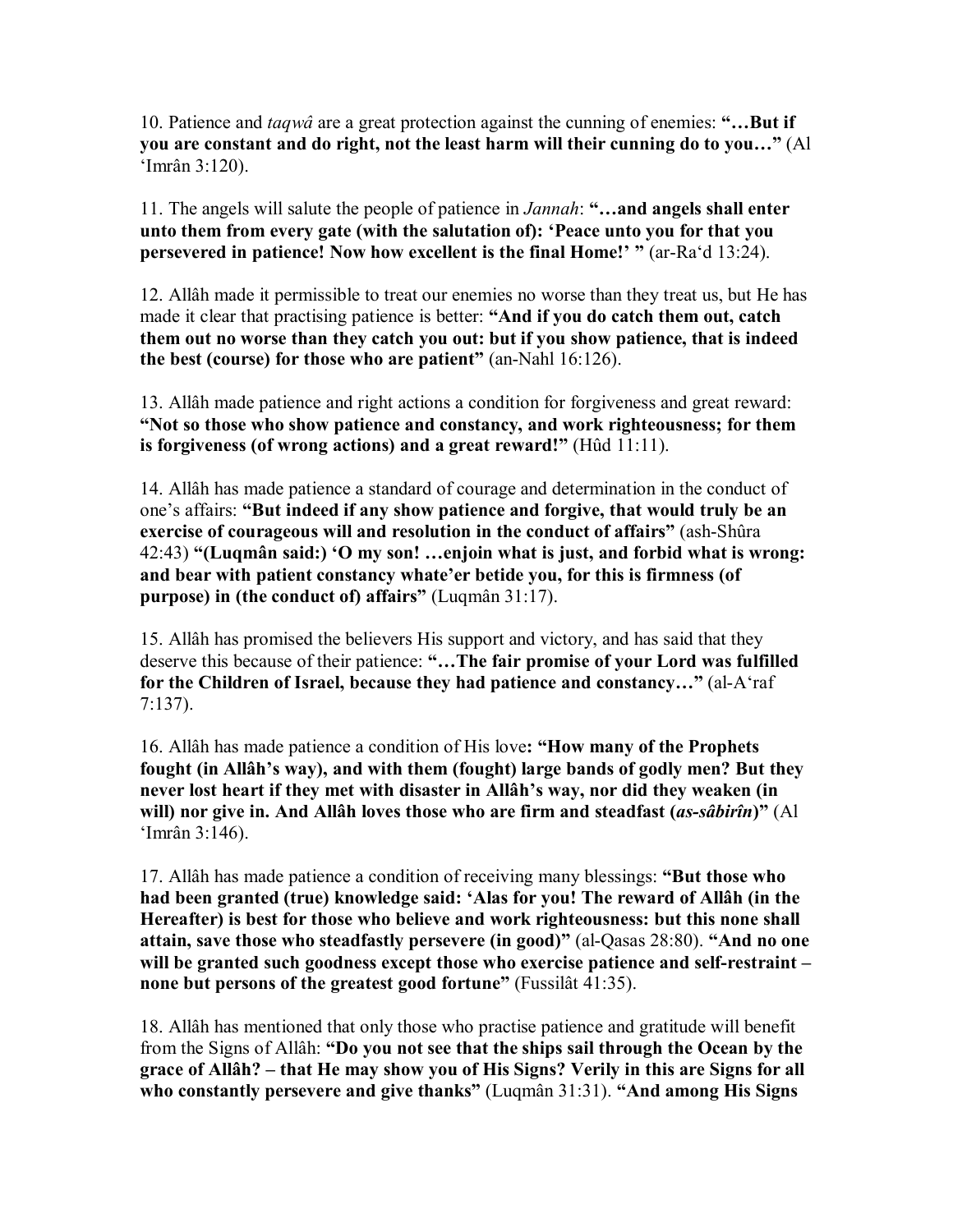**are the ships, smooth-running through the ocean, (tall) as mountains. If it be His Will, He can still the Wind: then they would become motionless on the back of the (ocean). Verily in this are Signs for everyone who patiently perseveres and is grateful"** (ash-Shûra 42:32-33).

19. Allâh praised Ayyûb (AS) for his patience: **"…Truly We found him full of patience and constancy, how excellent in Our service! Ever did he turn (to Us)!"** (Sâd 38:44). Allâh described Ayyûb (AS) as excellent because of his patience, sot he person who fails to exercise patience when it is necessary will be regarded as a failure and a sinner.

20. Allâh has given a general ruling that whoever does not have faith and does not belong to the people of truth and patience, is in state of loss. This means that the only true winners are people of patience**: "By (the Token of) Time (through the Ages), verily Man is in loss, except such as have Faith, and do right actions, and (join together) in the mutual teaching of the Truth, and of Patience and Constancy"** (al-'Asr 103:1-3) Commenting on this *sûrah*, Imâm ash-Shâfi'î said: "If people thought deeply on this *sûrah*, it would provide enough guidance, as man cannot attain perfection without perfecting these two things, his knowledge and his actions, i.e. his faith and right actions. As he is required to perfect himself, so he is required to perfect others, which is joining together in mutual teaching of the truth. The foundation of all this is patience."

21. Allâh has mentioned that the main characteristic of those who attain salvation is patience and compassion: **"Then will he be of those who believe and enjoin patience, (constancy, and self-restraint), and enjoin deeds of kindness and compassion. Such are the companions of the right had"** (al-Balad 90:18).

22. Allâh has mentioned patience alongside the pillars of Islâm and *îmân*, as He has mentioned it alongside *sâlah*: **"Nay, seek (Allâh's) help with patient perseverance and prayer…"** (al-Baqarah 2:45); alongside right actions: **"Not so those who show patience and constancy, and do right actions; for them is forgiveness (of wrong actions) and a great reward"** (Hûd 11:11); alongside gratitude (*shukr*): **"…Verily in this are Signs for everyone who patiently perseveres and is grateful"** (ash-Shûra 42:32-33); alongside truth: **"…and (join together) in the mutual teaching of truth, and of patience and constancy"** (al-'Asr 103:1-3); alongside compassion: **"…those who believe and enjoin patience, (constancy, and self-restraint), and enjoin deeds of kindness and compassion…"** (al-Balad 90:17); alongside faith: **"…so long as they persevered with patience and continued to have faith in Our Signs"** (as-Sajdah 32:24); alongside truth: **"…for true men and women, for men and women who are patient and constant…"** (al-Ahzâb 33:35).

Allâh has made patience the means for attaining His love, His companionship, His help and support, and His good rewards. This is sufficient honour and blessings.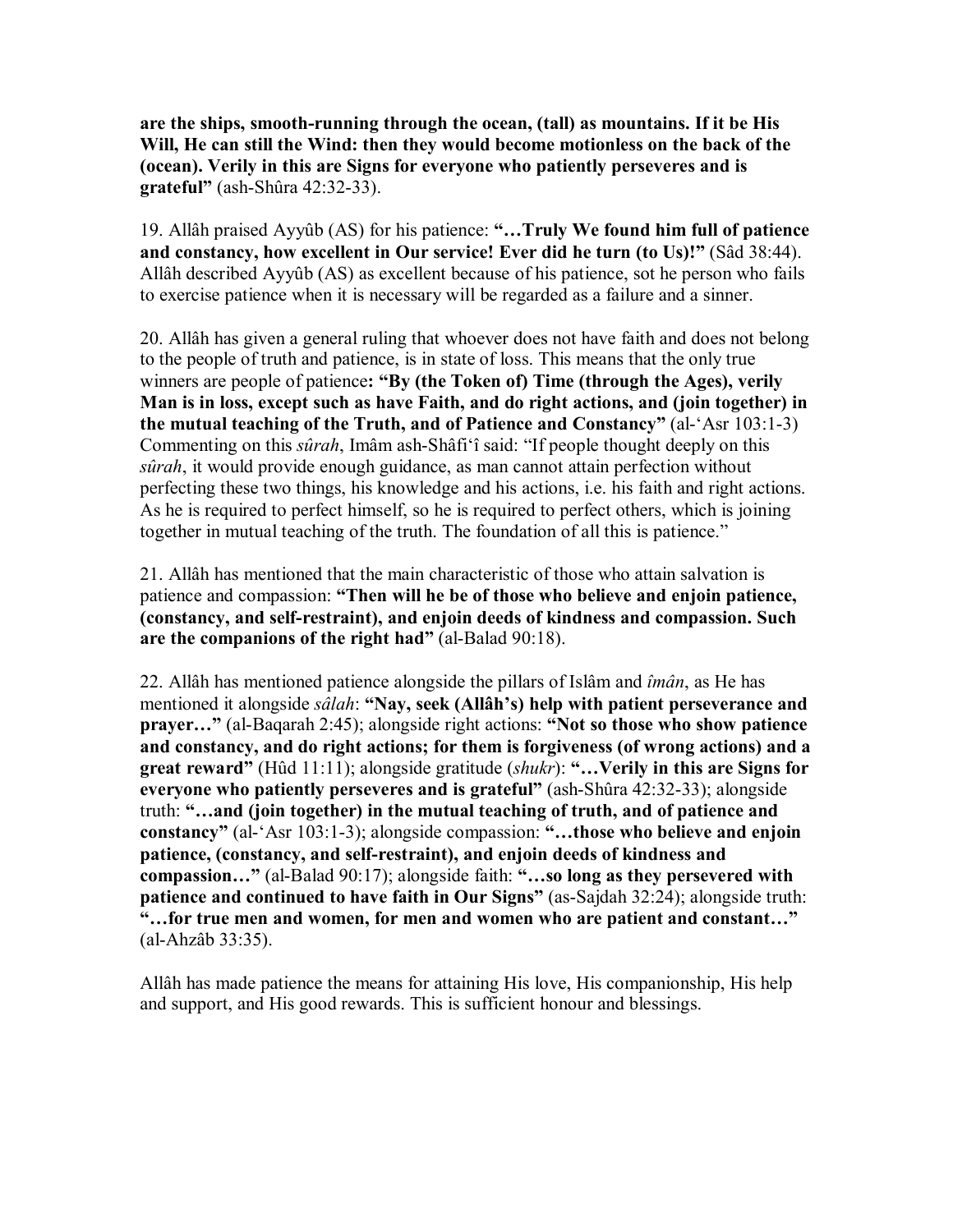# **Chapter 10: Ahâdîth about patience**

Umm Salamah said: I heard the Prophet (SAAS) saying, *"There is no Muslim afflicted with calamity who says 'To Allâh we belong and to Him is our return; O Allâh reward me for this calamity and compensate me with what is better for me,' but Allâh will compensate him with what is better for him."* She said: "When Abû Salamah died, I said: 'Who among Muslims is better than Abû Salamah? His household was the first to migrate to the Messenger of Allâh!' Anyhow, I said what what the Prophet (SAAS) taught us to say, and Allâh compensated me with the Messenger of Allâh. The Prophet (SAAS) sent Hâtib ibn Abî Balta'ah to ask for my hand in marriage on his behalf, but I told him that I had a daughter, and that I was a very jealous woman. The Prophet (SAAS) responded: *'As far as her daughter is concerned, I shall pray to Allâh to make her independent, and I shall pray to Allâh to take away her jealousy.'* So I married the Messenger (SAAS)." (Muslim)

Abû Mûsâ al-Ash'arî said: The Prophet (SAAS) said: *"When a child of a man dies, Allâh asks the angels, 'Did you take the soul of My slave's child?' They reply, 'Yes.' He asks them, 'Did you take away the apple of his eye?', and they reply, 'Yes.' The He asks: 'What did My slave say?' They tell Him: 'He praised You and said: "To Allâh we belong and to Him is our return." ' Allâh says: 'Build a house for him in Paradise and call it Bait al-hamd (the house of praise)'."* (At-Tirmidhî, Ahmad and Ibn Hibbân)

Anas (RA) narrated that the Prophet (SAAS) said: *"Allâh said: 'If I test My slave by depriving him of his two precious ones (meaning the eyes or eyesight), and he faces that with patient perseverance, I shall compensate him with Paradise.' "* (al-Bukhârî)

From Â'ishah (RA) via 'Urwah and az-Zuhri: "The Prophet (SAAS) said: *'No affliction befalls a Muslim but Allâh forgives his wrong actions because of it, even if it be no more than a thorn'*." (al-Bukhârî and Muslim)

Sa'd ibn Abî Waqqâs (RA) said: "I asked the Prophet (SAAS) who among the people are most severely tried? He said, *'The Prophets, then the right acting people, and so on down through various categories of people. Man will be tested according to the strength of his faith. The stronger his faith, the more severe his trial, and the weaker his faith, the lighter his trial. The believer will be continually tested until he walks on earth with all his wrong actions forgiven'*." (al-Bukhârî)

Anas (RA) narrated that a son of Abû Talhah (RA) fell ill and died one day when Abû Talhah was away from home. When Abû Talhah's wife realized that her son had died, she covered him with a blanket, and left him lying by the wall. Abû Talhah came home and asked how the boy was, and his wife told him: "He has calmed down and I hope he is resting," so Abû Talhah thought that the child was getting better. That night he slept with his wife, and in the morning he got up and performed ghusl. When he was about to go out, he wife told him that his son had died. So Abû Talhah went and prayed with the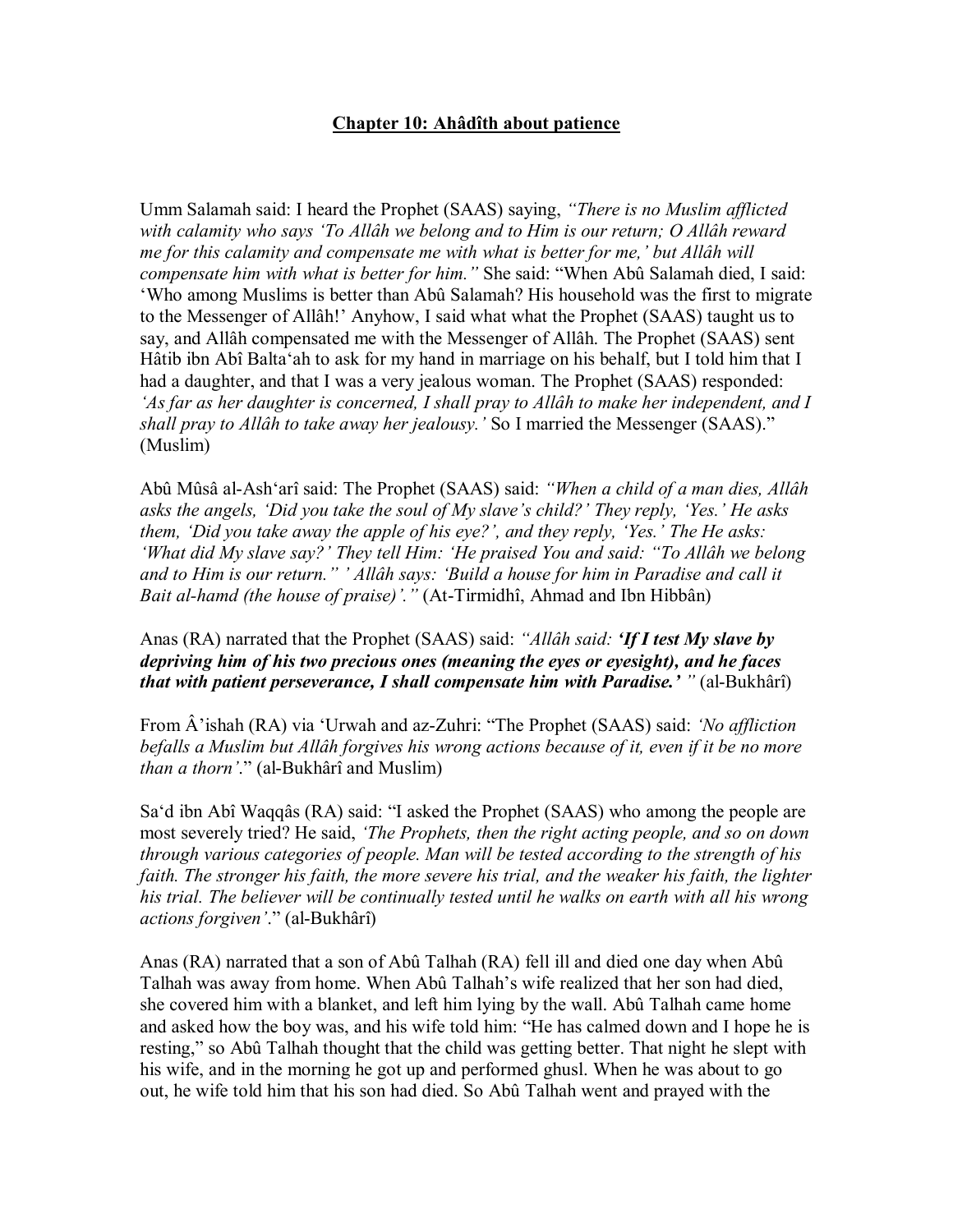Prophet (SAAS), then told him what had happened. The Prophet (SAAS) responded by saying, *"May Allâh bless this last night of yours."* A man from Ansâr said, "I have seen nine children of the man who was born as result of that night, and all of them have read the Qur'ân." (al-Bukhârî)

Abû Sa'îd al-Khudrî (RA) reported that the Prophet (SAAS) said: *"No-one can be given a better an more abundant gift than patience."* (al-Bukhârî and Muslim)

#### **Patience at the time of sickness**

Abû Sa'îd al-Khudrî (RA) said: "I entered upon the Prophet (SAAS) when he was sick and had a high temperature. I put my hand on the cover with which he was covering himself and I could feel the heat of his fever. I said, 'How strong is your fever, O Messenger of Allâh!' He said, *'We Prophets are like that: our pain is multiplied so our rewards will be multiplied'*." (Ahmad)

Jâbir ibn Abdullâh (RA) said that the Messenger of Allâh (SAAS) enterer upon a woman and asked her, "Why are you shivering like that?" She said, "It is because of fever," and cursed the fever. The Prophet (SAAS) said, *"Do not slander fever, because it takes away many wrong actions, just as the blacksmith's bellows remove dross and impurities from iron."* (Muslim)

Ziyâd ibn Ziyâd, the *mawlâ* (freed slave) of Ibn 'Abbâs (RA), narrated from one of the *Sahâbah*, who said: "We entered upon the Prophet (SAAS) when he was ill with fever. We expressed our sorrow for his pain, and said, 'May our mothers and fathers be sacrificed for you, O Messenger of Allâh! How severe is your pain!' He replied, *'We Prophets are afflicted many times more strongly.'* We said, 'Subhân'allâh!' He asked, *'Do you find this strange? There were some Prophets who were killed by ringworm.'* We said, 'Subhân'allâh!' He asked, *'Do you find this strange? The most severely tried of people are the Prophets, then the right acting people, the those who are less right acting, and so on.'* We said, 'Subhân'allâh!' He said, *'Do you find this strange? They used to enjoy their times of trials and afflictions as you enjoy your times of ease.'* "

Masrûq narrated from  $\hat{A}$ 'ishah (RA) who said: "I have never seen anyone endure more severe pain than the Prophet (SAAS). When he fell ill, his pain became so severe, to the extent that he could not sleep for nineteen nights."

'Â'ishah (RA) narrated that the Messenger of Allâh (SAAS) said: "Truly fever makes wrong actions fall away from a man like leaves fall from a tree." And it was narrated that the Prophet (SAAS) said: *"The likeness of the believer when he suffers from illness is like iron when it enters the fire; the dross is removed, and the good elements stay."*

It was narrated that Abû Ayyûb al-Ansârî (RA) said: "The Prophet (SAAS) visited a sick man of the Ansâr, and when the Prophet (SAAS) asked how he was, he said, 'O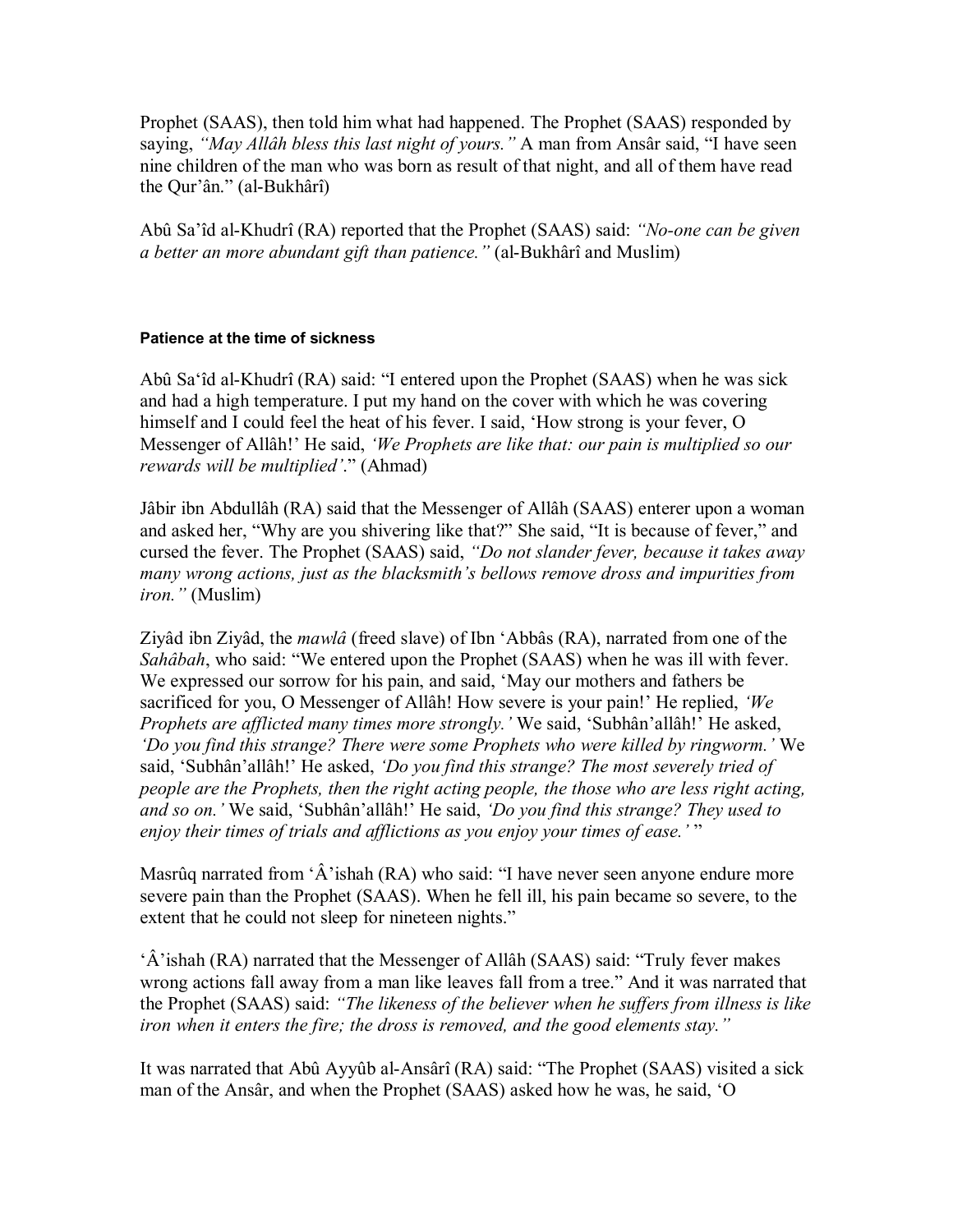Messenger of Allâh, I have not closed my eyes for seven days.' The Prophet (S) told him, *'Have patience, my brother, for if you do, you will be rid of your wrong actions as easily as you acquired them.'* The Prophet (SAAS) also said: *'The time of illness cancels out the time of wrong actions.'* "

Anas (RA) narrated that the Prophet (SAAS) said: *"When a slave of Allâh becomes ill for three days, he will come out having shed all his wrong actions, and will become as sinless as the day he was born."* And it was narrated that the Prophet (SAAS) said: *"The prayer of the sick person will never be rejected, until he recovers."* 

It was narrated that the Prophet (SAAS) said: *"By the One in Whose hand is my soul, there is no qadâ' that Allâh decrees for the believer but it is good for him. If Allâh decrees that he will go through a time of ease, the believer will be grateful, and that is good for him. If Allâh decrees that he will suffer some affliction, he will be patient, and that is also good for him. This applies only to the believers."* (Ahmad)

### **Chapter 11: Sahâbah on the virtues of patience**

As-Safar said: "Abû Bakr fell ill, so some people visited him and asked whether they should call a doctor for him. He said, 'The Doctor has already seen me.' They asked, 'What did he say?' Abû Bakr said, 'He said, "I do what I want".' " (Meaning, that Allâh is his "Doctor" and can make him sick or healthy as He wills) (Ahmad).

'Umar ibn al-Khattâb (RA) said: "The best days we ever lived were by virtue of patience, and if patience were to take the shape of a man, he would be a noble and generous man."

'Alî ibn Abî Tâlib (RA) said: "The relation of patience to îmân is like the relation of the head to the body. If the head is chopped off, the body becomes useless." Then he raised his voice and said: "Certainly, the one who has no patience has no îmân, and patience is like a riding-beast that nevers gets tired."

'Umar ibn 'Abdu'l-'Azîz said: "Allâh never bestows a blessing on His slave then takes it away and compensates him by giving him patience, but that with which he has been compensated is better than that which has been taken away from him."

#### **The story of 'Urwah ibn al-Zubayr**

'Urwah ibn al-Zubayr came to visit the Khalîfah al-Walîd ibn 'Abdu'l-Malik. With him was his son Muhammad, who was one of the most handsome of men. The young man had dressed up for the occasion in fine clothes, and had his hair in two plaits or braids. When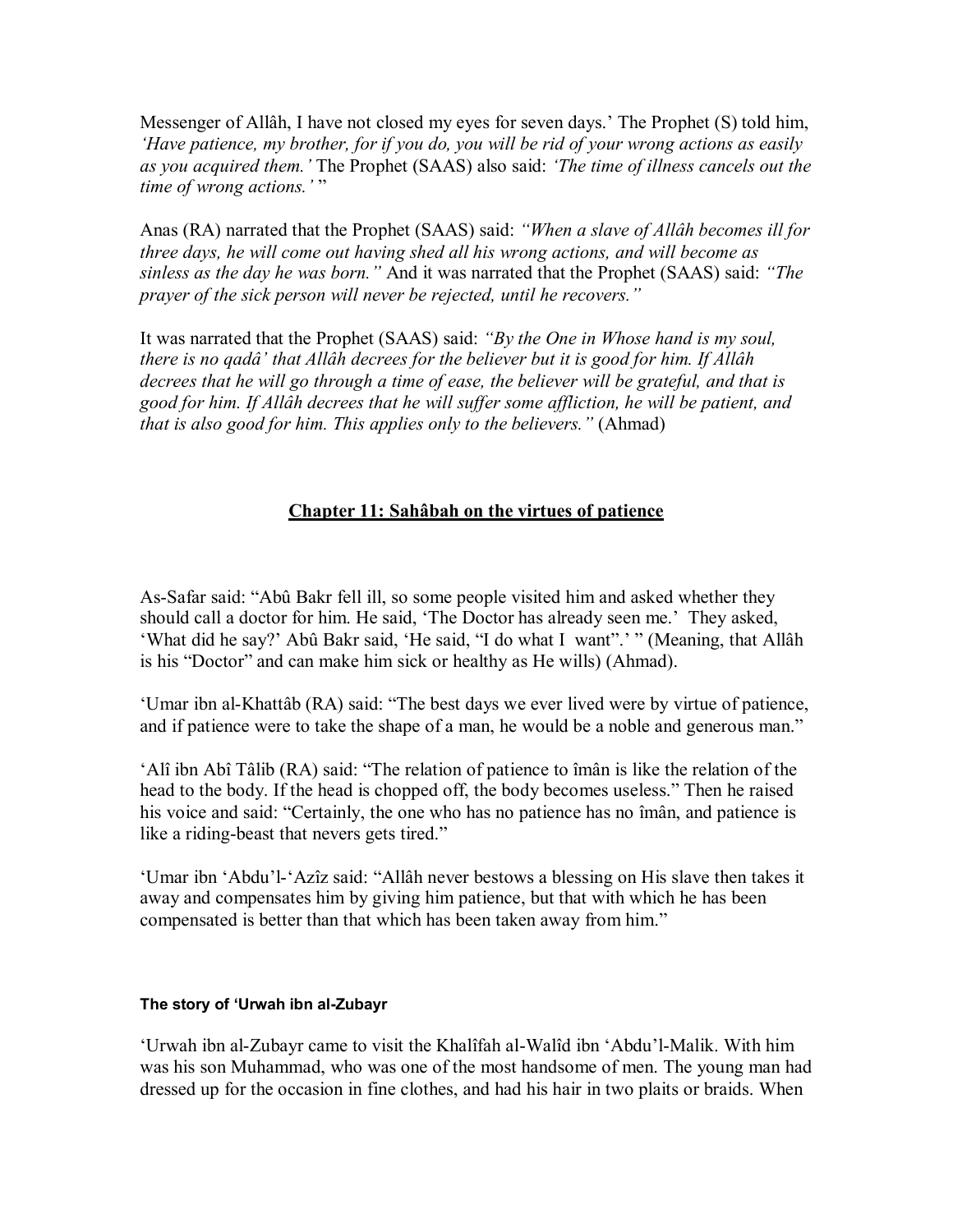al-Walîd saw him, he said, "This is how the young people of Quraysh look!" and by so saying, put the evil eye on him. Before he left, the young man fell ill. When he was in the stable (preparing for the journey) he fell down, and the horses trampled him to death.

Then 'Urwah got gangrene in his leg, and al-Walîd sent doctors to him, who suggested that the leg should be amputated, otherwise the gangrene would spread to the rest of the body and kill him. 'Urwah agreed, and the doctors began to remove his leg, using a saw. When the saw reached the bone, 'Urwah fainted, and when he came around, sweat was pouring down his face, and he was repeating, "Lâ ilâh ill-Allâh, Allâhu akbar." When the operation was over, he picked up his leg and kissed it, then said, "I swear by the One Who mounted me on you, I never used to walk to any place of wrong action or to any place where Allâh would not like me to be." Then he gave instructions that the leg should be washed, perfumed, wrapped in a cloth and buried in the Muslim graveyard.

When 'Urwah left al-Walîd and returned to Madînah, his family and friends went to meet him at the outskirts of the city and to offer condolences. The only reply he made was to quote from the Qur'ân: **"…truly we have suffered much fatigue at our journey"** (al-Kahf 18:62). He did not say any more than that. Then he said, "I will not enter Madînah, for people there either rejoice over the afflictions of others, or else feel envy for their blessings." So he went to stay in a place at al-'Aqîq. 'Îsâ ibn Talhah came to visit him there and said, "May your enemies' fathers perish!" and asked him, "Show me the affliction for which I have come to console you." 'Urwah uncovered his stump, and 'Îsâ said, "By Allâh, we were not preparing you to wrestle! Allâh has saved most of you: your sanity, your tongue, your eyesight, your two hands, and one of your two legs." 'Urwah told him, "Nobody has consoled me as you have."

When the doctors came to perform the amputation, they had asked 'Urwah whether he would drink intoxicants to ease the pain. He said, "Allâh is testing me to see the extent of my patience. How could I go against His commands?"

### **Beautiful patience (***sabr jamîl* **– Yûsuf 12:83) and panic**

Mujâhid said: "**Beautiful patience** is patience without any panic." 'Amr ibn Qays said: "**Beautiful patience** means to be content with adversity and to surrender to the will of Allâh<sup>"</sup>

Yûnus ibn Yazîd said: I asked Rabî'ah ibn 'Abdu'l-Rahmân: "What is the ultimate of patience?" He said: "To be outwardly the same at the time of affliction as one was the day before it struck." (This does not mean that a person does not or should not feel pain or anguish; patience in this instance means that one refrains from panicking and complaining.)

Commenting on the meaning of **beautiful patience**, Qiyas ibn al-Hajjâj said: "The person who is suffering from some affliction should behave in such a way that nobody is able to distinguish him from others."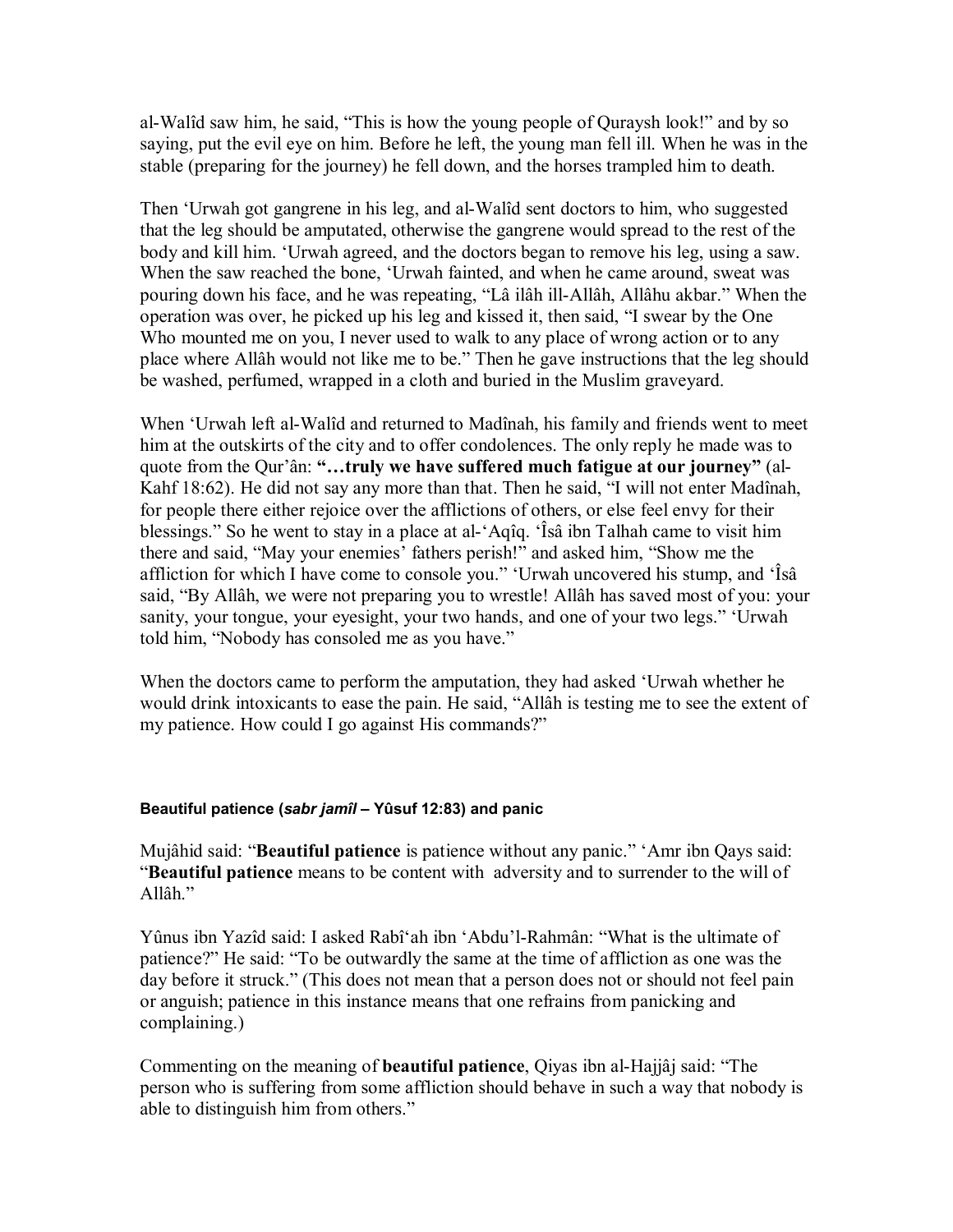## **Chapter 12: Patience at the time of bereavement**

The loss of a loved one is a time when a person may be overwhelmed with grief, and many customs surrounding bereavement reflect the depth of the feeling of loss. Wailing, eulogizing (i.e. praising the deceased excessively) and tearing one's garments are all customs which were well known at the time of Jâhiliyyah, and are still common among some Muslims. Such conduct is not permitted in Islâm, as the believer is required to face bereavement, like all the other trials of life, with patience.

It is permitted to cry or weep, softy, before death, at the time of death, and after the person has died. According to ash-Shâfi'î, however, it is *makrûh* to cry after the person has died, but permissible before the soul has departed.

The correct opinion is that crying is permitted both before and after death. The evidence for this is the *hadîth* narrated by Jâbir ibn 'Abdullâh (RA) in which he said: "My father died at the battle of Uhud, and I began to weep. The people told me to stop, but the Messenger (SAAS) never asked me to stop. Then my aunt Fâtimah began to weep too, and the Prophet (SAAS) said: *'It does not matter whether you cry or not, the angels kept shading him until they ascended with his soul'* " (agreed upon).

Ibn 'Abbâs (RA) reported that when Ruqayyah (RA), the daughter of the Prophet (SAAS), died, the women started to cry, and 'Umar (RA) began to whip them to make them stop. The Prophet (SAAS) told him: *"O 'Umar, leave them alone and let them cry."* To the women he said: "Go ahead and cry, but avoid the crying of the *shaytân*…Whatever comes from the eye and heart is from Allâh and is a sign of mercy, and whatever comes from your hand and your tongue is from the shaytân." (Ahmad)

A number of sound *ahâdîth* describe the Prophet (SAAS) weeping on a number of occasions when someone he loved had died. When the Prophet (SAAS) visited the tomb of his mother he wept, and caused others to weep. When he was burying the martyr 'Uthmân ibn Madh'un (RA) after Uhud, he kissed him and his tears fell on 'Uthmân's face. When he gave the news of the death of Ja'far (RA) and his companions in the battle against the Romans at Mu'tah, he spoke with tears streaming down his face.

Another sound report describes how Abû Bakr (RA) wept when he kissed the Prophet (SAAS) after he had died. The ahâdîth that forbid crying should be interpreted as referring to the kind of crying that is accompanied by eulogizing and wailing.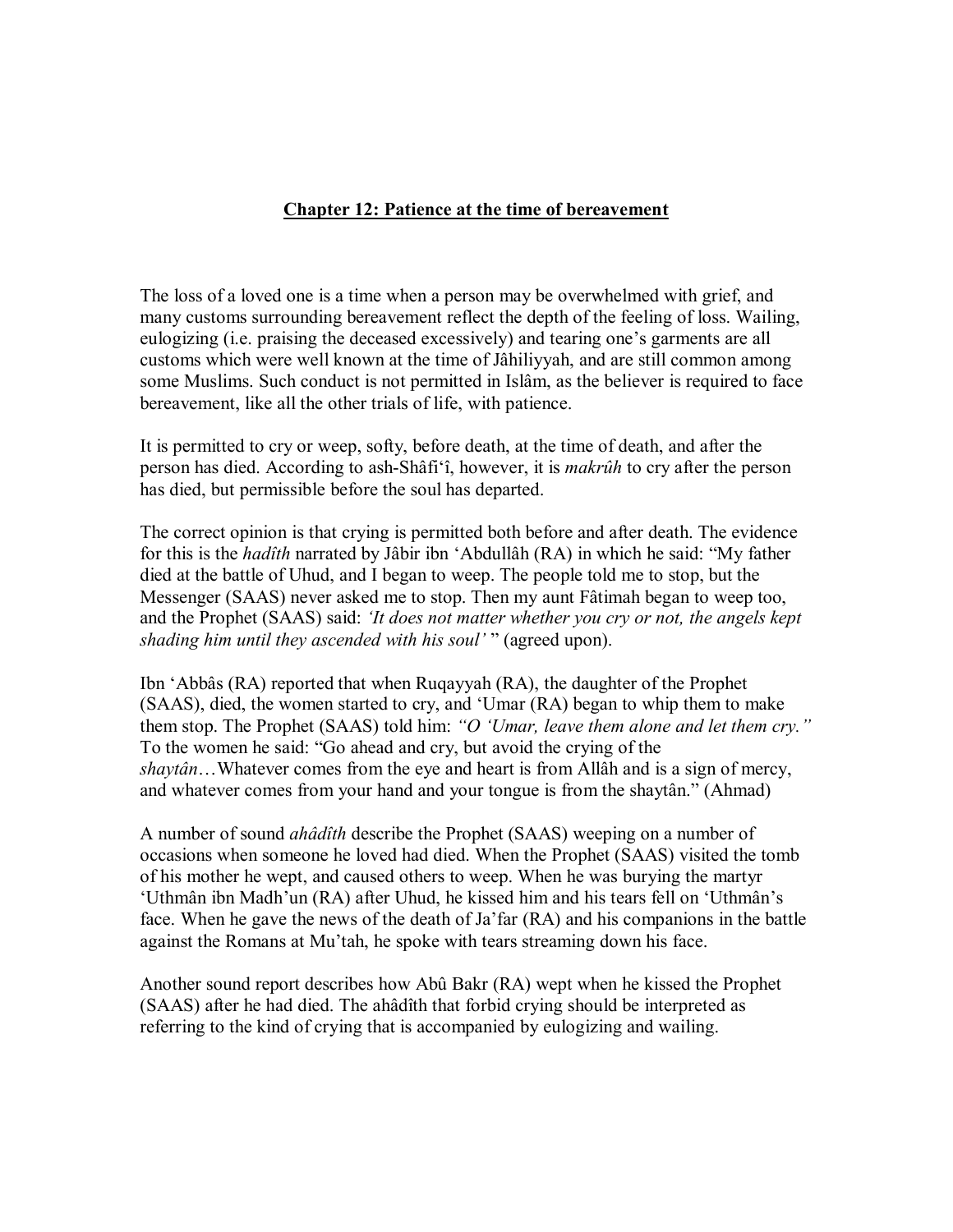### *Eulogizing and wailing*

Eulogizing the dead and wailing in grief are harâm, according to Ahmad, ash-Shâfi'î and others. In a *hadîth* narrated from 'Abdullâh ibn Mas'ûd (RA), that the Prophet (SAAS) said: *"He is not one of us who strikes himself on the cheeks, rends his garment and behaves like the people of Jâhiliyyah"* (al-Bukhârî and Muslim).

Abû Mâlik al-Ash'arî (RA) said: "The Prophet (SAAS) said: *'There are four habits which my Ummah has, which are from the Jahiliyyah. My Ummah will never rid itself of them. They are: seeking pride in noble descent; slandering one another by casting doubts one one's lineage; seeking rain through astrology; and wailing.'* " In another *hadîth*, the Prophet (SAAS) said that if a woman practices the custom of wailing, and does not repent before she dies, on the Day of Resurrection she will be raised with clothes of tar and a shield of scabs. (Muslim)

Abû Mûsâ (RA) said: "The Prophet (SAAS) said: *'The deceased person suffers because of the wailing of the living. When the wailing woman says, "What a great loss! I have lost my right arm, the one who clothed me", the deceased will be pulled up sharply and asked: "Are you her right hand? Are you her support? Are you the one who clothed her?"* '" (Ahmad).

There is no doubt that wailing and eulogizing are *harâm*. How could it be otherwise, when they indicate discontent with one's Lord and contradict patience? Behaving this way harms oneself too, when one slaps one's face, pulls out one's hair, prays to Allâh to take one's soul, wastes possessions by tearing one's clothes, complains of injustice from Allâh and praises the deceased with qualities that he did not possess. Any of these would be sufficient grounds for the total prohibition of wailing and eulogizing.

### *Saying a few words*

It is permissible to say a few words when crying over a deceased person, so long as these words are true, and are not accompanied by wailing or expression of discontent with the decree of Allâh. Such brief words do not contradict patience, and are not *harâm*. Anas (RA) reported that Abû Bakr (RA) entered upon the Prophet (SAAS) after he had passed away, put his hands on his temples, kissed him between the eyes and said: "O my Prophet, O my dearest friend, O my beloved." (Ahmad)

Anas (RA) reported that when the Prophet (SAAS) became very ill, he started to lose conciousness. Fâtimah (RA) said, "How great is the distress of my father!" He said, *"There will be no more distress for your father after today."* When the Prophet (SAAS) passed away, she said, "O my father who answered the call of his Lord, O my father whose destination is Paradise, O my father, to Jibrîl will tell the news of your death." After the Prophet (SAAS) had been buried, she said, "O Anas, how could you bear to bury the Prophet and cover him with dust?" (al-Bukhârî)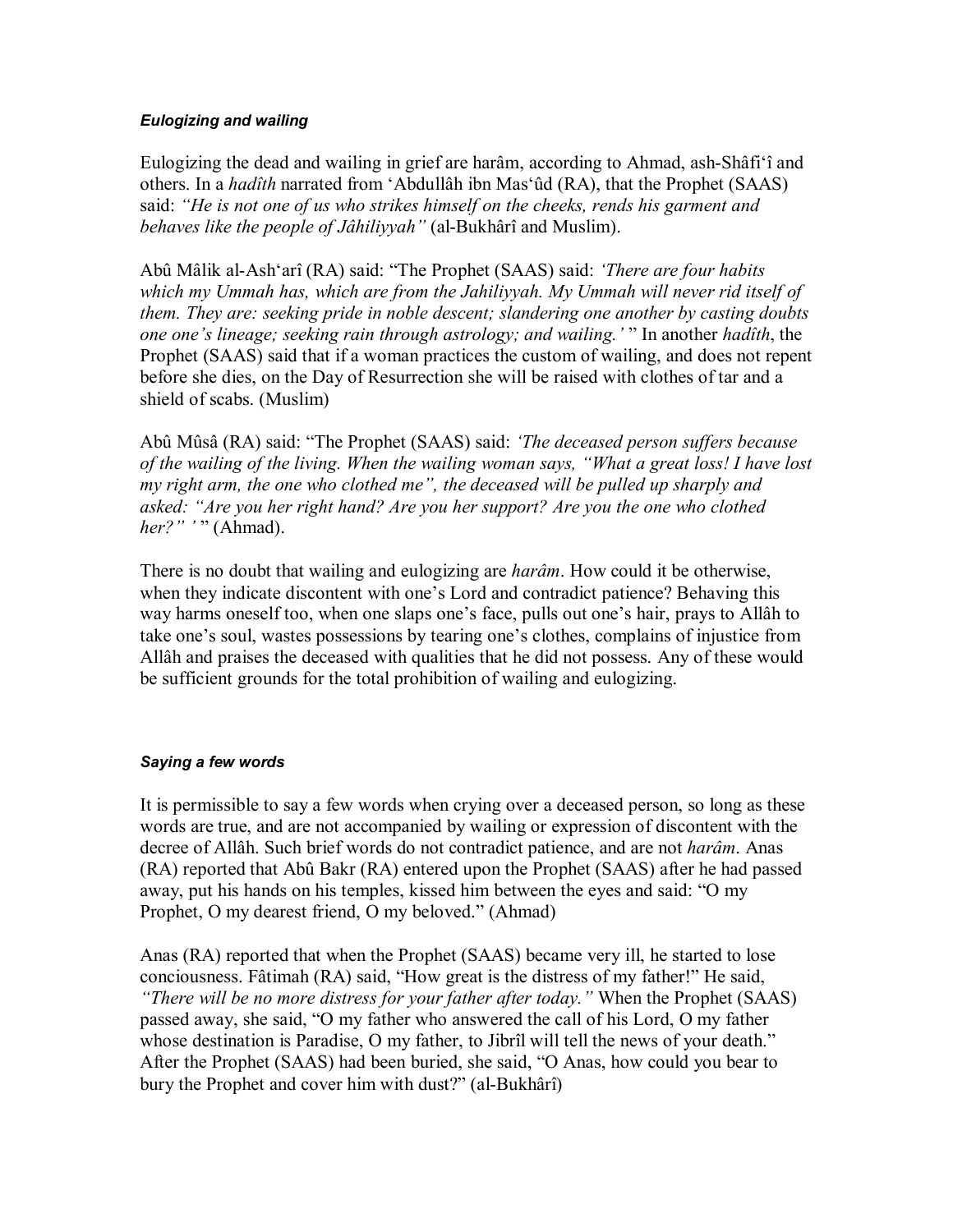When his son Ibrâhîm died, the Prophet (SAAS) said, *"We are very sad for your death, O Ibrâhîm."* This does not indicate discontent with the decree of Allâh or complaining against Allâh. Such statements are no more than crying or weeping.

#### *The deceased person suffers because of people's wailing over him*

A *sahîh hadîth* narrated from 'Umar ibn al-Khattâb (RA) and his son, and al-Mughîrah ibn Shu'bah indicates that a deceased person suffers because of people's wailing over him. There should be no problem in understanding this *hadîth*, and it should not be seen as contradicting the Qur'ân or the basic principles of *Sharî'ah*. It does not mean that a man can be punished because of another's deeds. The Prophet (SAAS) did not say that the deceased person will be punished because of his family's crying over him. What he said was that the deceased suffers because of that, meaning that it hurts him. Similarly, a dead person in the grave might suffer when a person in a neighbouring grave is being punished, just as in the life it hurts him to see his neighbour being punished. So when the family of a deceased person cries, wails and eulogizes him, like the people of *Jâhiliyyah* used to do, the deceased person will be hurt in his grave because of it. This is the suffering that is referred to in the *hadîth*.

# **Chapter 13: Patience is half of Îmân**

*Îmân* is in two halves: half is patience (*sabr*) and half is gratitude (*shukr*). Therefore Allâh has mentioned patience and gratitude alongside one another: **"Verily in this are signs for all who constantly persevere and give thanks"** (Ibrâhîm 14:5; Luqmân 31:31; Sabâ' 34:19; ash-Shurâ 42:33).

The reasons why one half of *îmân* is patience and the other half is gratitude are as follows:

1. *Îmân* is a term which covers words, deeds and intentions, all of which are based on one of two things, action or abstinence. Action refers to performing a deed in accordance with the instructions of Allâh, which is the reality of gratitude. Abstinence, as in refraining from wrong action, requires patience. The whole of religion is embodied in these two things: carrying out that which Allâh has commanded, and refraining from that which Allâh has prohibited.

2. *Îmân* is based on two pillars, *yaqîn* (conviction) and patience, which are referred to in the following ayah: **"And We appointed, from among them, leaders, giving guidance under Our command, so long as they persevered with patience and continued to have faith in Our Signs"** (as-Sajdah 32:34). It is through faith that we know the reality of Allâh's commands and prohibitions, or reward and punishment, and it is through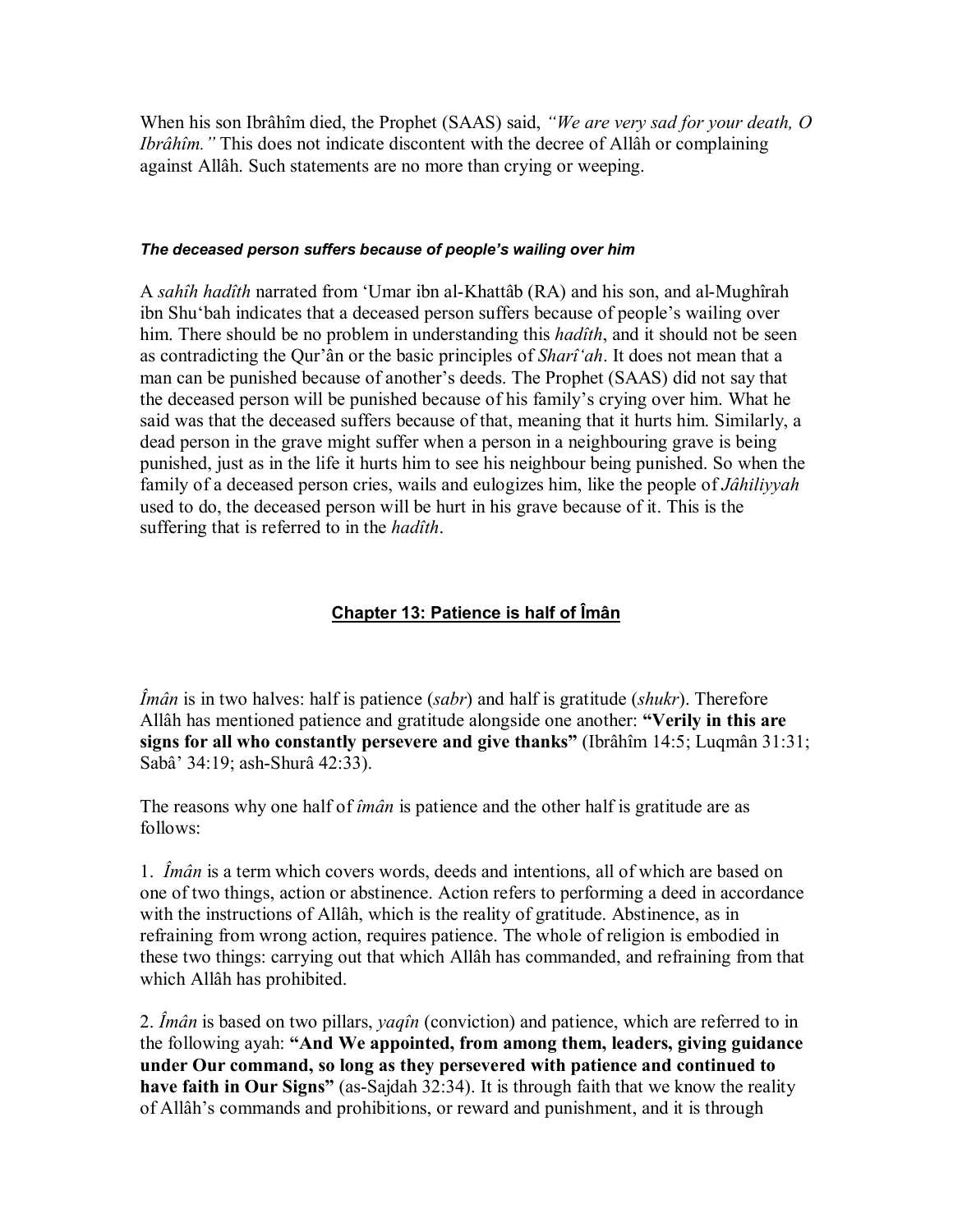patience that we carry out His instructions and abstain from that which He has prohibited. A person can never come to believe in Allâh's commands and prohibitions, and in reward and punishment, and it is through patience that we carry out His instructions and abstain from that which He has prohibited, and in reward and punishment, except through faith, and that is truly from Allâh. And we can never carry out Allâh's instructions and abstain from that which He has prohibited except through patience. Therefore patience is half of *îmân*, and the other half is gratitude.

3. Man has two powers, the power of doing and the power of abstaining, which control all his behaviour. So a person will do what he likes and abstain from what he dislikes. The whole of religion is doing or abstaining, carrying out the instructions of Allâh or abstaining from that which He has prohibited, neither of which can be accomplished without patience.

4. The whole of religion is hope and fear, and the true believer is the one who is both hopeful and fearful. Allâh said: **"…They used to call on Us with love and reverence, and humble themselves before Us"** (al-Anbiyâ' 21:90). The Prophet (SAAS) used to pray: *"O Allâh, I have surrendered my soul to You, and turned my face to You. My (own) affair I commit to Allâh and I seek Your protection, in hope of You and in fear of You"* (al-Bukhârî). So the believer is the one who is both hopeful and fearful, but hope and fear can only be based on the foundation of patience: fear should make the believer patient, and his hope should lead to gratitude.

5. Any action done by man is either beneficial or harmful to him in this world and the next, or else it is beneficial to him in the world and harmful to him in the other. The best course for man is to do that which is beneficial to him in the Hereafter, and abstain from that which is harmful to him in the Hereafter. This is the reality of *îmân*: to do what is good for him, and that is gratitude; and to abstain from that which harms him, and that is patience.

6. Man is always is a situation where he has to carry out an instruction of Allâh, or avoid something which Allâh has prohibited, or accept something that Allâh has decreed. In all cases, he has to face the situation with patience and gratitude. Carrying out Allâh's instructions is gratitude, and abstaining from prohibited things and being content with the decree of Allâh constitutes patience.

7. Man is constantly being pulled in two opposing directions: should he respond to the lure of this world of desires and pleasures, or should he answer the call of Allâh and the hereafter, with the eternal Paradise that Allâh has prepared for His friend (*walî*)? Going against the call of whims and desires is patience, and responding to the call of Allâh and the Hereafter is gratitude.

8. Religion is based on two principles: determination and perseverance (patience), which are referred to in the *du'â* of the Prophet (SAAS): *"O Allâh, I ask You for perseverance in all my affairs, and I ask You for the determination to stay on the straight and narrow path."*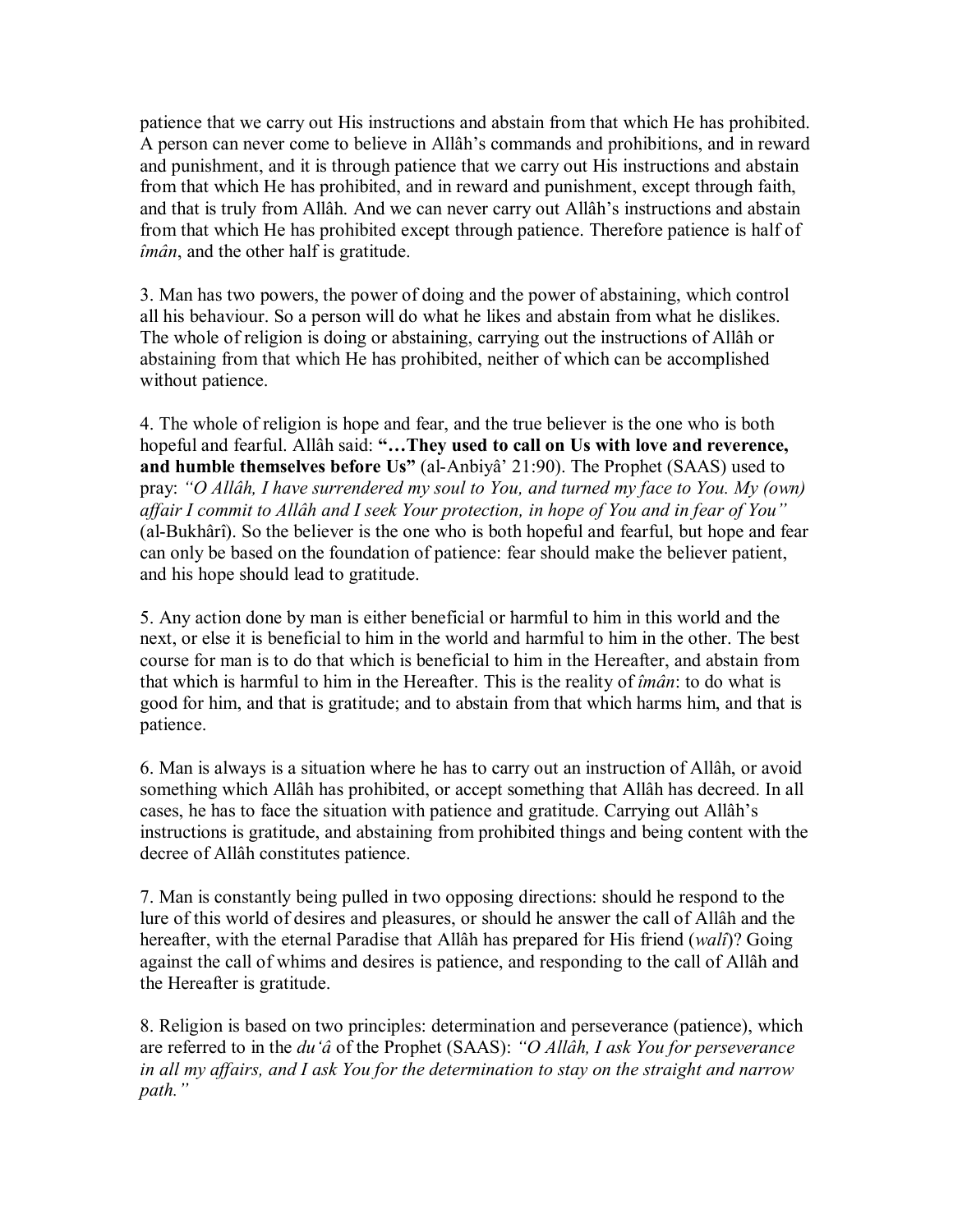9. Religion is based on truth (*haqq*) and patience, which is referred to in the *âyah*: **"…and they (join together) in the mutual teaching of truth, and of patience and constancy"** (al-'Asr 103:3). Man is required to work according to the truth, both by himself and others, which is the reality of gratitude, but he cannot do that without patience, therefore patience is half of *îmân*. And Allâh knows best.

## **Chapter 14: Patience and loving Allâh**

Patience is one of the most important qualities demanded of those who claim to love Allâh, as the degree of patience determines those who are sincere in their claim and those who are not. The degree of patience needed to endure hardship and difficulties in order to please the Beloved proves the sincerity of one's love. Many claim to love Allâh, but when Allâh tests them with hardship, they forget the true essence of love. No-one can adhere to the love of Allâh except those who are patient and persevering (*as-sâbirûn*). If it were not for the test of hardship and sincerity, there would be no proof of the sincerity of a person's love of Allâh. The one whose love of Allâh is greater, has a greater degree of patience.

Therefore, Allâh has attributed the quality of patience to His close friends (*awliyâ*) and most beloved. He said about His beloved slave Ayyûb (AS): **"…Truly We found him full of patience and constancy. How excellent in Our service! Ever did he turn (to Us)!"** (Sâd 38:44) Allâh instructed the most beloved to Him of everything He created to have patience in accepting His decree and told him that patience comes only by the help of Allâh. He praised those who have patience and promised them the best of rewards: the rewards of others are defined and limited, but the reward of *as-sâbirûn* is without measure. Patience is vital at all levels of Islâm, *îmân* and *ihsân*, as well as being a major element in *îmân* (faith) and *tawakkul* (putting one's trust in Allâh).

#### **Patience for the sake of Allâh, by the help of Allâh and in accepting the decree of Allâh**

1. Patience for the sake of Allâh, hoping for His rewards and fearing His punishment.

2. Patience by the help of Allâh, as man realizes that he has no patience himself, and has no power to acquire patience. Rather, he knows: "there is no power and no strength except by (the help of) Allâh."

3. Patience in accepting the decree of Allâh, as man realizes that Allâh is the only one Who is controlling the affairs of the universe, so he will patiently accept the ruling and decree of Allâh, regardless of what it may mean for him in the way of ease or hardship.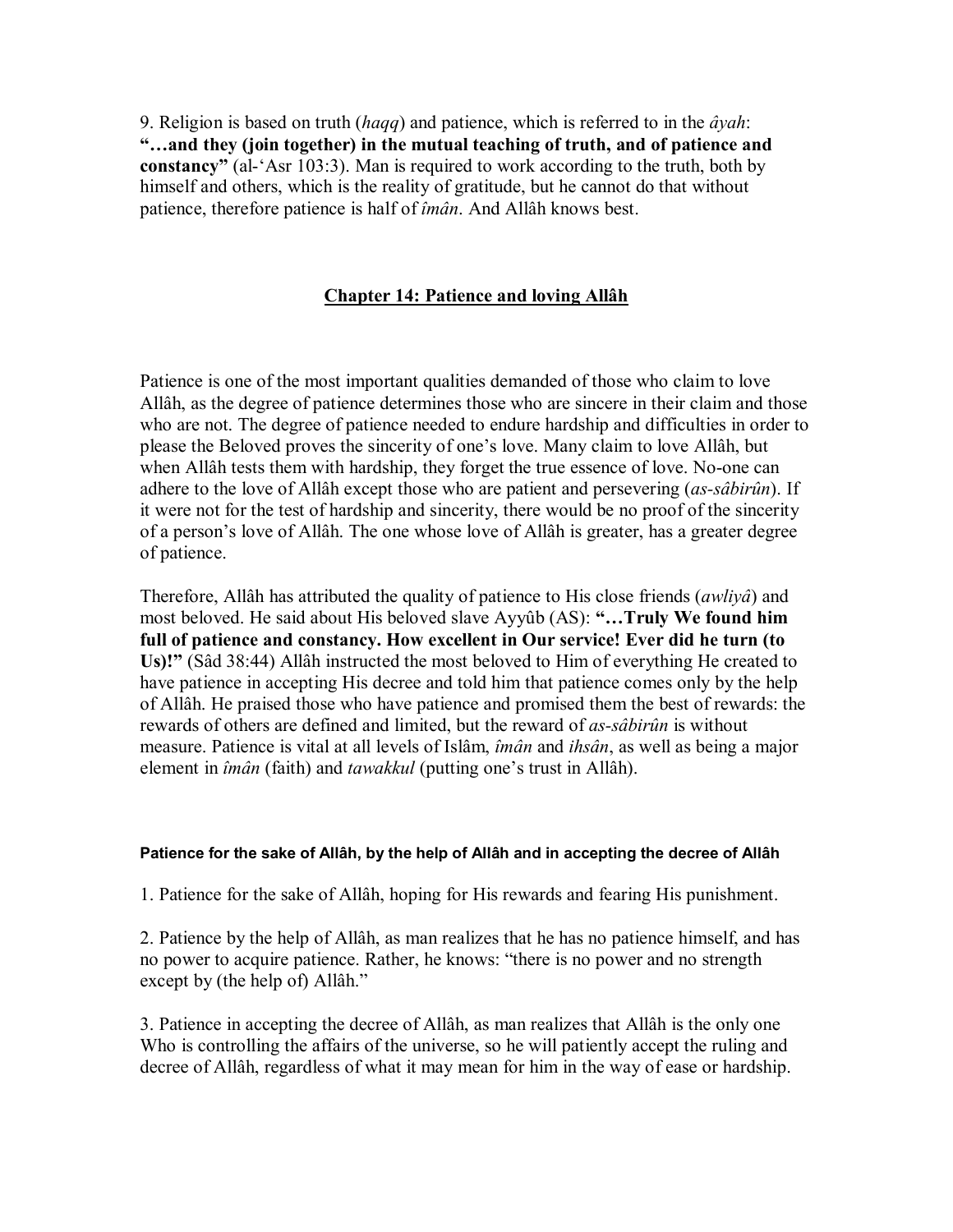Patience for the sake of Allâh is of a higher degree than patience by the help of Allâh, as patience for the sake of Allâh is related to His being *ilâh* (god, object of worship), whilst patience by His help is related to His being *rabb* (lord, cherisher and sustainer). Whatever is connected to His being *ilâh*, such as patience for His sake, is worship, and as such is greater than whatever is connected to His being *rabb*, such as seeking His help in having patience. Worship is the ultimate goal, whereas seeking help is a means to an end. The goal is sought for its own sake, but means are sought for the sake of other things. Patience by His help is common to believers and unbelievers, good and bad, alike, while patience for His sake is the way of Messengers, Prophets and true believers. Patience for His sake is patience in matters that please Allâh, while patience by His help may apply to matters that please Him or displease Him.

#### **Different degrees of patience**

1. Patience both for the sake of Allâh and by the help of Allâh. A person will have patience by help of Allâh for the sake of Allâh, realizing that he has no power of his own whatsoever. This is the highest degree of patience.

2. Patience for the sake of Allâh but not by the help of Allâh. Such people may want to have patience for the sake of Allâh, but they are not actively seeking His help, and their trust and reliance (*tawakkul*) is weak. Such people will have a good ending, but they are weak and cannot achieve most of what they want to achieve. This is the situation of a sincere but weak believer.

3. Patience by the help of Allâh. Such a person seeks Allâh's help and puts his trust in Him, admitting that he has no power or strength whatsoever, but his patience is not for the sake of Allâh, as his patience is not for reasons of faith. This will achieve his aims, but his ending may be worst. An example of such people are the leaders of the *kuffâr* and the followers of the Shaytân, as their patience is by the help of Allâh, but is not for the sake of Allâh.

4. No kind of patience whatsoever. This is the lowest degree, and a person of this type deserves all sorts of failures.

Those who have patience for the sake of Allâh and by the help of Allâh are those who are strong and achieve much. Those who have patience for the sake of Allâh, but not for the sake of Allâh, are capable, but evil. Those who have neither patience for the sake of Allâh not by the help of Allâh, are good people, but weak and helpless. Those who have patience by the help of Allâh, but not for the sake of Allâh, are capable, but evil. Those who have neither patience for the sake of Allâh nor by the help of Allâh are doomed to failure.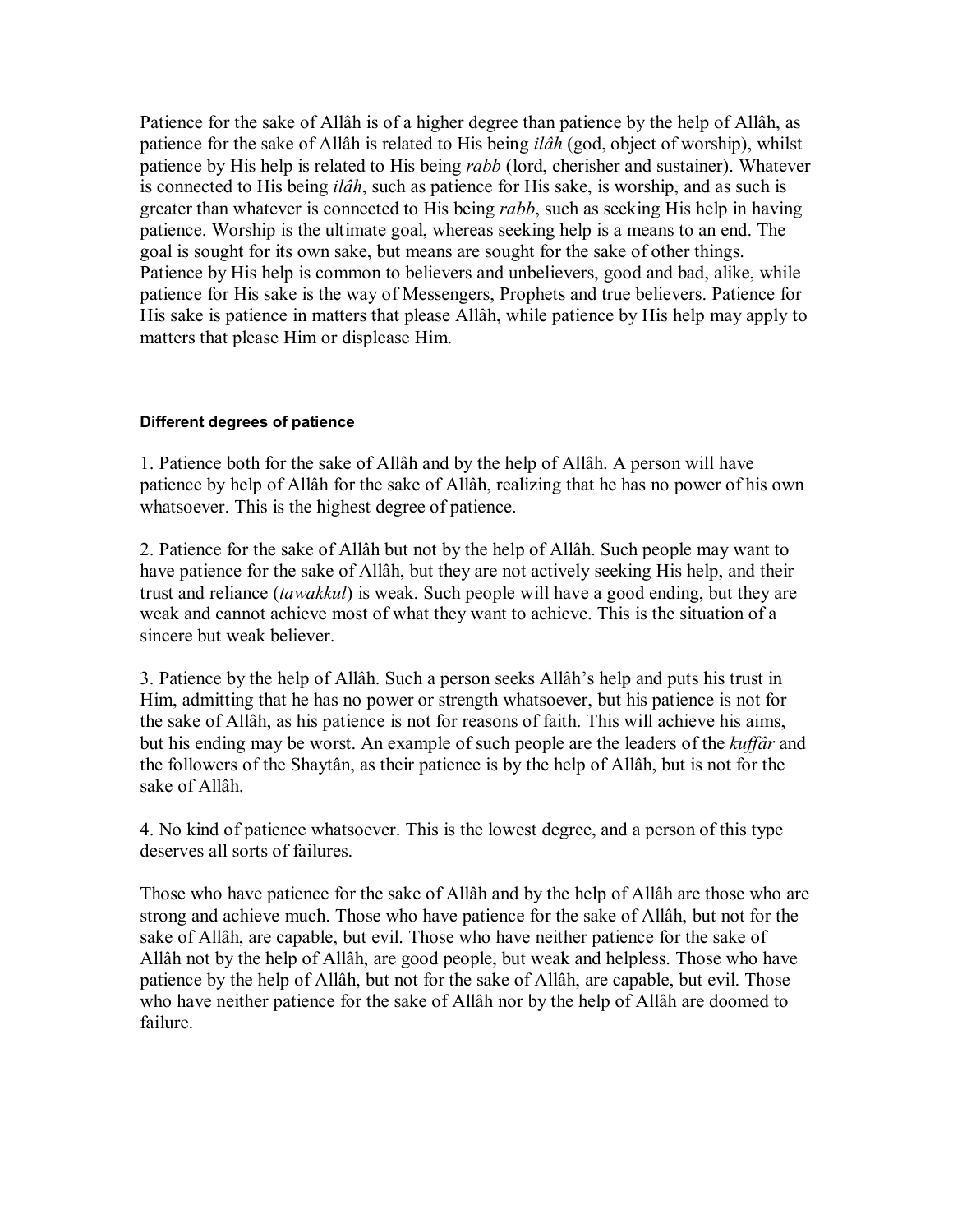# **Chapter 15: Gratitude in the Qur'ân**

Allâh tells us**: "Then remember Me; I will remember you. Be grateful to Me, and do not reject Me"** (al-Baqarah 2:152).

And He has told us that only those who are grateful to Him truly worship Him:

# **"... and be grateful to Allâh, if it is Him you worship"** (al-Baqarah 2:172)

Allâh has mentioned gratitude alongside *îmân*, and has made it clear that He gains nothing from punishing His people if they give thanks to Him and believe in Him:

**"What can Allâh gain by your punishment, if you are grateful and you believe?..."**  (an-Nisâ' 4:147)

In other words: if you carry out the duties for which you were created, namely gratitude and *îmân*, why should Allâh punish you?

Allâh has divided people into two categories, the people of gratitude (*shukr*) and the people of ingratitude (*kufr*). The thing most disliked by Him is *kufr* and the people of *kufr*, the thing most liked by Him is gratitude and the people of gratitude:

**"We showed him (i.e. man) the way: whether he be grateful or ungrateful (rests on his will)."**(al-Insân 76:3)

According to the Qur'ân, the Prophet Sulaymân (AS) said:

**"... This is by the grace of my Lord! - to test me whether I am grateful or ungrateful! And if any is grateful, truly his gratitude is (a gain) for his own soul; but if any is ungrateful, truly my Lord is free of all needs, Supreme in honour!"** (an-Naml 27: 40)

And Allâh said:

**"And remember! your Lord caused to be declared (publicly): 'If you are grateful, I will add more (favours) unto you; but if you show ingratitude, truly My punishment is terrible indeed'"** (Ibrâhîm 14:7).

"If you reject (Allâh), truly Allâh has no need of you; but He likes not ingratitude from His slaves: if you are grateful, He is pleased with you..." (az-Zumar 39:7).

There are many *âyât* in the Qur'ân where Allâh makes a contrast between gratitude *(shukr)* and ingratitude (*kufr*). For example: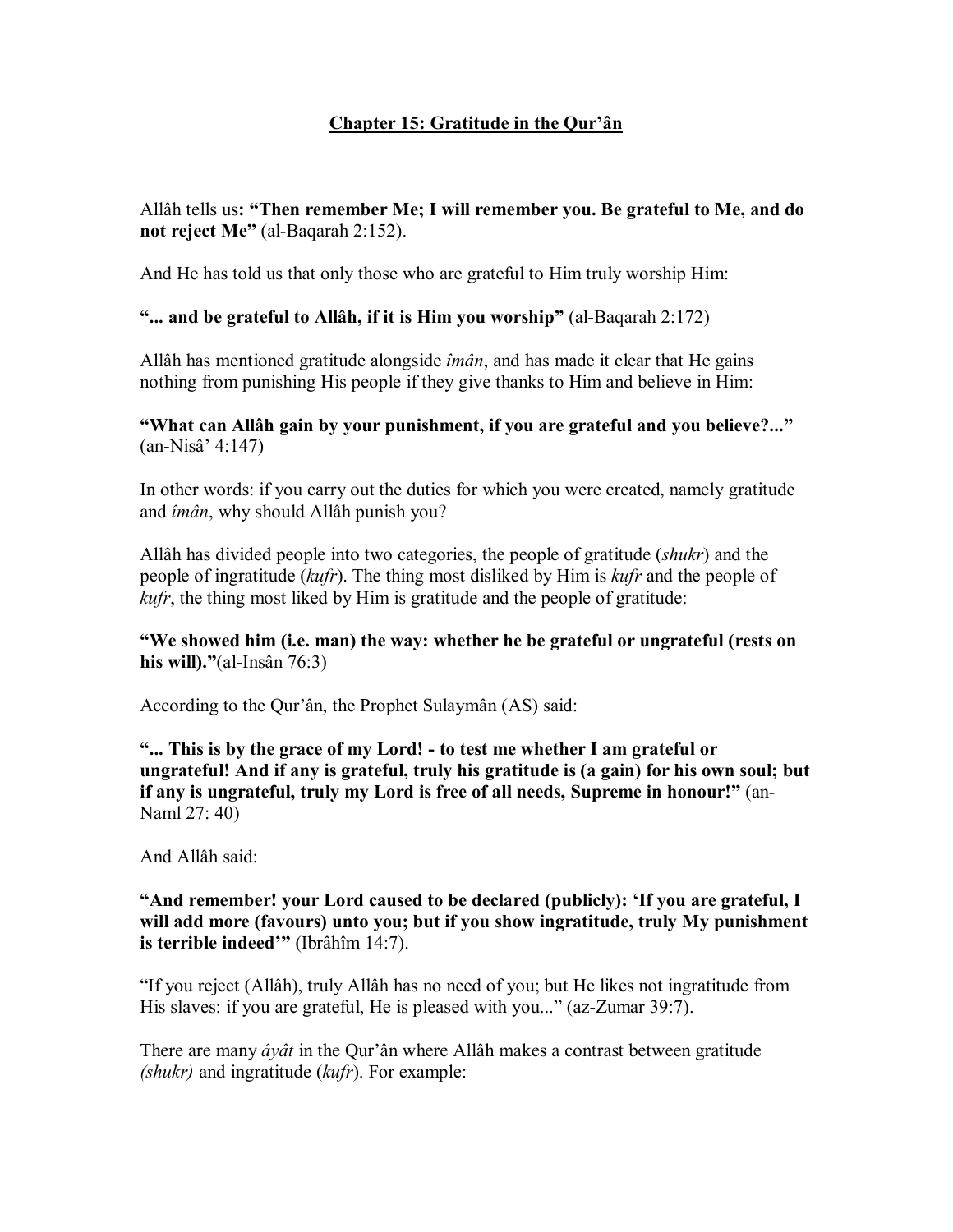**"Muhammad is no more than a Messenger: many were the Messengers that passed away before him. If he died or were slain, will you then turn back on your heels? If any did turn back on his heels, not the least harm will he do to Allâh, but Allâh (on the other hand) will swiftly reward those who (serve Him) with gratitude"** (Āl 'Imrân 3:144).

### **The rewards of gratitude**

The reward of gratitude is unlimited:

**" ...If you are grateful, I will add more (favours) unto you..."** (Ibrâhîm 14:7)

In contrast, other rewards and divine favours are conditional upon His will, for example, relief from poverty:

**"... but if you fear poverty, soon will Allâh enrich you, if He wills..."** (at-Tawbah 9:28)

answering prayers:

**"Nay – on Him would you call, and if it be His Will, He would remove (the distress) which occasioned your call upon Him..."** (al-An'âm 6:41).

*rizq* (sustenance, provision):

**"... He gives Sustenance to whom He pleases"** (ash-Shura 42:19).

forgiveness:

**"... He forgives whom He wills, and He punishes whom He wills…"** (al-Fath 48:14).

Divine mercy:

**"Again will Allâh, after this, turn (in mercy) to whom He will..."** (at-Tawbah 9:27).

But Allâh has made the reward for gratitude free from any conditions, as in:

**"... And swiftly shall We reward those that (serve Us with) gratitude"** (Āl 'Imrân  $3:145$ ).

**"But Allâh will swiftly reward those who (serve Him) with gratitude"** (Āl 'Imrân  $3:144$ ).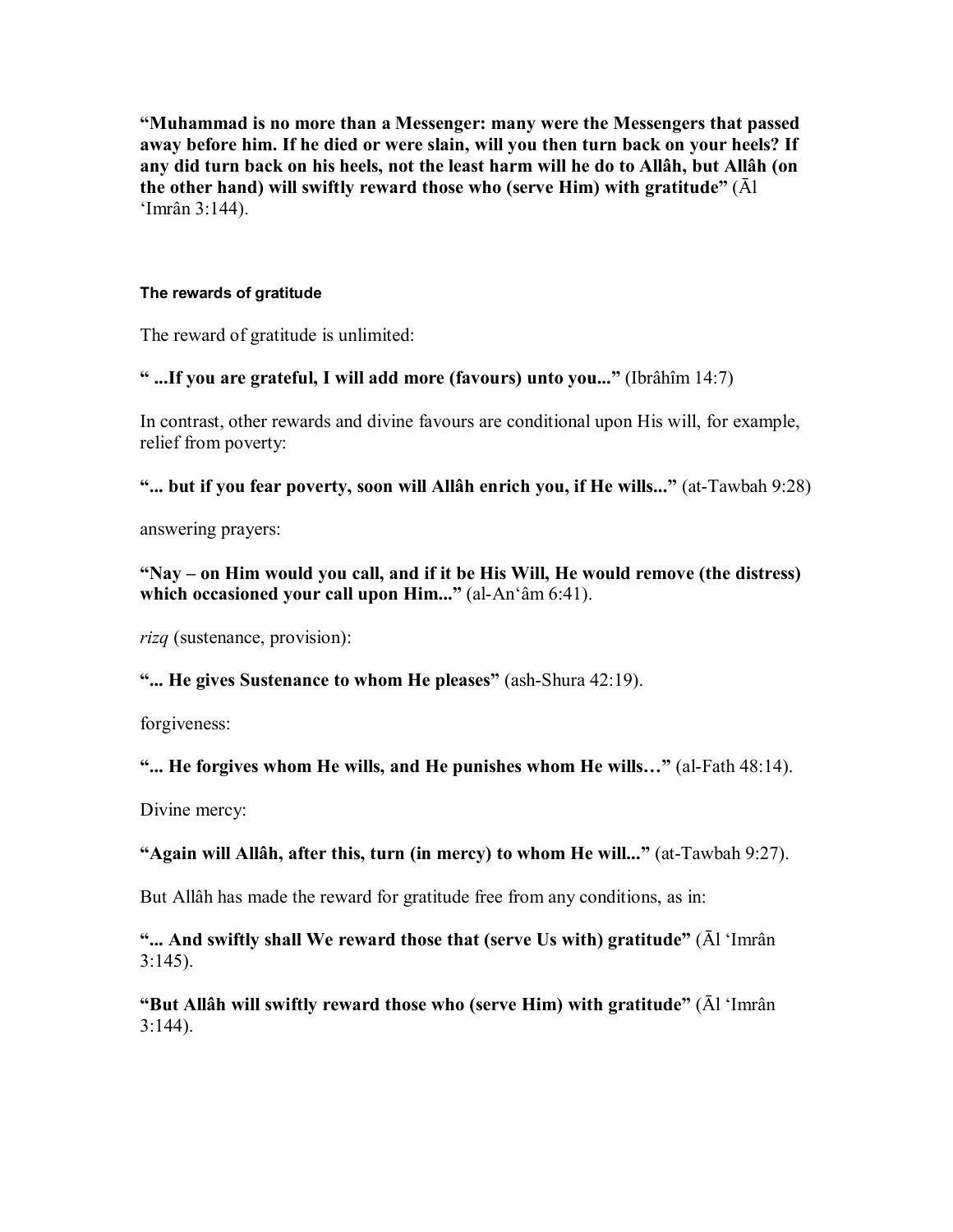### **Iblîs and gratitude**

When the enemy of Allâh realized the virtue of gratitude, he made his main aim to keep people away from it:

**"'Then will I assault them from before them and behind them, from their right and their left: nor will You find, in most of them, gratitude (for Your mercies).'"** (al- $\bar{A}$ 'râf 7:17)

Allâh has described the people of gratitude as being very few:

# **"... But few of My slaves are grateful!"** (Sabâ' 43:13).

### **Gratitude and 'ibâdah**

Allâh explained in the Qur'ân that the only people who truly worship Him are those who give thanks (gratitude) to Him, so those who are not among the people of gratitude are not among the people of *'ibâdah*:

**"... and be grateful to Allâh, if it is Him you worship"** (al-Baqarah 2:172)

He instructed His slave Mûsâ (AS) to accept what He had bestowed upon him with gratitude:

**"...O Mûsâ! I have chosen you above (other) men, by the mission I (have given you) and the words I (have spoken to you): take then the (revelation) which I give you, and be of those who give thanks."** (al-Ā'râf 7:144)

Allâh has told us that His pleasure may be attained through gratitude:

**"... If you are grateful, He is pleased with you..."** (az-Zumar 39:7).

Allâh praised Ibrâhîm (AS) for being grateful for His favours:

**"Ibrâhîm was indeed a model. Devoutly obedient to Allâh, (and) true in faith, and he joined not gods with Allah. He showed his gratitude for the favours of Allâh, Who chose him, and guided him to a straight way."** (an-Nahl 16:120-121)

Allâh mentioned that gratitude is the purpose of creation:

**"It is He Who brought you forth from the wombs of your mothers when you knew nothing; and He gave you hearing and sight and intelligence and affection: that you may give thanks (to Allâh)."** (an-Nahl, 16:78)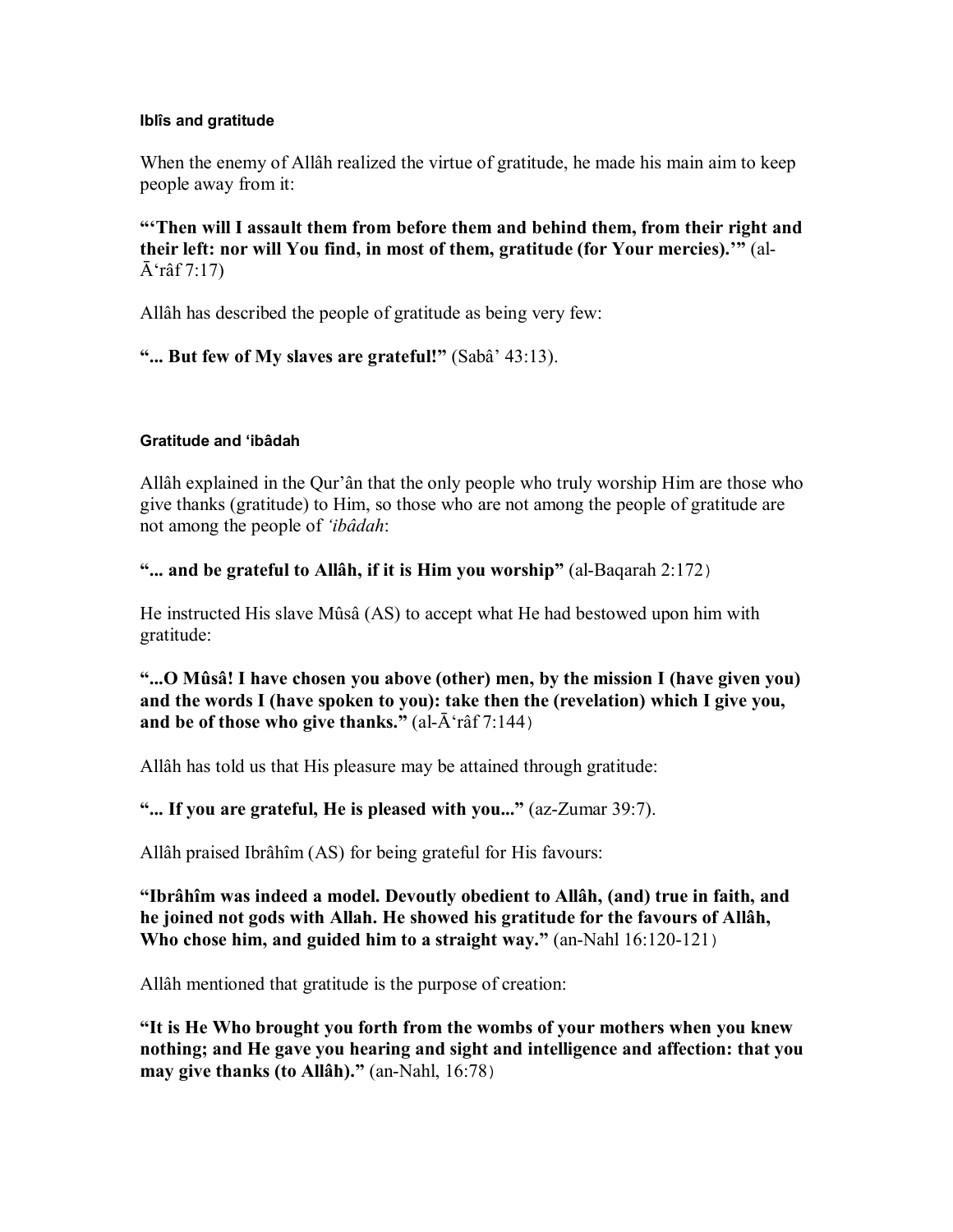### **"Allâh had helped you at Badr, when you were a contemptible little force; then fear Allâh; thus may you show your gratitude."** (Āl 'Imrân 3:123).

As well as being the purpose of creation, gratitude was also the purpose of sending the Prophet (SAAS):

**"Then remember Me; I will remember you. Be grateful to Me, and do not reject Me."** (al-Baqarah 2:152).

# **Chapter 16: Ahâdîth on gratitude**

It was reported that the Prophet (SAAS) stayed up all night, standing until his feet became swollen. When he was asked, "Why are you doing this, when Allâh has forgiven all your past and future wrong actions?" he replied, *"Should I not be a grateful slave?"* (al-Bukhârî, Muslim)

The Prophet (SAAS) told Mu'âdh (RA): *"By Allâh, I love you, so do not forget to say at the end of every salâh, 'O Allâh, help me to remember You and to give thanks to You and to worship You well'"* (Ahmad, at-Tirmidhî).

Hishâm ibn 'Urwah said: "Among the *du'â* of the Prophet (SAAS) is: *'O Allâh, help me to remember You, to give thanks to You and to worship You well.'*"

Ibn 'Abbâs (RA) narrated that the Prophet (SAAS) said: *"There are four qualities, whoever is given them has truly been given the best in this world and the next. They are: a grateful heart (that is thankful to Allâh), a remembering tongue (that mentions Allâh often), an enduring body (to persevere through the trials which Allâh may send), and a faithful wife (who does not cheat him of her body or his wealth)."* 

Al-Qâsim ibn Muhammad reported from 'Ā'ishah (RA) that the Prophet (SAAS) said: *"No blessing is bestowed on a slave and he realizes that it is from Allâh, but the reward of giving gratitude for it is written for him. Never does Allâh know the regret of His slave for a wrong action he has committed, but Allâh forgives his wrong action before the slave seeks forgiveness. No man buys a garment with his own money then puts it on and thanks Allâh, but Allâh will have forgiven him all his wrong action before the garment reaches his knees."* 

The Prophet (SAAS) said: *"Allâh is pleased with His slave if, when he eats something, he thanks Allâh for it, and when he drinks something, he thanks Allâh for it"* (Muslim).

Shu'bah said: "At-Fadl ibn Fudalah narrated that Abû Rajah al 'Utaridî said: 'Once we saw 'Imrân ibn al-Husayn wearing beautiful clothes that we have never seen before or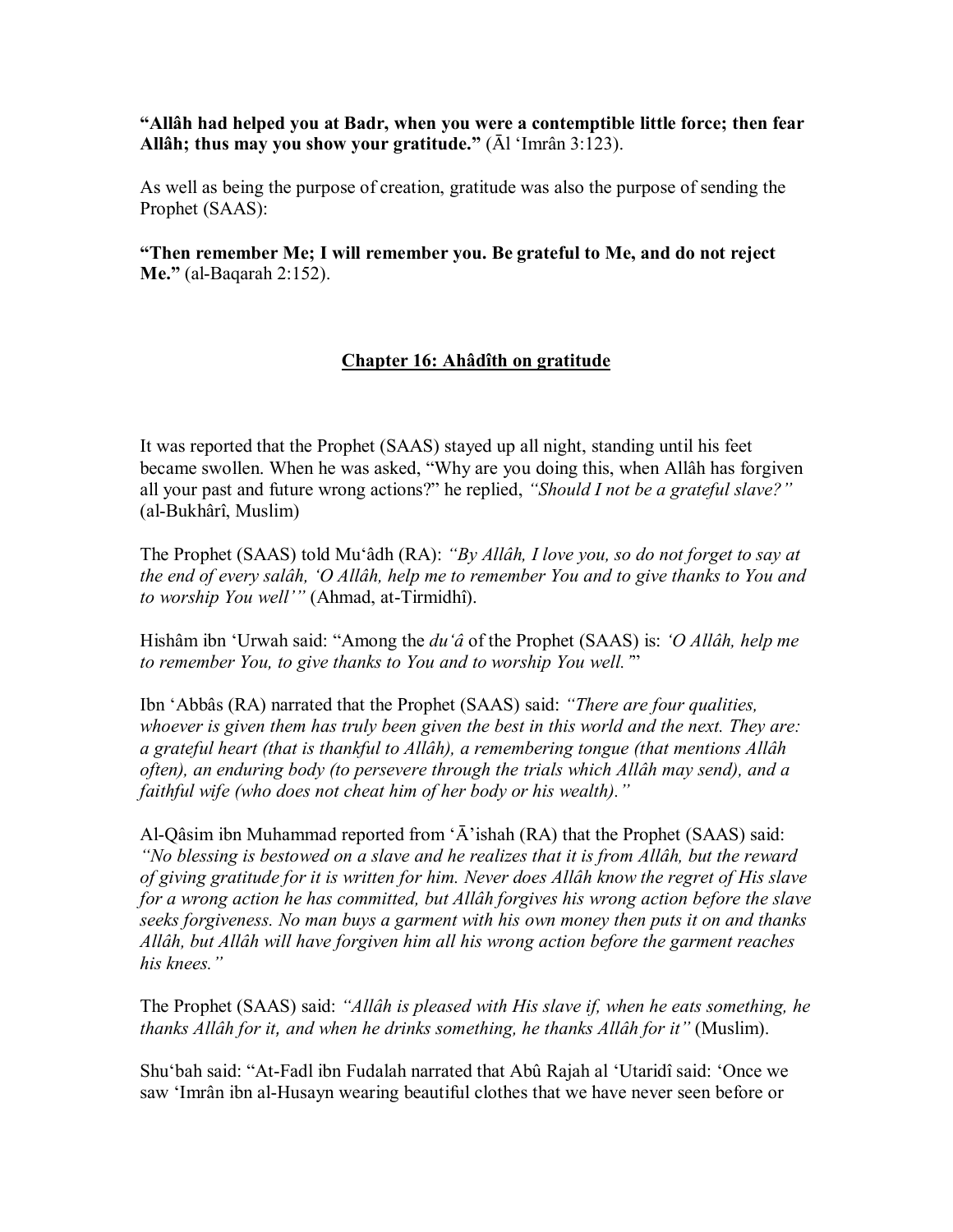since. 'Imrân told us that the Prophet (SAAS) said: *"If Allâh bestows His blessing on His slave, He likes to see the effect of that blessing on him."* '"

Ibn Shu'aib narrated from his father and grandfather that the Prophet (SAAS) said: *"Eat, drink, and give sadaqah without being extravagant or showing off, as Allâh likes to see the effect of His blessing on His slave."* 

Shu'bah narrated from Abu Ishâq from Abu'l-Akhwas who narrated that his father said: "I came to the Messenger of Allâh (SAAS) looking dishevelled and scruffy. He asked me, *'Do you have any possessions?'* I said, 'Yes.' He asked me what sort, and I told him, 'I have all sorts. Allâh has given me camels, horses, slaves and sheep.' The Prophet (SAAS) said: *'If Allâh has given you all of that, then let Him see His blessing on you.'*"

Abu'd-Dunyâ narrated the *hadîth* of Abû 'Abdi'r-Rahmân as-Silmî from ash-Sha'bî, from an-Nu'man ibn Bashîr, who said: "The Messenger of Allâh (SAAS) said: *'Speaking of Allâh's blessing is gratitude and ignoring it is ingratitude (kufr). The one who does not give thanks for a small blessing will not give thanks for a great blessing, and the one who does not give thanks to people will not give thanks to Allâh. To be with a group is a blessing, and to be alone is a punishment.'*"

Ibn Abi'd-Dunyâ narrated that 'Ā'ishah (RA) said that the Prophet (SAAS) entered upon her one day and saw a small piece of bread on the floor, so he picked it up and wiped it, then told her*: "O 'Ā'ishah, treat the blessings of Allâh with respect, for when it departs from a household it may never come back to them."* 

Ad-Darwardî narrated from 'Amr ibn Abî 'Amr from Sa'îd al-Maqburî from Abû Hurairah (RA) that the Messenger of Allâh (SAAS) said: Allâh said: *'The position of the believer in relation to Me is of the best: he praises Me even when I am pulling the soul from his body.'*"

Abu Hurairah (RA) narrated that the Prophet (SAAS) said: *"If any of you would like to see the great blessing of Allâh on him, then let him look at those who are less fortunate than him, not those who appear better off than him."*

# **Chapter 17: The Sahâbah and Tabi'în on gratitude**

Salmân al-Fârsî (RA) said: "There was a man who was given many of the luxuries of this world, and then they were taken away from him. But he continued to praise and thank Allâh until everything had been taken from him, even his bed. And then he still praised and thanked Allâh. Another man, who had also been given many of the luxuries of this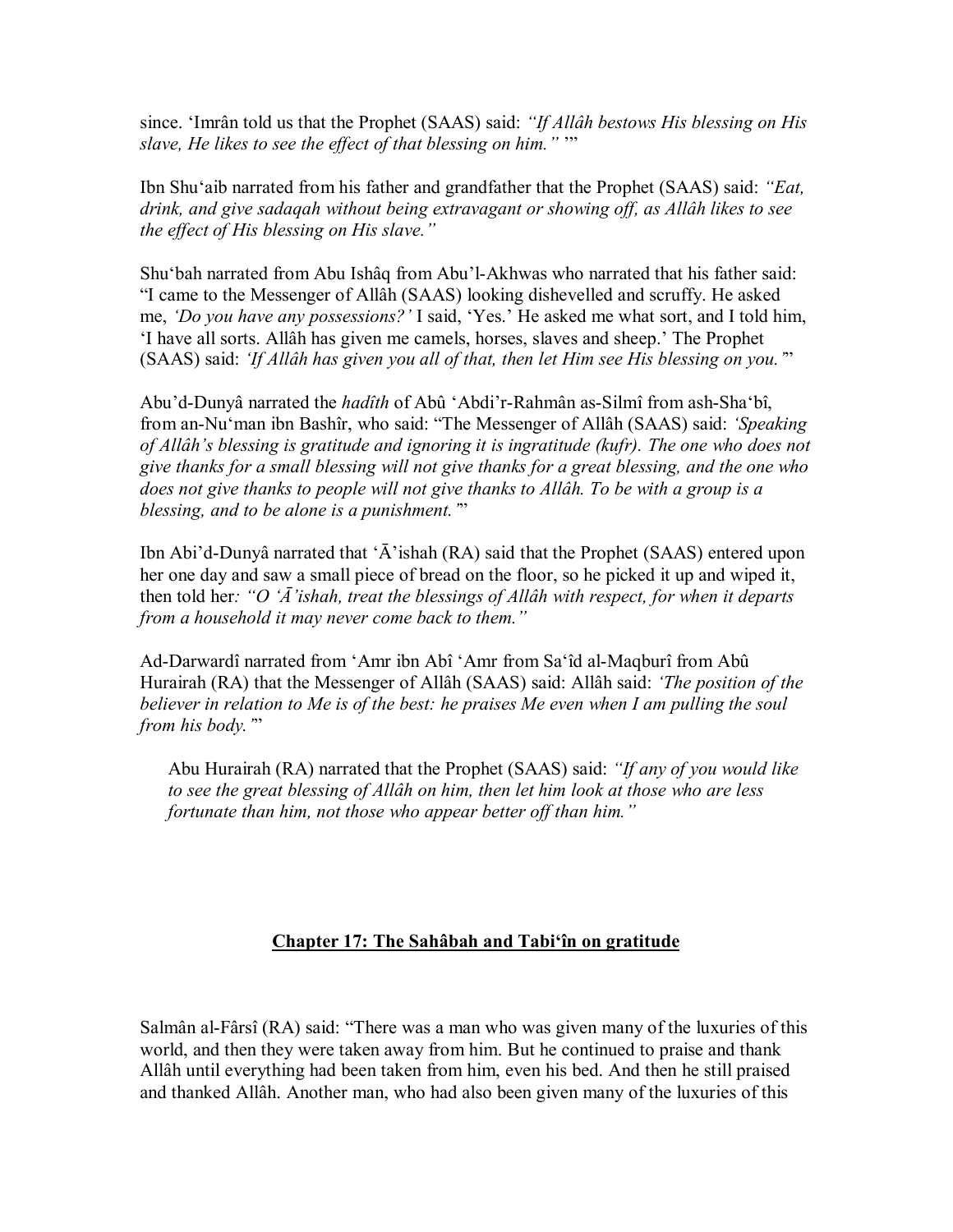world asked him, 'What are you praising and thanking Allâh for?' The man said, 'I am praising and thanking Him for blessings which, if others asked me to give them to them in return for all that they have, I would never give them up.' 'What can they be?' asked the second man. 'Can't you see?' asked the first man. 'I have my eyesight, my tongue, my hands, my feet...'"

Mukhallad ibn al-Husayn said: "The definition of gratitude is abstaining from wrong action." Abû Hâzim said: "Every blessing that does not bring you closer to Allâh is a disaster." Sulaymân said: "Remembering His blessings makes one love Allâh."

Hammâd ibn Ziyâd narrated that Layth ibn Abî Burdah said: "I went to Madînah, where I met 'Abdullâh ibn Salâm, who said to me: 'Would you like to visit a place visited by the Prophet (SAAS), and we will offer you *sâwiq* and dates?...' Then he said: 'When Allâh gathers people on the Day of Judgement, He will remind them of His blessings. One of His slaves will say: "Remind me of something," and Allâh will say: "Remember when you faced such-and-such adversity, and you prayed to Me, so I relieved you of it. Remember when you were travelling in suchand-such a place, and you asked Me to give you a travelling companion, and I did so... Remember when you asked for the hand of soand-so the daughter of so-and-so, and others also asked for her hand, so I gave her to you to marry; and kept the others away." His slave will be standing before his Lord, Who will remind him of His many blessings.'" Then the narrator of this story (Layth) wept and said, I hope that no one will stand before his Lord in this way, because the one who does so will be punished." (i.e. if Allâh has to point out that which should be obvious, this is a sign of a person's ingratitude, and he will be punished.)

Bakr ibn Abdullâh al-Muzânî said: "When a man faces affliction, he may pray to Allâh and Allâh may deliver him from adversity. Then Shaytân comes to the man and whispers, 'It was not as bad as you thought,' Thus the man's gratitude will be weakened." Zazan said: "The right of Allâh over the man who is enjoying His blessings is that such a man should not use His blessings in order to commit wrong actions." A man of knowledge said: "The blessing of Allâh to us in keeping the luxuries of this world away from us is greater than the blessing of that which he has given us, because Allah did not like His Prophet to have the luxuries of this world. So I prefer to live in the manner which Allâh preferred for His Prophet than to live a life which He disliked for him."

Ibn Abi'd-Dunyâ said: "It was narrated to me that some scholars said: 'The scholar should praise Allâh for having deprived him of the luxuries of this life, in the same way that he should praise Him for what He has bestowed upon him. How can you compare the blessings and luxuries for which he will be accountable to the deprivation of luxuries which is a relief from being tested, and which keeps his mind free to worship and remember Allâh? So he should give thanks to Allâh for all of that.'"

It has been said: "Gratitude is giving up wrong action." Ibn alMubârak said: "Sufyân said: 'He does not understand religion properly who does not count affliction as a blessing and ease as a disaster.'"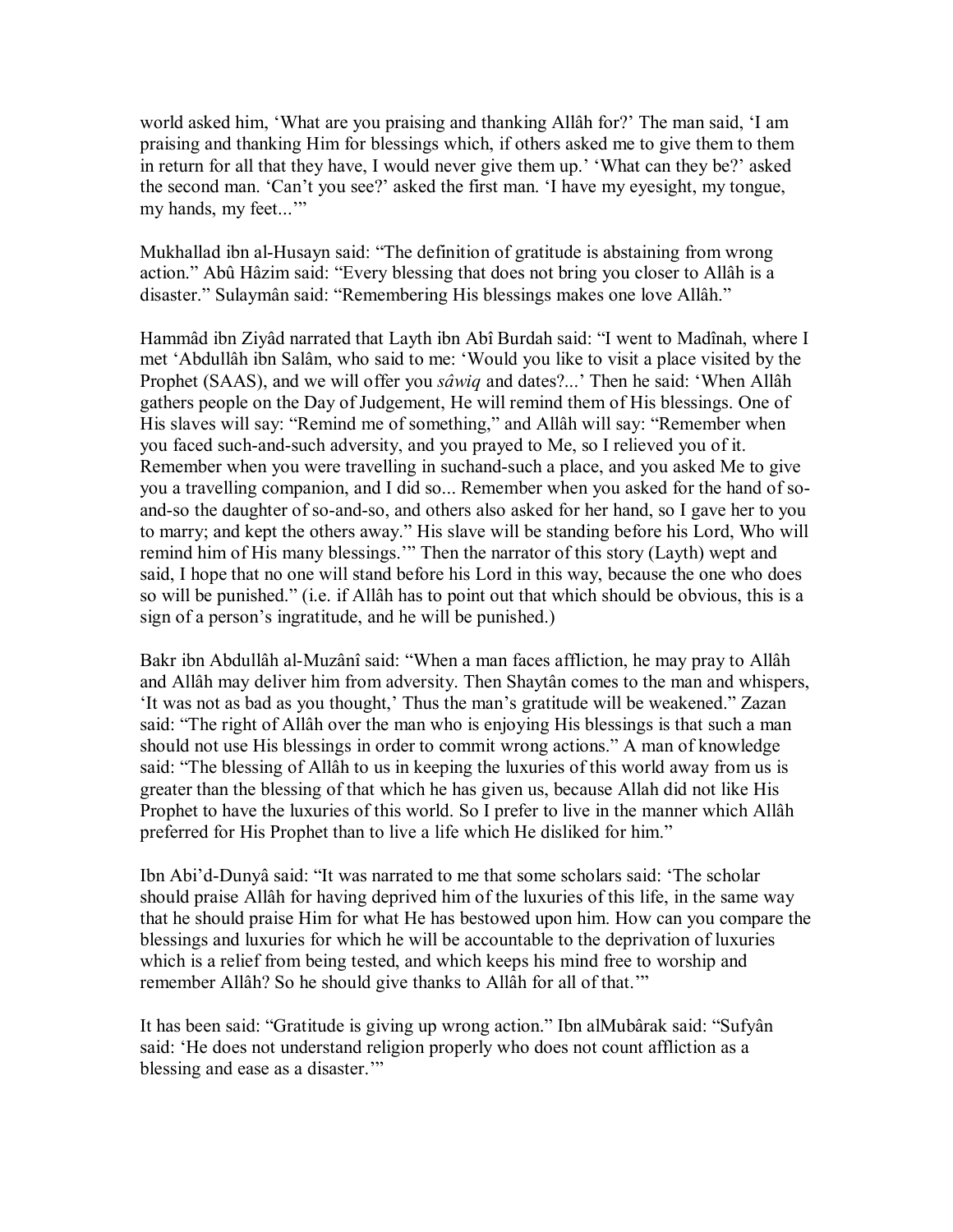#### **Gratitude of different faculties**

A man said to Abû Hâzim: "What is the gratitude of the eyes?" He said, "If you see good things, you speak about them, and if you see bad things, you keep quiet about it." He asked, "What is the gratitude of the ears?" He said, "If you hear something good, you accept it, and if you hear something bad, you reject it." Then he asked, "What is the gratitude of the hands?" He said, "Do not take what which does not belong to you, and do not hold back from paying the dues of Allâh (*zakât*)." Then he asked, "What is the gratitude of the head?" He said: "To have knowledge in it." Then he asked, "What is the gratitude of one's private parts?" He quoted: **"'Who guard their private parts, except from those joined to them in the marriage bond, or (the captives) whom their right hands possess – for (in their case) they are free from blame, but those whose desires exceed those limits are transgressors'"** (al-Mu'minûn 23:5-7).

As for those who only pay lip-service to gratitude, and do not give thanks with the rest of their faculties, are concerned, they are like a man who has a garment and all he does with it is touch it, but he does not put it on: it will never protect him from heat, cold, snow or rain.

### **Prostration of gratitude**

When the Messenger of Allâh (SAAS) used to receive good news, he would prostrate himself *(sujûd)* and give thanks to Allâh. Abdu'r-Rahmân ibn 'Awf (RA) narrated: "The Prophet (SAAS) entered upon us in the mosque, stood facing the *qiblah,* then prostrated himself and remained in *sujûd* for a long time. I said to him: 'O Messenger of Allâh, you prostrated yourself for such a long time that we thought Allâh had taken your soul.' He said: 'Jibrîl came to me with good news. He told me: *"Allâh says, 'Whoever sends blessings on you, I will send sixty blessings on him in return, and whoever salutes you, I will salute him in return,' so I prostrated myself and gave thanks to Allâh.'"* (Ahmad)

Sa'îd ibn Mansûr narrated that Abû Bakr (RA) prostrated himself when he heard the news that Musaylimah had been killed, and Ka'b ibn Mâlik (RA) prostrated himself when the Prophet (SAAS) told him the good news that Allâh had forgiven him.

#### **All the good deeds of man cannot pay for one blessing of Allâh**

A worshipper worshipped Allâh for fifty years, so Allâh told him that He had forgiven him. The man said, "O Allâh, what is there to forgive when I have not committed a wrong action?" So Allâh caused a nerve in his neck to give him pain, so he could not sleep or pray. When the pain eased and he was able to sleep, an angel came to him, so he